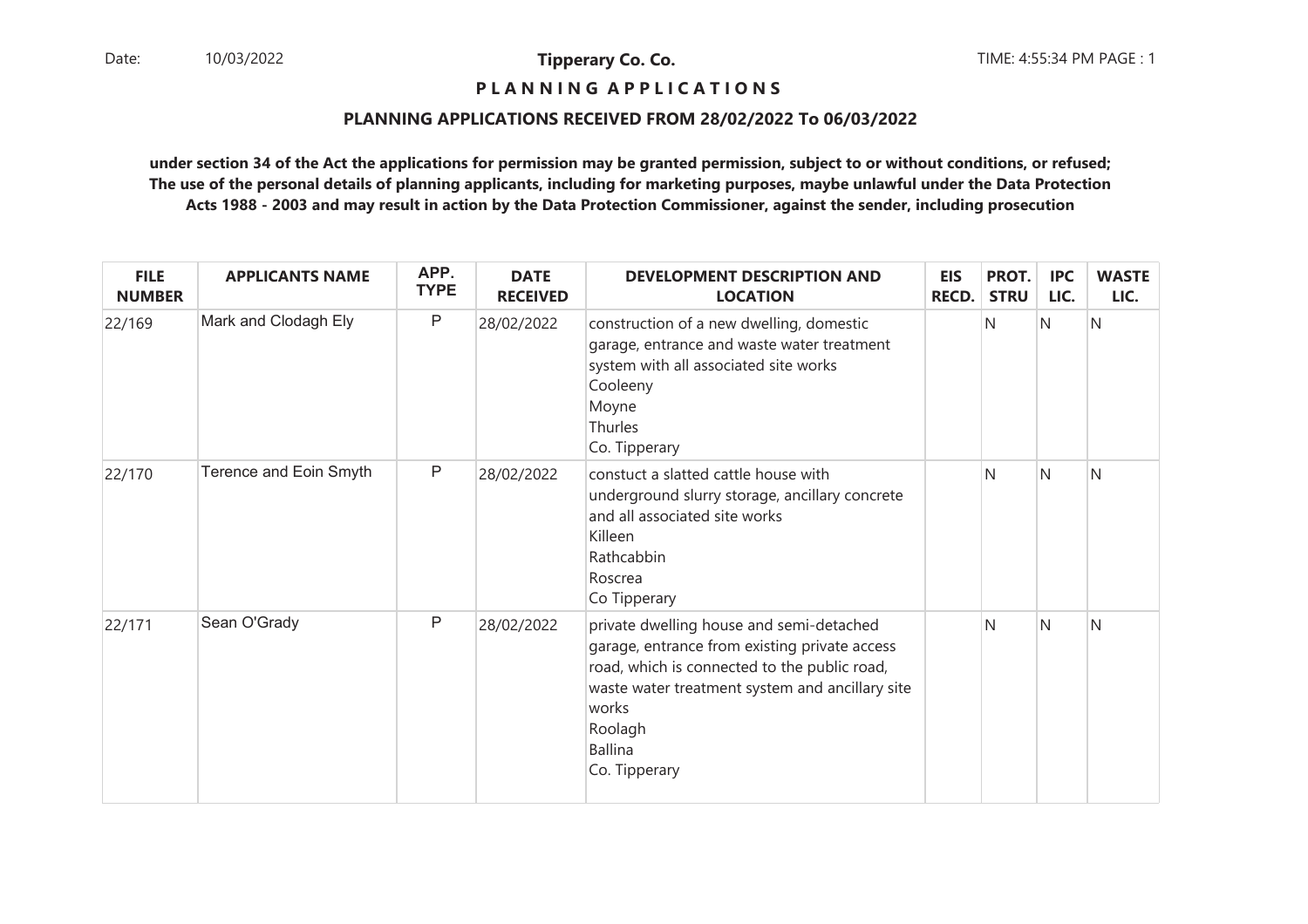**P L A N N I N G A P P L I C A T I O N S** 

#### **PLANNING APPLICATIONS RECEIVED FROM 28/02/2022 To 06/03/2022**

| <b>FILE</b><br><b>NUMBER</b> | <b>APPLICANTS NAME</b>                                      | APP.<br><b>TYPE</b> | <b>DATE</b><br><b>RECEIVED</b> | <b>DEVELOPMENT DESCRIPTION AND</b><br><b>LOCATION</b>                                                                                                                                                                                                                                                                                                                                                                                     | <b>EIS</b><br><b>RECD.</b> | PROT.<br><b>STRU</b> | <b>IPC</b><br>LIC. | <b>WASTE</b><br>LIC. |
|------------------------------|-------------------------------------------------------------|---------------------|--------------------------------|-------------------------------------------------------------------------------------------------------------------------------------------------------------------------------------------------------------------------------------------------------------------------------------------------------------------------------------------------------------------------------------------------------------------------------------------|----------------------------|----------------------|--------------------|----------------------|
| 22/172                       | Niall O Brien                                               | P                   | 28/02/2022                     | to construct a two storey dwelling, domestic<br>garage, entrance, septic tank, percolation area<br>and all associated siteworks.<br>Ballylanigan<br>Mullinahone<br>CoTipperary                                                                                                                                                                                                                                                            |                            | N                    | IN.                | N                    |
| 22/173                       | <b>Cuan Saor Womens</b><br>Refuge & Support Services<br>CLG | P                   | 01/03/2022                     | To construct a separate therapy building within<br>curtilage of their premises. The works will also<br>include the construction of entrance gates at<br>the boundary wall of the site including all<br>associated site works. 3 Jarvis Place is a<br>protected structure listed in the Clonmel and<br>environs development plan 2013 RPS Ref 245<br>NIAH 22117047<br>3 Jervis Street<br><b>Parnell Street</b><br>Clonmel<br>Co. Tipperary |                            |                      | IN.                | N                    |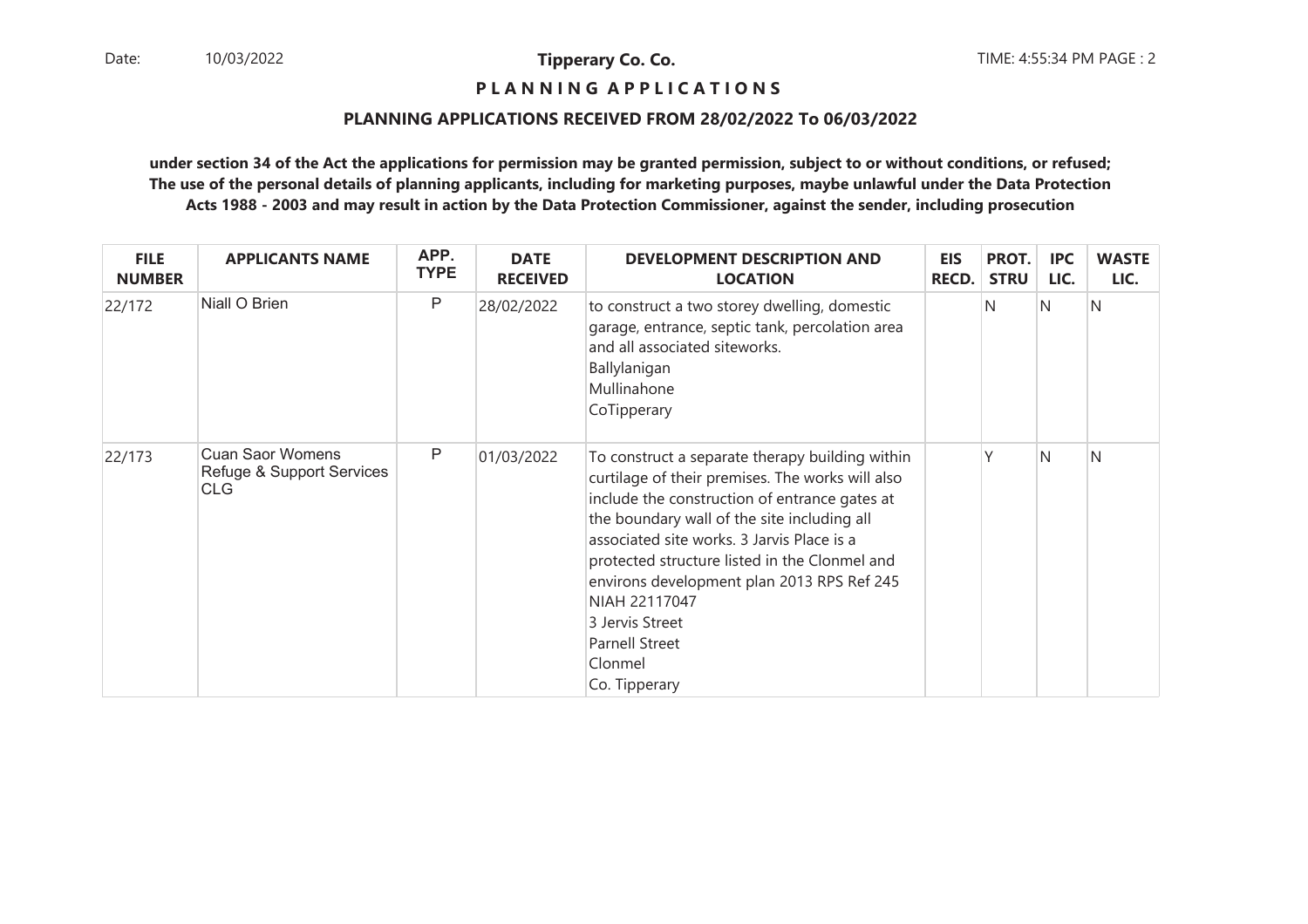**P L A N N I N G A P P L I C A T I O N S** 

#### **PLANNING APPLICATIONS RECEIVED FROM 28/02/2022 To 06/03/2022**

| <b>FILE</b><br><b>NUMBER</b> | <b>APPLICANTS NAME</b>                   | APP.<br><b>TYPE</b> | <b>DATE</b><br><b>RECEIVED</b> | <b>DEVELOPMENT DESCRIPTION AND</b><br><b>LOCATION</b>                                                                                                                                                                                                                                                                                                                                                                                                                                                                                                                                                                                   | <b>EIS</b><br><b>RECD.</b> | PROT.<br><b>STRU</b> | <b>IPC</b><br>LIC. | <b>WASTE</b><br>LIC. |
|------------------------------|------------------------------------------|---------------------|--------------------------------|-----------------------------------------------------------------------------------------------------------------------------------------------------------------------------------------------------------------------------------------------------------------------------------------------------------------------------------------------------------------------------------------------------------------------------------------------------------------------------------------------------------------------------------------------------------------------------------------------------------------------------------------|----------------------------|----------------------|--------------------|----------------------|
| 22/174                       | <b>Flamewell Limited</b>                 | P                   | 01/03/2022                     | the proposed development will consist of the<br>construction of 3 no. warehousing/light<br>industrial units (with a floor area of 1029sqm for<br>building 1, a floor area of 1430 sqm for building<br>2 and a floor area of 1430 sqm for building 3,<br>parking spaces and all associated services. In<br>addition, Flamewell Limited is to apply for a<br>change of use for the existing 100 square metre<br>cottage, which is a protected structure on the<br>development from domestic to office use.<br>Existing outbuildings and sheds are proposed<br>to be demolished.<br>Ard Gaoithe<br>Lawlesstown<br>Clonmel<br>Co. Tipperary |                            | ٧                    | $\overline{N}$     | N                    |
| 22/175                       | Marcus O'Halloran &<br>Josephine O'Dwyer | P                   | 02/03/2022                     | To construct a two storey dwelling house,<br>packaged wastewater treatment system and<br>polishing filter, site entrance and all associated<br>site works<br>Kilnagranagh<br>Cloneen<br>Clonmel                                                                                                                                                                                                                                                                                                                                                                                                                                         |                            | N                    | N                  | N                    |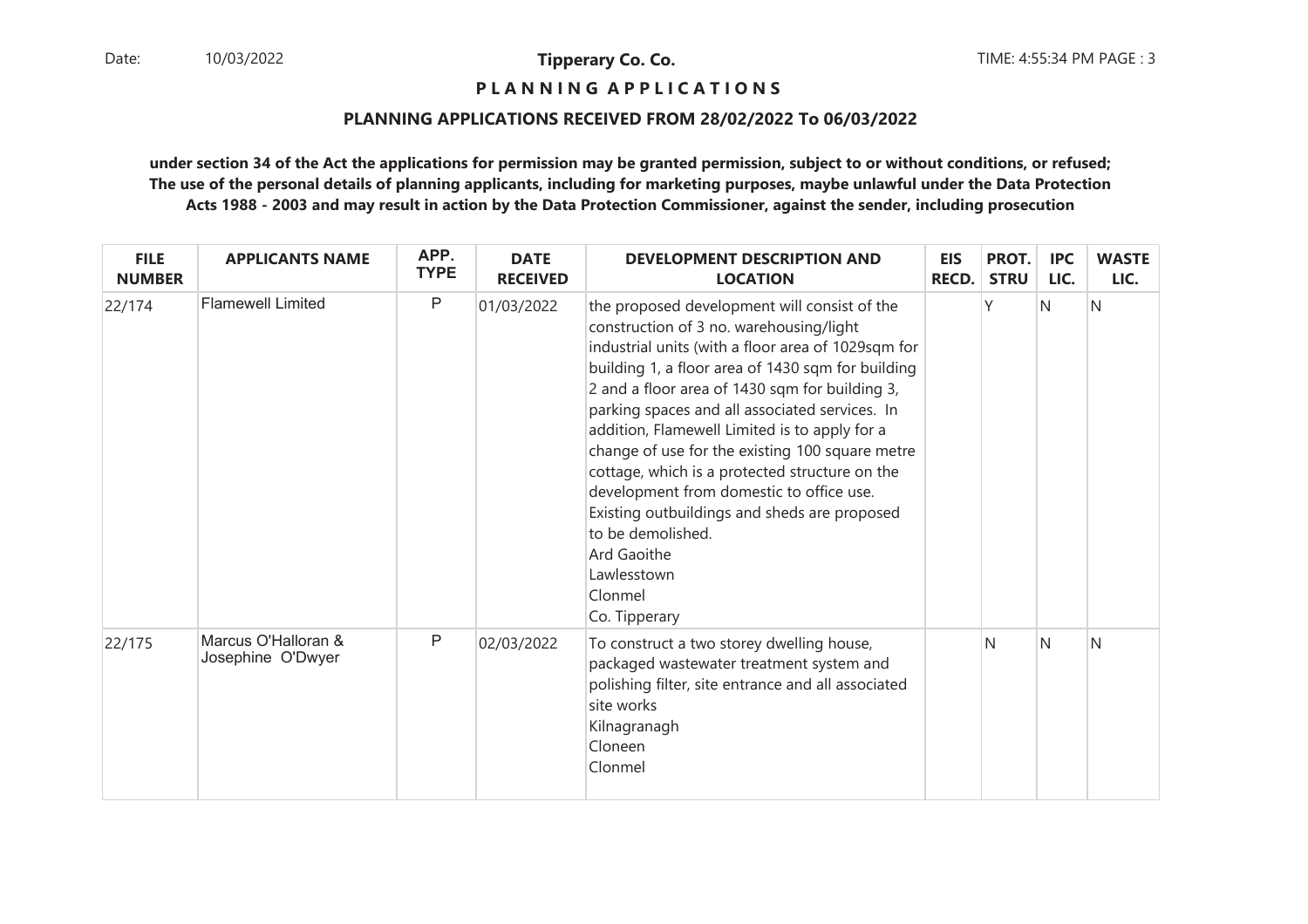## **P L A N N I N G A P P L I C A T I O N S**

#### **PLANNING APPLICATIONS RECEIVED FROM 28/02/2022 To 06/03/2022**

| <b>FILE</b><br><b>NUMBER</b> | <b>APPLICANTS NAME</b>                 | APP.<br><b>TYPE</b> | <b>DATE</b><br><b>RECEIVED</b> | <b>DEVELOPMENT DESCRIPTION AND</b><br><b>LOCATION</b>                                                                                                                                                                                                                                                                                                                                                                    | <b>EIS</b><br>RECD. | PROT.<br><b>STRU</b> | <b>IPC</b><br>LIC. | <b>WASTE</b><br>LIC. |
|------------------------------|----------------------------------------|---------------------|--------------------------------|--------------------------------------------------------------------------------------------------------------------------------------------------------------------------------------------------------------------------------------------------------------------------------------------------------------------------------------------------------------------------------------------------------------------------|---------------------|----------------------|--------------------|----------------------|
| 22/176                       | Patrick Ryan                           | $\mathsf{P}$        | 02/03/2022                     | To construct a slatted cubicle house, together<br>with associated, slatted slurry tanks, concrete<br>yards and site works. Retention of permission of<br>a straw-bedded cattle house.<br>Shanaknock<br>Annacarty<br>Co. Tipperary                                                                                                                                                                                        |                     | N                    | IN.                | N                    |
| 22/177                       | Kilsaran Concrete Unlimited<br>Company | $\mathsf{P}$        | 02/03/2022                     | For (a) construction of a steel framed lime<br>storage shed (11.96m high with a gross floor<br>area of 400m2); (b) new single storey rear and<br>side extension to existing site office building<br>(new additional gross floor area of 88.9m2, total<br>combined gross floor area of 131.5m2)<br>consisting of office and welfare facilities; (c) all<br>ancillary works<br>Deerpark & Kilfeacle Townlands<br>Kilfeacle |                     | N                    | N                  | N                    |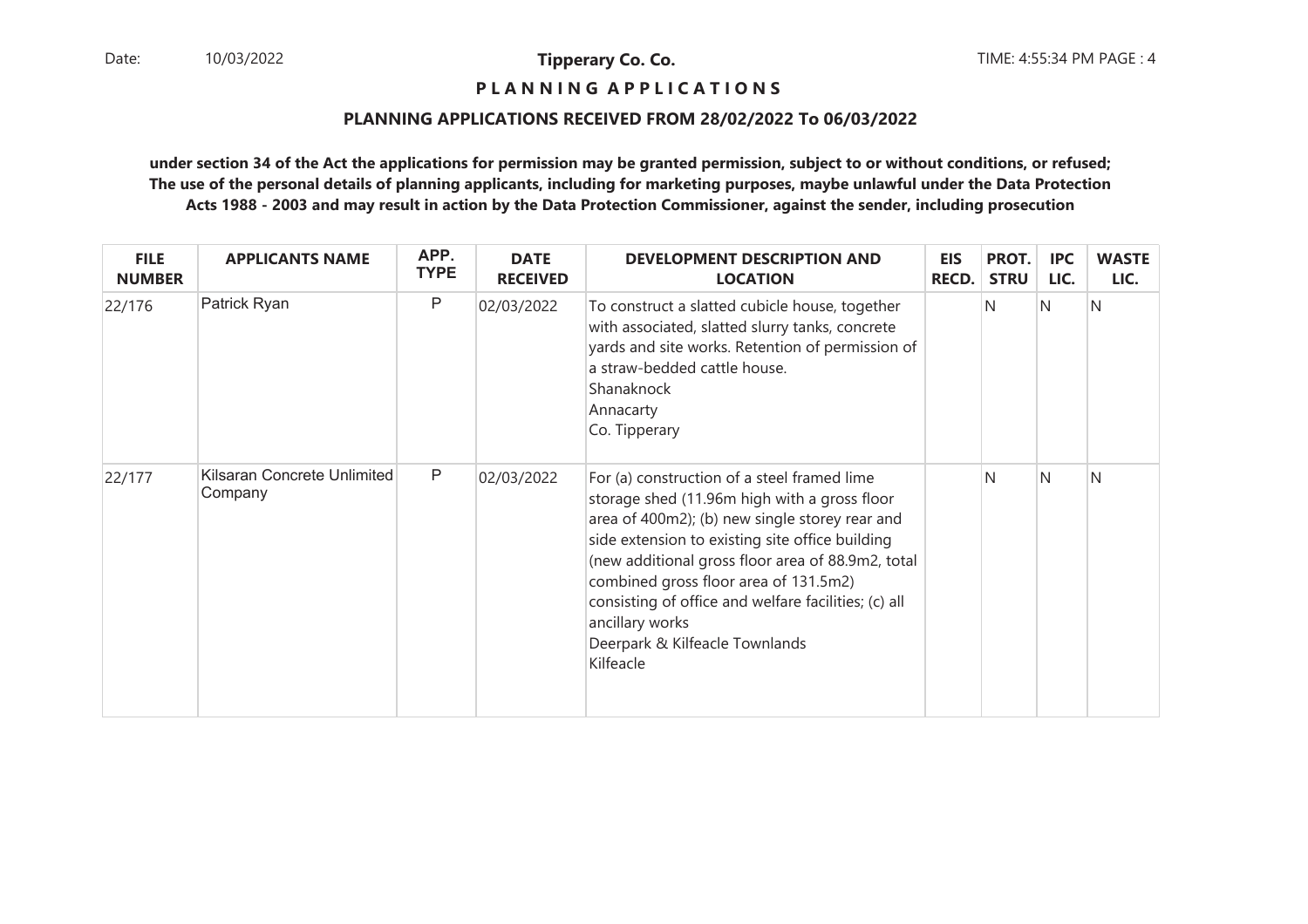**P L A N N I N G A P P L I C A T I O N S** 

#### **PLANNING APPLICATIONS RECEIVED FROM 28/02/2022 To 06/03/2022**

| <b>FILE</b><br><b>NUMBER</b> | <b>APPLICANTS NAME</b>                      | APP.<br><b>TYPE</b> | <b>DATE</b><br><b>RECEIVED</b> | <b>DEVELOPMENT DESCRIPTION AND</b><br><b>LOCATION</b>                                                                                                                                                                                                                                                                                                                                                                              | <b>EIS</b><br><b>RECD.</b> | PROT.<br><b>STRU</b> | <b>IPC</b><br>LIC. | <b>WASTE</b><br>LIC. |
|------------------------------|---------------------------------------------|---------------------|--------------------------------|------------------------------------------------------------------------------------------------------------------------------------------------------------------------------------------------------------------------------------------------------------------------------------------------------------------------------------------------------------------------------------------------------------------------------------|----------------------------|----------------------|--------------------|----------------------|
| 22/178                       | <b>Stapleton Bakeries</b><br>(Roscrea) Ltd. | $\mathsf{R}$        | 02/03/2022                     | changes to building made since grant of<br>planning permissions in 2001, including<br>additional mezzanine floor area, ESB sub station<br>and third tall silo and external maintenance<br>access stair, Permission to erect new external<br>fire escape from apartment and change use of<br>part of part of 1st floor to use as an apartment<br>Stapleton Bakeries (Roscrea) Ltd<br>Parkmore<br>Roscrea, Co. Tipperary<br>E53 HY29 |                            | N                    | $\overline{N}$     | N                    |
| 22/179                       | <b>Gary Costelloe</b>                       | P                   | 02/03/2022                     | The development will consist of a house<br>extension to the rear of the property, energy<br>efficiency upgrade and associated site works.<br>15 St Patricks Terrace<br>Abraham's Lane<br>Clonmel<br>Co. Tipperary                                                                                                                                                                                                                  |                            | N                    | N                  | N                    |
| 22/180                       | John and Leanne Sheehy                      | $\mathsf{P}$        | 02/03/2022                     | To construct a dwelling house, domestic garage,<br>effluent treatment system and percolation area,<br>entrance and all other associated site works.<br>Loughlohery<br>Cahir<br>Co. Tipperary                                                                                                                                                                                                                                       |                            | N                    | $\overline{N}$     | N                    |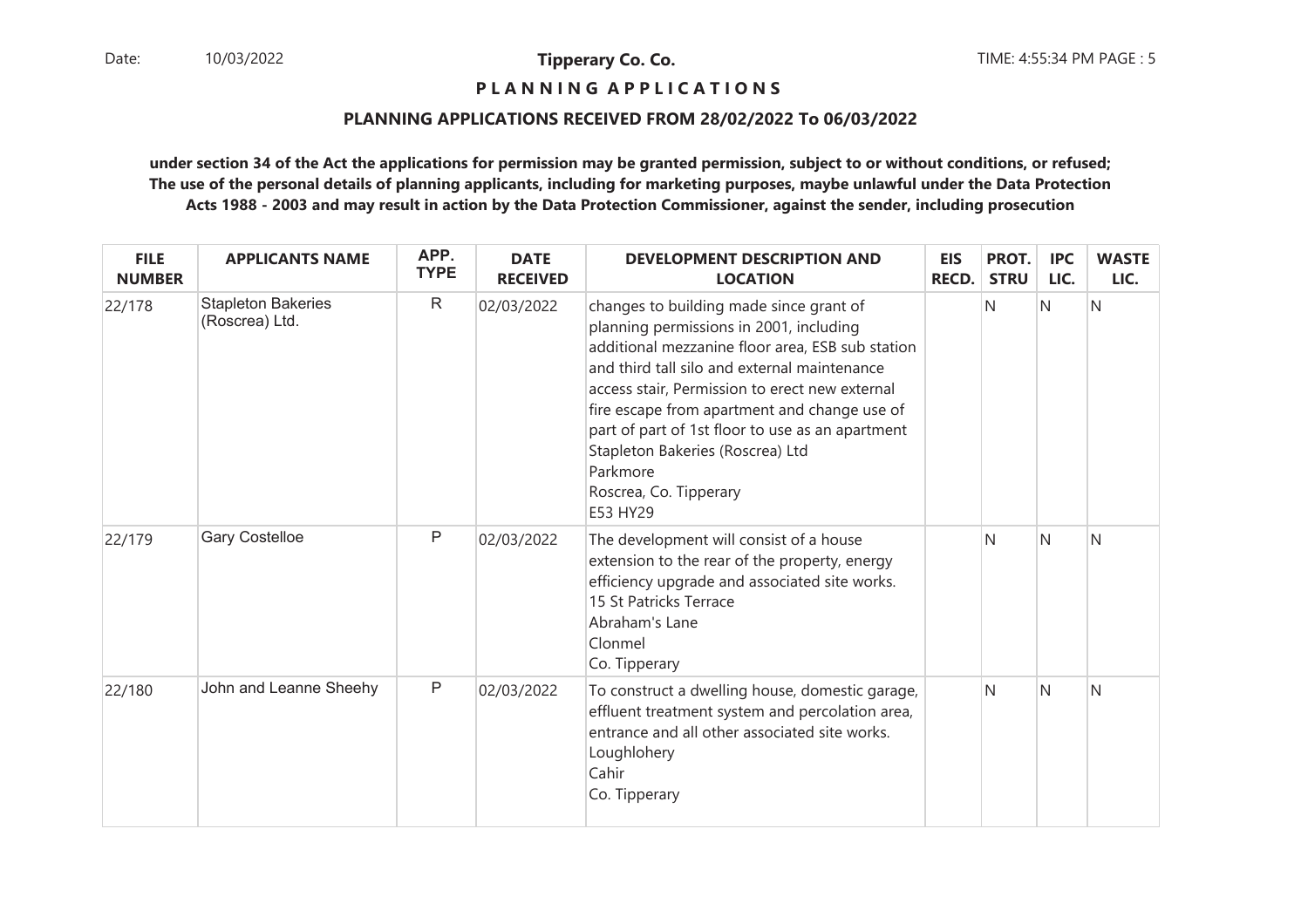## **P L A N N I N G A P P L I C A T I O N S**

#### **PLANNING APPLICATIONS RECEIVED FROM 28/02/2022 To 06/03/2022**

| <b>FILE</b><br><b>NUMBER</b> | <b>APPLICANTS NAME</b>                                          | APP.<br><b>TYPE</b> | <b>DATE</b><br><b>RECEIVED</b> | <b>DEVELOPMENT DESCRIPTION AND</b><br><b>LOCATION</b>                                                                                                                                                   | <b>EIS</b><br><b>RECD.</b> | PROT.<br><b>STRU</b> | <b>IPC</b><br>LIC. | <b>WASTE</b><br>LIC. |
|------------------------------|-----------------------------------------------------------------|---------------------|--------------------------------|---------------------------------------------------------------------------------------------------------------------------------------------------------------------------------------------------------|----------------------------|----------------------|--------------------|----------------------|
| 22/181                       | Marie-Claire McCarthy &<br>David Burke                          | $\sf P$             | 02/03/2022                     | To construct a dwelling house, domestic garage,<br>effluent treatment system and percolation area,<br>entrance and all other associated site works<br>Curaheen<br>Newcastle<br>Clonmel<br>Co. Tipperary |                            | N                    | Ν                  | N                    |
| 22/182                       | Board of Management of<br><b>Presentation Primary</b><br>School | $\sf P$             | 03/03/2022                     | A pavilion type structure for a use as an outdoor<br>teaching teaching classroom and all associated<br>site works.<br>Greenside South<br>Carrick on Suir<br>Co. Tipperary                               |                            | N                    | N                  | N                    |
| 22/183                       | <b>Ajit Thakker</b>                                             | $\mathsf{R}$        | 03/03/2022                     | conservatory to existing dwelling<br>Rose Cottage<br>Scriboge<br>Coolbawn<br>Nenagh                                                                                                                     |                            | N                    | N                  | N                    |
| 22/184                       | Enable Ireland                                                  | $\mathsf{P}$        | 03/03/2022                     | single storey extension to the rear of the<br>existing children's services building<br>North Tipperary Children's Services<br>Belmont<br>St Conlon's Road<br>Nenagh E45 E208                            |                            | N                    | N                  | N                    |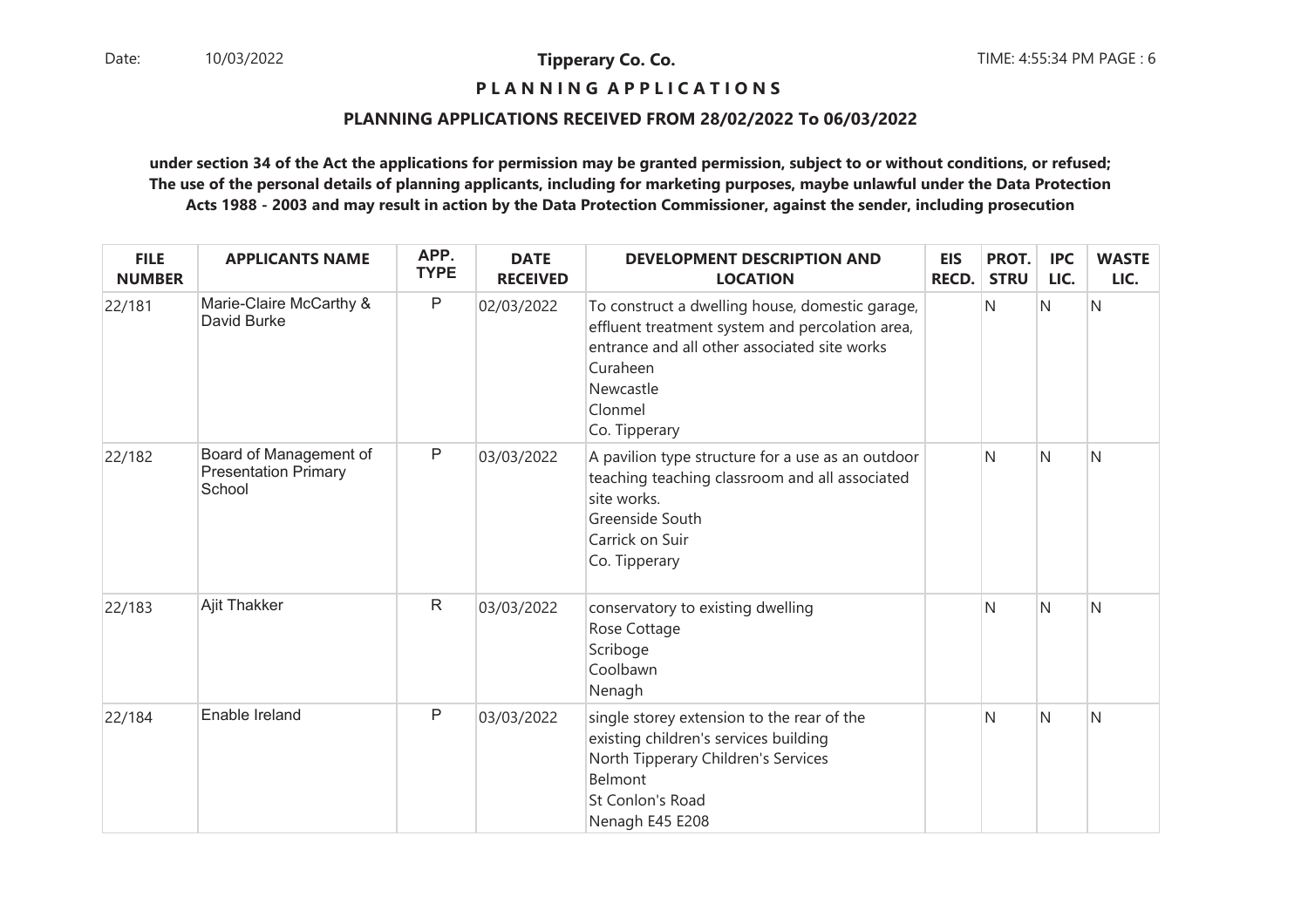## **P L A N N I N G A P P L I C A T I O N S**

#### **PLANNING APPLICATIONS RECEIVED FROM 28/02/2022 To 06/03/2022**

| <b>FILE</b><br><b>NUMBER</b> | <b>APPLICANTS NAME</b>                                                     | APP.<br><b>TYPE</b> | <b>DATE</b><br><b>RECEIVED</b> | <b>DEVELOPMENT DESCRIPTION AND</b><br><b>LOCATION</b>                                                                                                                                                                                                                | <b>EIS</b><br><b>RECD.</b> | PROT.<br><b>STRU</b> | <b>IPC</b><br>LIC. | <b>WASTE</b><br>LIC. |
|------------------------------|----------------------------------------------------------------------------|---------------------|--------------------------------|----------------------------------------------------------------------------------------------------------------------------------------------------------------------------------------------------------------------------------------------------------------------|----------------------------|----------------------|--------------------|----------------------|
| 22/185                       | Waterford and South<br><b>Tipperary Community youth</b><br><b>Services</b> | R                   | 03/03/2022                     | for recently constructed fencing and gates to<br>the front and back of the existing building. The<br>fencing and gates are galvanised palisade (ESB<br>Spec) and vary in height from 2.65m to 2.78m<br>approx.<br>Elm Park (Gortmalogue)<br>Clonmel<br>Co. Tipperary |                            | N                    | IN.                | N                    |
| 22/186                       | Siobhan O'Connell                                                          | E                   | 03/03/2022                     | the construction of a new single storey split<br>level dwelling, new vehicular entrance, septic<br>tank and all associated site works and drainage<br>Toor<br>Kilcash<br>Co. Tipperary                                                                               |                            | N                    | N                  | N                    |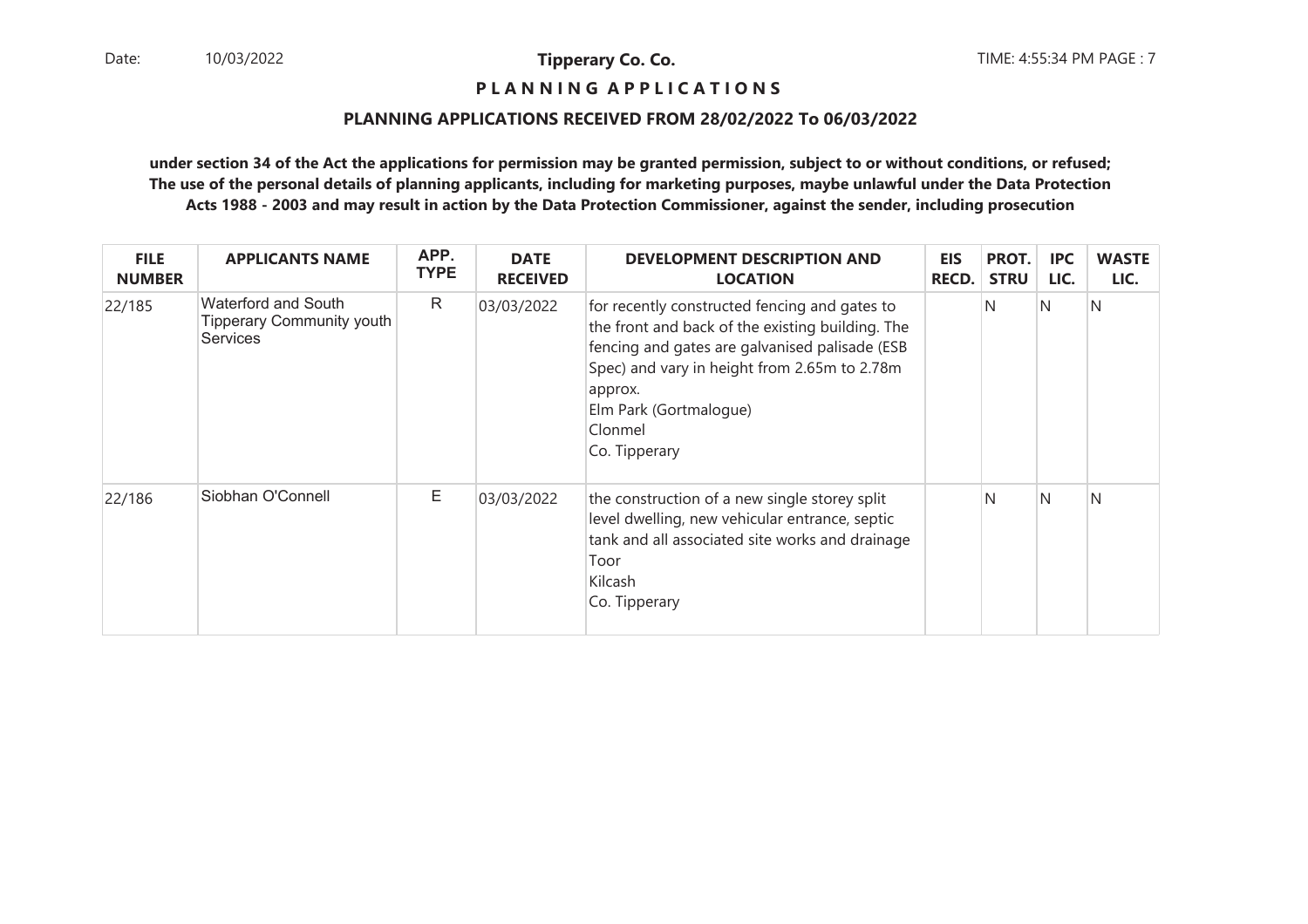**P L A N N I N G A P P L I C A T I O N S** 

#### **PLANNING APPLICATIONS RECEIVED FROM 28/02/2022 To 06/03/2022**

| <b>FILE</b><br><b>NUMBER</b> | <b>APPLICANTS NAME</b>               | APP.<br><b>TYPE</b> | <b>DATE</b><br><b>RECEIVED</b> | <b>DEVELOPMENT DESCRIPTION AND</b><br><b>LOCATION</b>                                                                                                                                                                                                                                                                                                                                                                          | <b>EIS</b><br><b>RECD.</b> | PROT.<br><b>STRU</b> | <b>IPC</b><br>LIC. | <b>WASTE</b><br>LIC. |
|------------------------------|--------------------------------------|---------------------|--------------------------------|--------------------------------------------------------------------------------------------------------------------------------------------------------------------------------------------------------------------------------------------------------------------------------------------------------------------------------------------------------------------------------------------------------------------------------|----------------------------|----------------------|--------------------|----------------------|
| 22/187                       | Madeline Cleary and John<br>Leinster | $\mathsf{P}$        | 03/03/2022                     | a) demolition of existing shed at side of house,<br>b) construction of new extension to side of<br>house including elevational changes to existing<br>dwelling, c) conversion of attic space to living<br>accommodation including provision of new<br>rooflights and d) change of use of section of<br>existing dwelling to shed and e) associated<br>ancillary site works<br>9 Ballygraigue Estate<br>Nenagh<br>Co. Tipperary |                            | N                    | IN.                | N                    |
| 22/188                       | Nenagh Eire Og GAA Club              | $\mathsf{P}$        | 03/03/2022                     | erection of new lighting, lighting columns and<br>ancillary works around a proposed new walking<br>track<br>Mc Donagh Park<br>St. Conlon's Road<br>Nenagh<br>Co Tipperary                                                                                                                                                                                                                                                      |                            | N                    | IN.                | N                    |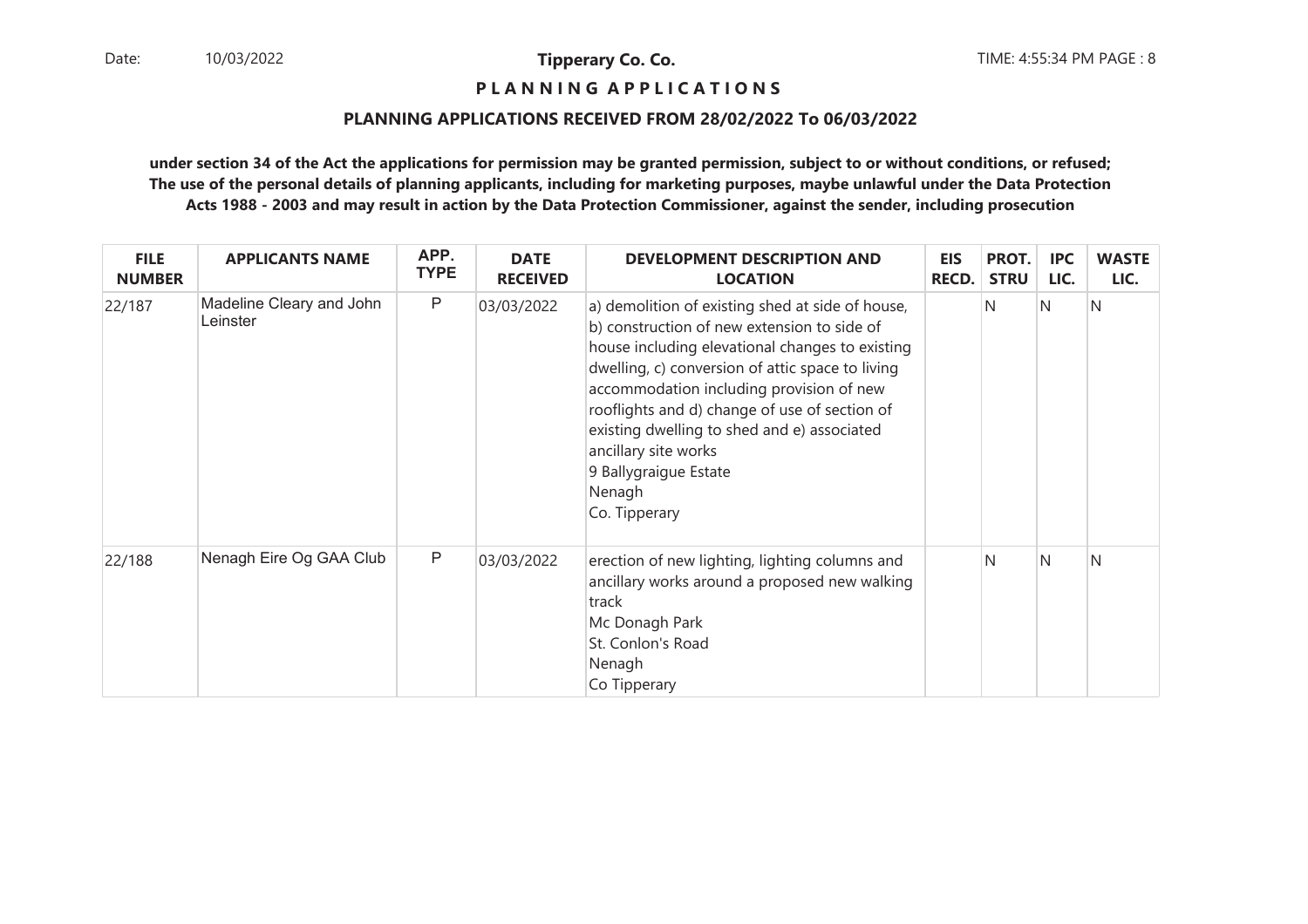**P L A N N I N G A P P L I C A T I O N S** 

#### **PLANNING APPLICATIONS RECEIVED FROM 28/02/2022 To 06/03/2022**

| <b>FILE</b><br><b>NUMBER</b> | <b>APPLICANTS NAME</b> | APP.<br><b>TYPE</b> | <b>DATE</b><br><b>RECEIVED</b> | <b>DEVELOPMENT DESCRIPTION AND</b><br><b>LOCATION</b>                                                                                                                                                                                                                                                                                                                                                   | <b>EIS</b><br><b>RECD.</b> | PROT.<br><b>STRU</b> | <b>IPC</b><br>LIC. | <b>WASTE</b><br>LIC. |
|------------------------------|------------------------|---------------------|--------------------------------|---------------------------------------------------------------------------------------------------------------------------------------------------------------------------------------------------------------------------------------------------------------------------------------------------------------------------------------------------------------------------------------------------------|----------------------------|----------------------|--------------------|----------------------|
| 22/189                       | Camo Fuels Ltd         | $\mathsf{R}$        | 03/03/2022                     | previously constructed forecourt canopy shop<br>extension, signage and car wash and<br>PERMISSION to construct a new waste water<br>treatment system with alterations and<br>extensions consisting of a new store area, office<br>area, fuel store area and to extend the existing<br>retail area to include new off licence with all<br>associated site works<br>Clongower<br>Thurles<br>Co. Tipperary |                            | N                    | N                  | N                    |
| 22/190                       | Camo Fuels Ltd         | $\mathsf{R}$        | 03/03/2022                     | previously constructed extensions and<br>alterations carried out to existing dwelling and<br>retain the previously constructed domestic<br>garage and PERMISSION to construct new waste<br>water treatment system with all associated site<br>works<br>Clongwer<br>Thurles<br>Co. Tipperary                                                                                                             |                            | N                    | IN.                | N                    |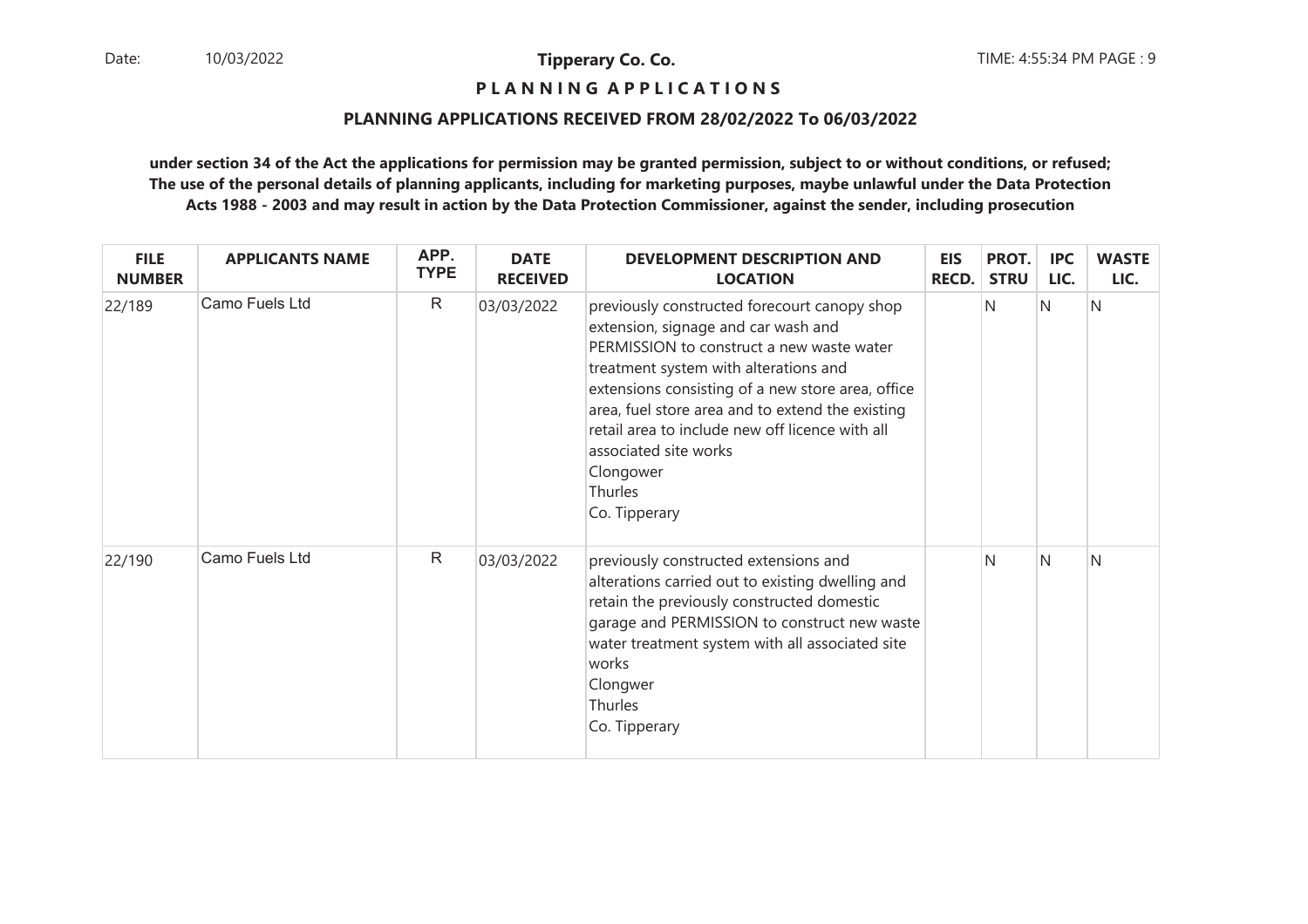## **P L A N N I N G A P P L I C A T I O N S**

#### **PLANNING APPLICATIONS RECEIVED FROM 28/02/2022 To 06/03/2022**

| <b>FILE</b><br><b>NUMBER</b> | <b>APPLICANTS NAME</b>  | APP.<br><b>TYPE</b> | <b>DATE</b><br><b>RECEIVED</b> | <b>DEVELOPMENT DESCRIPTION AND</b><br><b>LOCATION</b>                                                                                                                                                                                                                                                                                        | <b>EIS</b><br><b>RECD.</b> | PROT.<br><b>STRU</b> | <b>IPC</b><br>LIC. | <b>WASTE</b><br>LIC. |
|------------------------------|-------------------------|---------------------|--------------------------------|----------------------------------------------------------------------------------------------------------------------------------------------------------------------------------------------------------------------------------------------------------------------------------------------------------------------------------------------|----------------------------|----------------------|--------------------|----------------------|
| 22/191                       | <b>Glentour Farms</b>   | P                   | 04/03/2022                     | (a) Retention of existing cubicle shed with<br>underground slatted slurry storage tank.<br>(b)Permission to demolish existing flow channel,<br>tank & shed.<br>(c)Permission to construct a feeding shed with<br>underground slatted slurry storage tank and all<br>associated siteworks.<br>Glenough<br>Rossmore<br>Cashel<br>Co. Tipperary |                            | N                    | N                  | N                    |
| 22/192                       | Conor & Aine O'Sullivan | $\mathsf{P}$        | 04/03/2022                     | demolition of an existing dwelling house,<br>construction of a new replacement dwelling<br>house, site entrance, installation of a packaged<br>waste water treatment system and all associated<br>site works<br>Redwood<br>Rathcabbin<br>Co Tipperary                                                                                        |                            | N                    | $\overline{N}$     | N                    |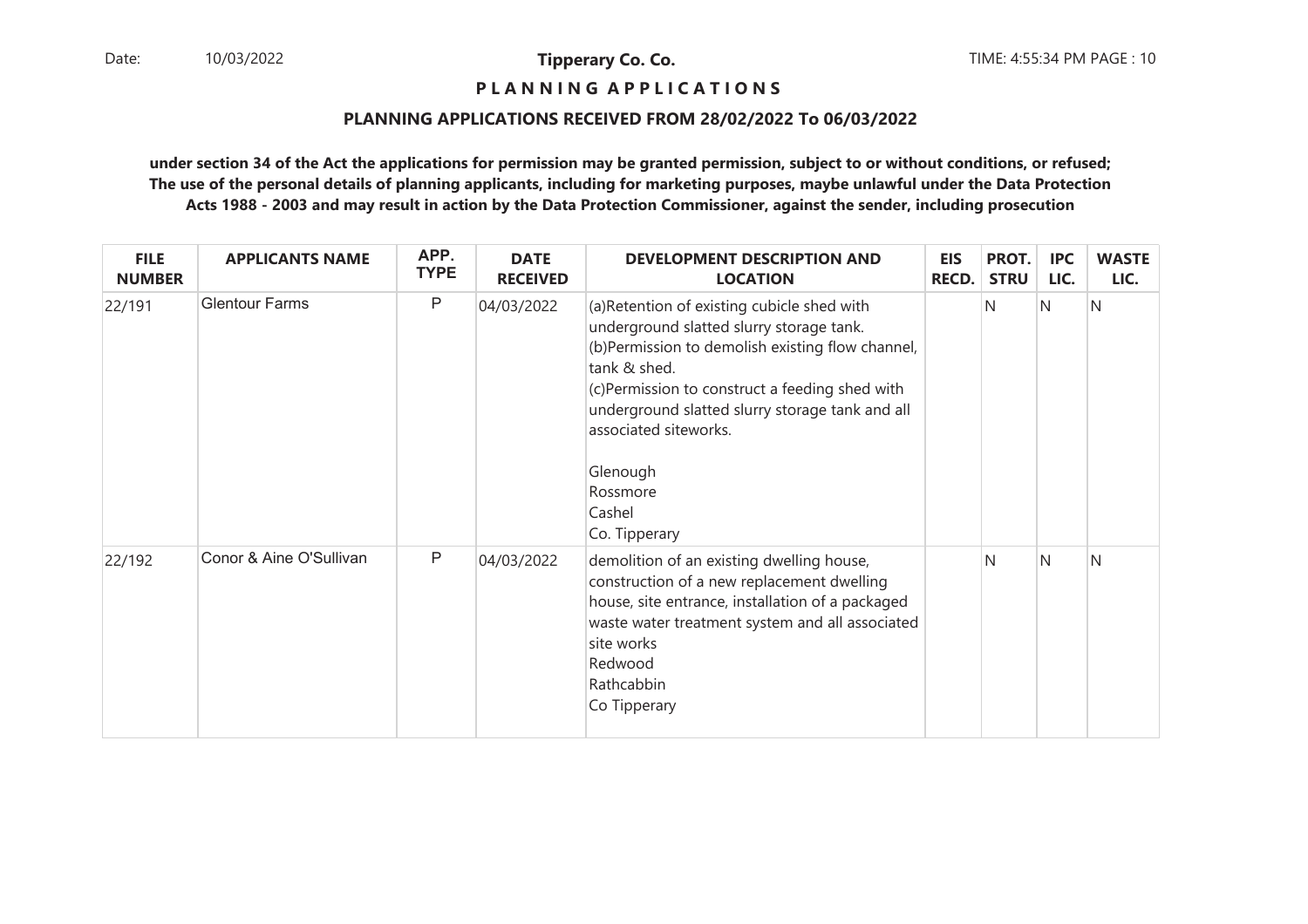## **P L A N N I N G A P P L I C A T I O N S**

#### **PLANNING APPLICATIONS RECEIVED FROM 28/02/2022 To 06/03/2022**

| <b>FILE</b><br><b>NUMBER</b> | <b>APPLICANTS NAME</b> | APP.<br><b>TYPE</b> | <b>DATE</b><br><b>RECEIVED</b> | <b>DEVELOPMENT DESCRIPTION AND</b><br><b>LOCATION</b>                                                                                                                                                                                                               | <b>EIS</b><br><b>RECD.</b> | PROT.<br><b>STRU</b> | <b>IPC</b><br>LIC. | <b>WASTE</b><br>LIC. |
|------------------------------|------------------------|---------------------|--------------------------------|---------------------------------------------------------------------------------------------------------------------------------------------------------------------------------------------------------------------------------------------------------------------|----------------------------|----------------------|--------------------|----------------------|
| 22/193                       | Joe Frankovich         | $\mathsf{R}$        | 04/03/2022                     | to retain indefinitely the as constructed single<br>storey extension to the rear of dwelling, single<br>storey front porch, detached single storey<br>domestic garage and all associated site<br>development works.<br>Racecourse<br>Cashel<br>Co. Tipperary        |                            | N                    | IN.                | N                    |
| 22/60089                     | Aidan Hough            | P                   | 28/02/2022                     | Planning Permission to erect a dwelling house,<br>domestic garage, to install a secondary waste<br>water treatment unit with soil polishing filter<br>and to construct all ancillary site works to<br>facilitate same.<br>Redwood<br>Lorrah<br>Nenagh. Co.Tipperary |                            | N                    | IN.                | N                    |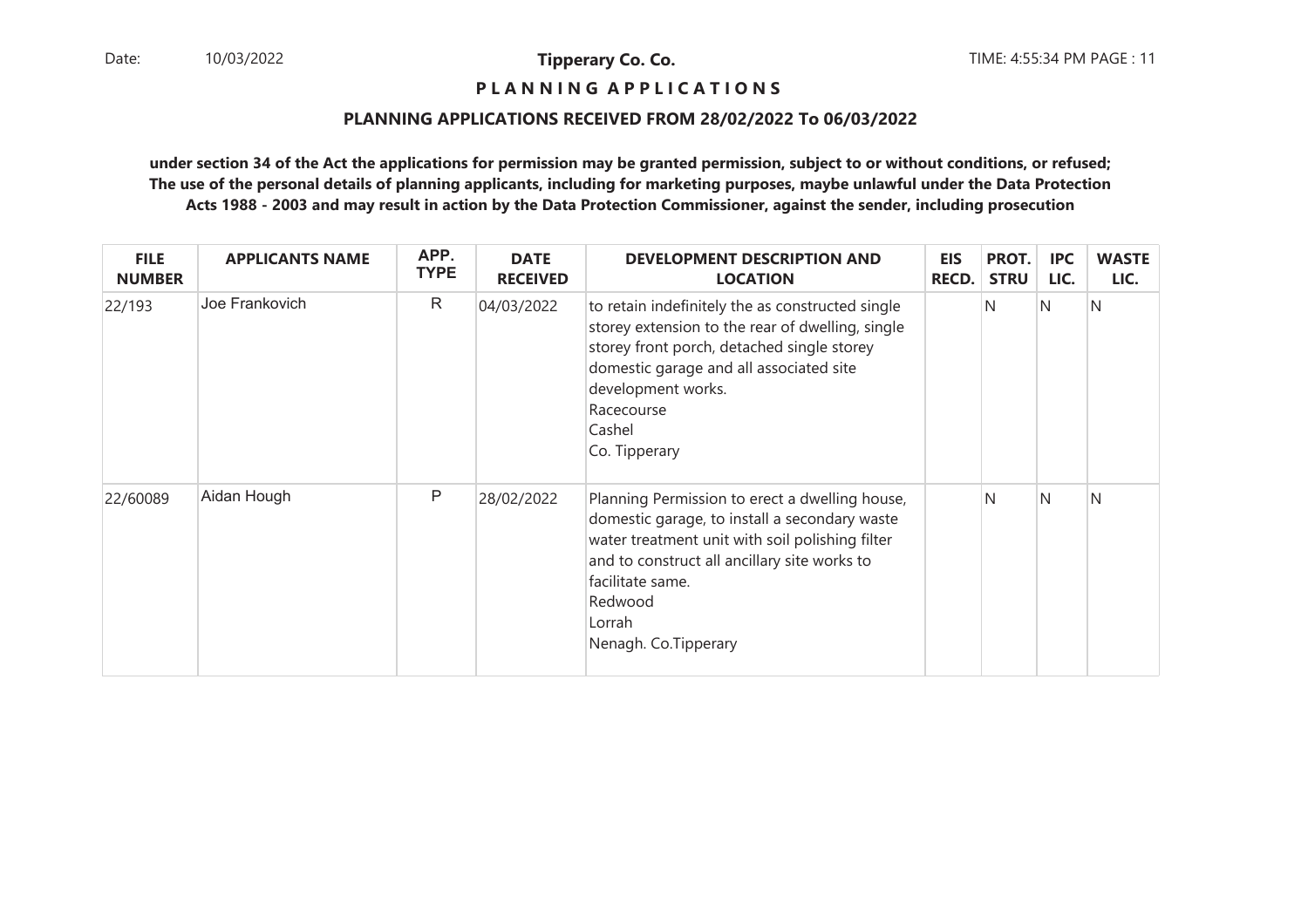## **P L A N N I N G A P P L I C A T I O N S**

#### **PLANNING APPLICATIONS RECEIVED FROM 28/02/2022 To 06/03/2022**

| <b>FILE</b><br><b>NUMBER</b> | <b>APPLICANTS NAME</b>                           | APP.<br><b>TYPE</b> | <b>DATE</b><br><b>RECEIVED</b> | <b>DEVELOPMENT DESCRIPTION AND</b><br><b>LOCATION</b>                                                                                                                                                                                                                                                                                                                                                                                                                                           | <b>EIS</b><br><b>RECD.</b> | PROT.<br><b>STRU</b> | <b>IPC</b><br>LIC. | <b>WASTE</b><br>LIC. |
|------------------------------|--------------------------------------------------|---------------------|--------------------------------|-------------------------------------------------------------------------------------------------------------------------------------------------------------------------------------------------------------------------------------------------------------------------------------------------------------------------------------------------------------------------------------------------------------------------------------------------------------------------------------------------|----------------------------|----------------------|--------------------|----------------------|
| 22/60090                     | Board of Management<br>Moycarkey National School | $\mathsf{P}$        | 28/02/2022                     | the following, a) a new Astro-turf playing pitch<br>with perimeter fencing and netting above,<br>floodlights, goals and access gates. b) a new ball<br>wall with netting to the top. c) a new grass<br>playing pitch with goals and ball stop netting<br>and posts d) a new walkway around perimeter<br>of the above proposed development e) a new<br>basketball court, with new proposed<br>landscaping and all associated site works<br>Drumgower,<br>Moycarkey<br>Thurles<br><b>E41 NC84</b> |                            | N                    | IN.                | N                    |
| 22/60091                     | <b>Emma Fanning Gearoid</b><br>Moloney           | P                   | 28/02/2022                     | for a new dwelling house, new entrance and<br>driveway, effluent treatment system and<br>percolation area, all associated siteworks and<br>boundary alterations as may be required at<br>Suirville, Golden, Co Tipperary.<br>Surville<br>Golden<br>Co Tipperary.                                                                                                                                                                                                                                |                            | N                    | N                  | N                    |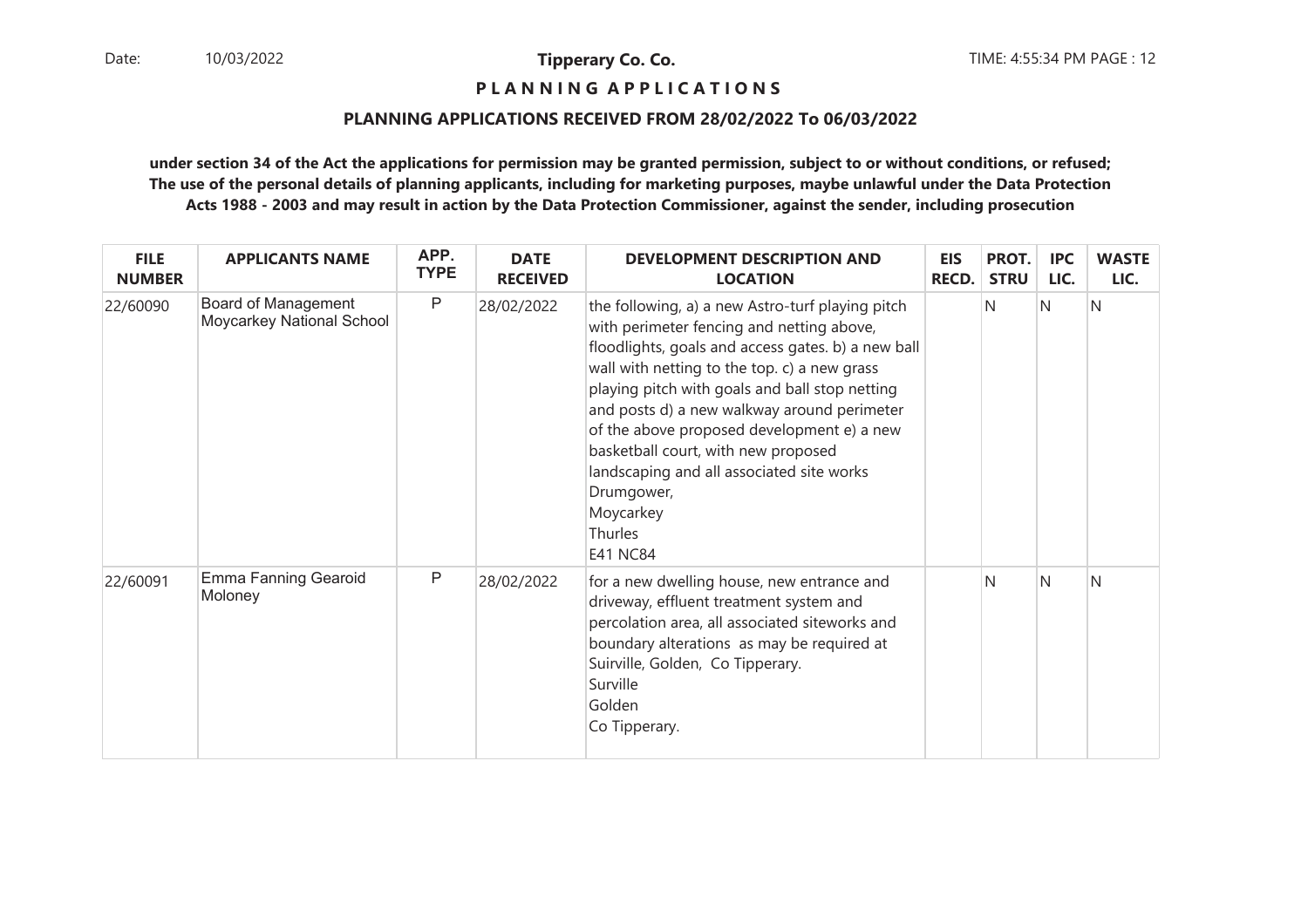## **P L A N N I N G A P P L I C A T I O N S**

#### **PLANNING APPLICATIONS RECEIVED FROM 28/02/2022 To 06/03/2022**

| <b>FILE</b><br><b>NUMBER</b> | <b>APPLICANTS NAME</b> | APP.<br><b>TYPE</b> | <b>DATE</b><br><b>RECEIVED</b> | <b>DEVELOPMENT DESCRIPTION AND</b><br><b>LOCATION</b>                                                                                                                                        | <b>EIS</b><br><b>RECD.</b> | PROT.<br><b>STRU</b> | <b>IPC</b><br>LIC. | <b>WASTE</b><br>LIC. |
|------------------------------|------------------------|---------------------|--------------------------------|----------------------------------------------------------------------------------------------------------------------------------------------------------------------------------------------|----------------------------|----------------------|--------------------|----------------------|
| 22/60092                     | Jamie Lawlor           | $\mathsf{R}$        | 28/02/2022                     | the as constructed front porch and the<br>extension to the rear including all associated<br>site development works<br>Kilnahone<br>Killenaule<br>Thurles, Co. Tipperary<br>E41ET63           |                            | N                    | N                  | N                    |
| 22/60093                     | Matt Ryan              | P                   | 28/02/2022                     | Single storey dwelling house, domestic garage,<br>proprietary treatment tank, percolation area,<br>entrance and ancillary site works<br>Knockane<br>Upperchurch<br>Thurles                   |                            | N                    | IN.                | N                    |
| 22/60094                     | martin cooney          | P                   | 01/03/2022                     | construct a storey-and-a-half dwelling with<br>driveway, domestic garage, wastewater<br>treatment system, and all associated site<br>development works<br>jossestown<br>fethard<br>tipperary |                            | N                    | IN.                | N                    |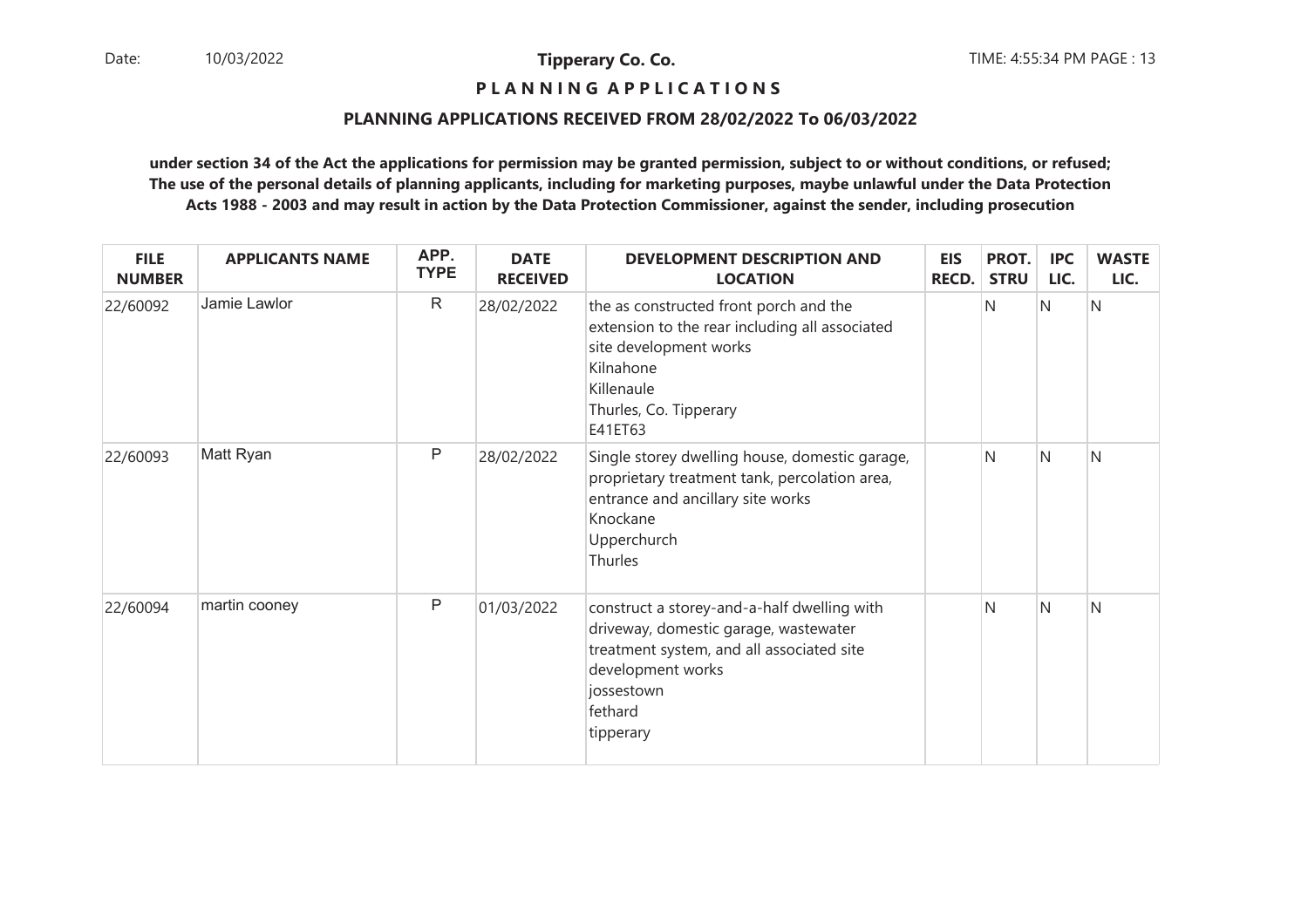## **P L A N N I N G A P P L I C A T I O N S**

#### **PLANNING APPLICATIONS RECEIVED FROM 28/02/2022 To 06/03/2022**

| <b>FILE</b><br><b>NUMBER</b> | <b>APPLICANTS NAME</b>              | APP.<br><b>TYPE</b> | <b>DATE</b><br><b>RECEIVED</b> | <b>DEVELOPMENT DESCRIPTION AND</b><br><b>LOCATION</b>                                                                                                                                                                                                                                                                                                                                   | <b>EIS</b><br><b>RECD.</b> | PROT.<br><b>STRU</b> | <b>IPC</b><br>LIC. | <b>WASTE</b><br>LIC. |
|------------------------------|-------------------------------------|---------------------|--------------------------------|-----------------------------------------------------------------------------------------------------------------------------------------------------------------------------------------------------------------------------------------------------------------------------------------------------------------------------------------------------------------------------------------|----------------------------|----------------------|--------------------|----------------------|
| 22/60095                     | Gemma Gill                          | P                   | 01/03/2022                     | (a) Proposed Part 2 storey/ part single storey<br>dwelling, (b) Proposed single storey garage<br>ancillary to proposed dwelling, (c) Proposed new<br>treatment system, percolation area, (d)<br>Proposed new entrance from public road and<br>adjustment to existing river access and all<br>associated site works, and ancillary services.<br>Ballyrusheen<br>Newtown<br>Co. Tipperary |                            | N                    | IN.                | N                    |
| 22/60096                     | Denise O' Donovan<br>Maurice Noonan | P                   | 01/03/2022                     | permission to construct a single storey dwelling<br>house, entrance, effluent treatment system<br>together with all associated site works<br>Barnahown<br>Araglin<br>Fermoy, Co. Tipperary                                                                                                                                                                                              |                            | N                    | N                  | N                    |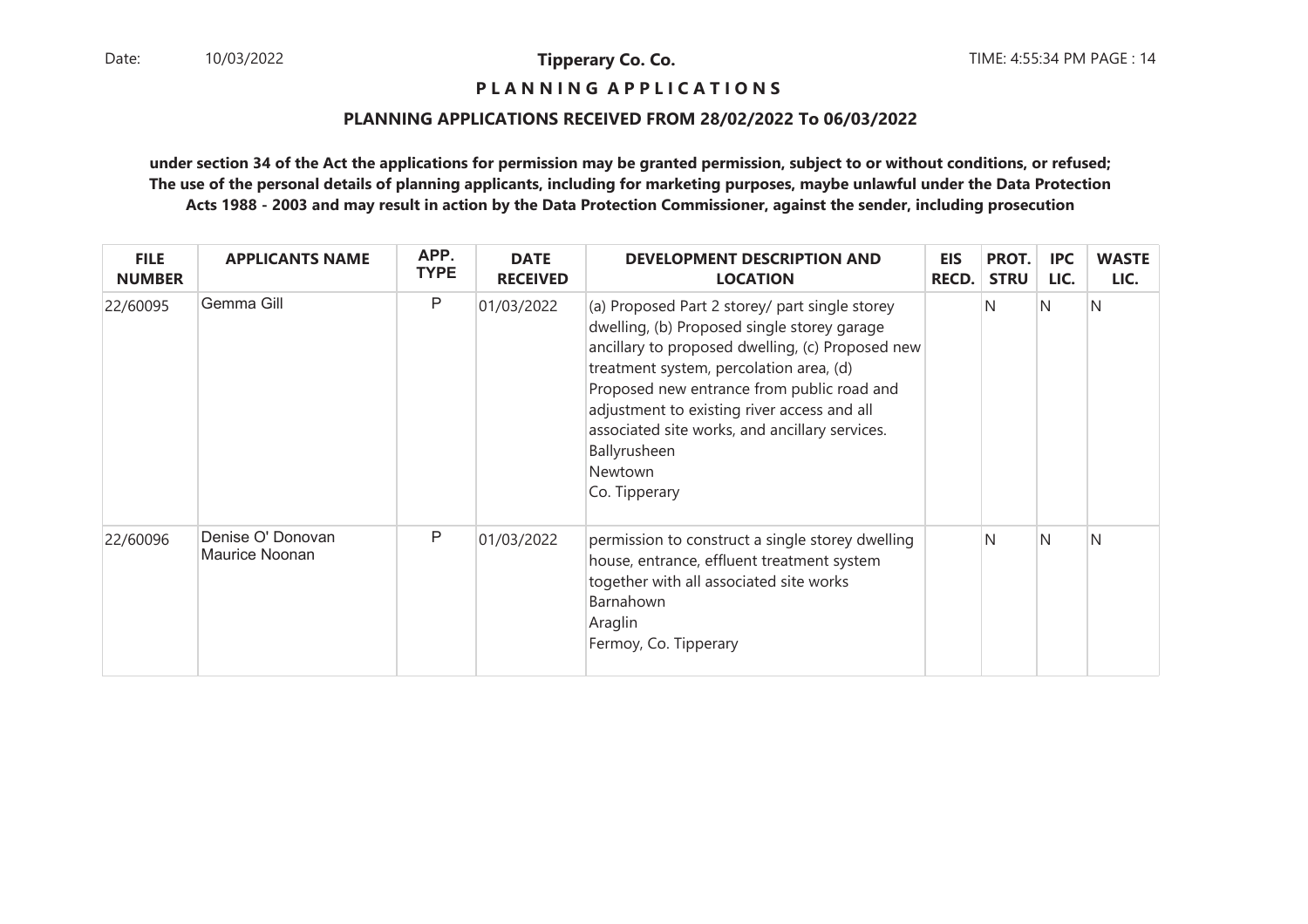## **P L A N N I N G A P P L I C A T I O N S**

#### **PLANNING APPLICATIONS RECEIVED FROM 28/02/2022 To 06/03/2022**

| <b>FILE</b><br><b>NUMBER</b> | <b>APPLICANTS NAME</b>                              | APP.<br><b>TYPE</b> | <b>DATE</b><br><b>RECEIVED</b> | <b>DEVELOPMENT DESCRIPTION AND</b><br><b>LOCATION</b>                                                                                                                                                                                                                                                                                                                                                                                                                                                                                                                                                                                                                                                  | <b>EIS</b><br><b>RECD.</b> | PROT.<br><b>STRU</b> | <b>IPC</b><br>LIC. | <b>WASTE</b><br>LIC. |
|------------------------------|-----------------------------------------------------|---------------------|--------------------------------|--------------------------------------------------------------------------------------------------------------------------------------------------------------------------------------------------------------------------------------------------------------------------------------------------------------------------------------------------------------------------------------------------------------------------------------------------------------------------------------------------------------------------------------------------------------------------------------------------------------------------------------------------------------------------------------------------------|----------------------------|----------------------|--------------------|----------------------|
| 22/60097                     | Pat & Fiona Cooke                                   | $\mathsf{P}$        | 01/03/2022                     | construction of single storey dwelling, detached<br>domestic garage, new access from existing farm<br>roadway, advanced wastewater treatment<br>system and polishing filter, connection to<br>necessary services together with all associated<br>site and incidental works<br>Coosane<br>Birdhill<br>Tipperary                                                                                                                                                                                                                                                                                                                                                                                         |                            | N                    | N                  | N                    |
| 22/60098                     | Board of Management<br><b>Boher National School</b> | $\mathsf{P}$        | 01/03/2022                     | the demolition of 2 no. existing prefabricated<br>classrooms and the construction of 2 no. single<br>storey stand-alone buildings with covered<br>walkways to accommodate a classroom and an<br>early intervention room as well as associated<br>ancillary accommodation. External works to<br>include retaining structures, ramps and steps to<br>resolve existing site levels as well as new<br>boundary treatments to the south and west of<br>the site, a new wastewater treatment plant and<br>percolation area and all other associated site<br>works required to facilitate the development.<br><b>Boher National School</b><br>Ballinteenoe, Ballina, Killaloe PO<br>Co. Tipperary<br>V94 T635 |                            | N                    | N                  | N                    |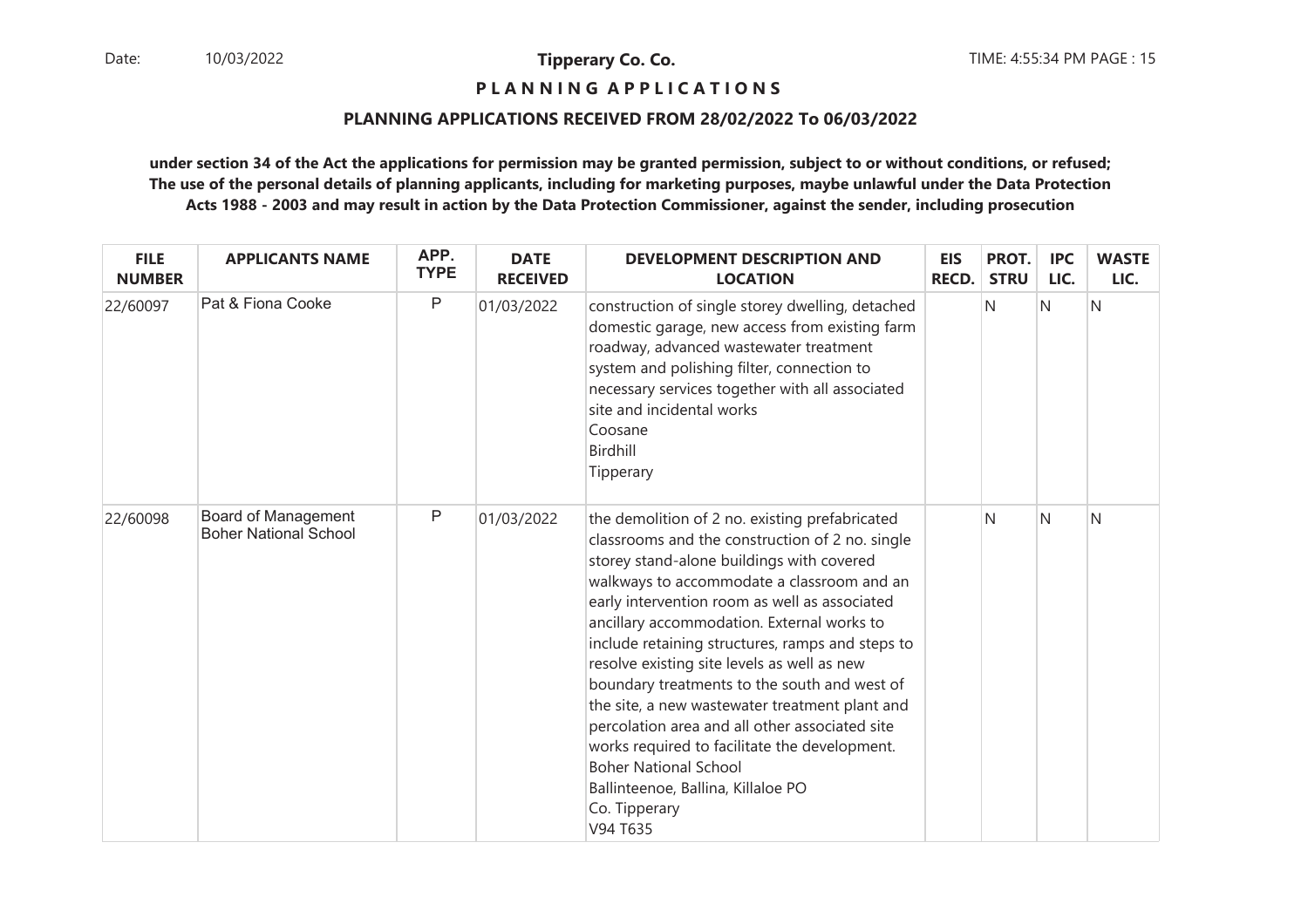## **P L A N N I N G A P P L I C A T I O N S**

#### **PLANNING APPLICATIONS RECEIVED FROM 28/02/2022 To 06/03/2022**

| <b>FILE</b><br><b>NUMBER</b> | <b>APPLICANTS NAME</b>                   | APP.<br><b>TYPE</b> | <b>DATE</b><br><b>RECEIVED</b> | <b>DEVELOPMENT DESCRIPTION AND</b><br><b>LOCATION</b>                                                                                                                                                                                                                                                                    | <b>EIS</b><br><b>RECD.</b> | PROT.<br><b>STRU</b> | <b>IPC</b><br>LIC. | <b>WASTE</b><br>LIC. |
|------------------------------|------------------------------------------|---------------------|--------------------------------|--------------------------------------------------------------------------------------------------------------------------------------------------------------------------------------------------------------------------------------------------------------------------------------------------------------------------|----------------------------|----------------------|--------------------|----------------------|
| 22/60099                     | Niamh O Connor & Timmy<br><b>Brosnan</b> | $\mathsf{P}$        | 02/03/2022                     | Permission for extension to side of existing<br>house with new Wastewater Treatment System<br>and Tertiary Filter and all associated site works<br>at Carrick, Roscrea, Co. Tipperary<br>Carrick<br>Roscrea<br>Co. Tipperary<br>E53 KF40                                                                                 |                            | N                    | N                  | N                    |
| 22/60100                     | Patrick O Halloran                       | $\mathsf{P}$        | 02/03/2022                     | Permission for garage, renovate existing cottage<br>and extend to the rear and right hand side and<br>all associated site works.<br>Goatinstown<br>Ballykisteen<br>Co. Tipperary                                                                                                                                         |                            | N                    | N                  | N                    |
| 22/60101                     | McKeogh Brothers (Ballina)<br>Ltd        | $\mathsf{R}$        | 02/03/2022                     | a 1-bed apartment. Permission was originally<br>granted as a 2-bedroom apartment under<br>reference 04/51/1903 and subsequently<br>approved for conversion to 2 commercial units<br>under reference 10/51/0472, of which only one<br>unit was developed<br>47 Ballina Quay<br><b>Ballina</b><br>Co Tipperary<br>V94 3V24 |                            | N                    | N                  | N                    |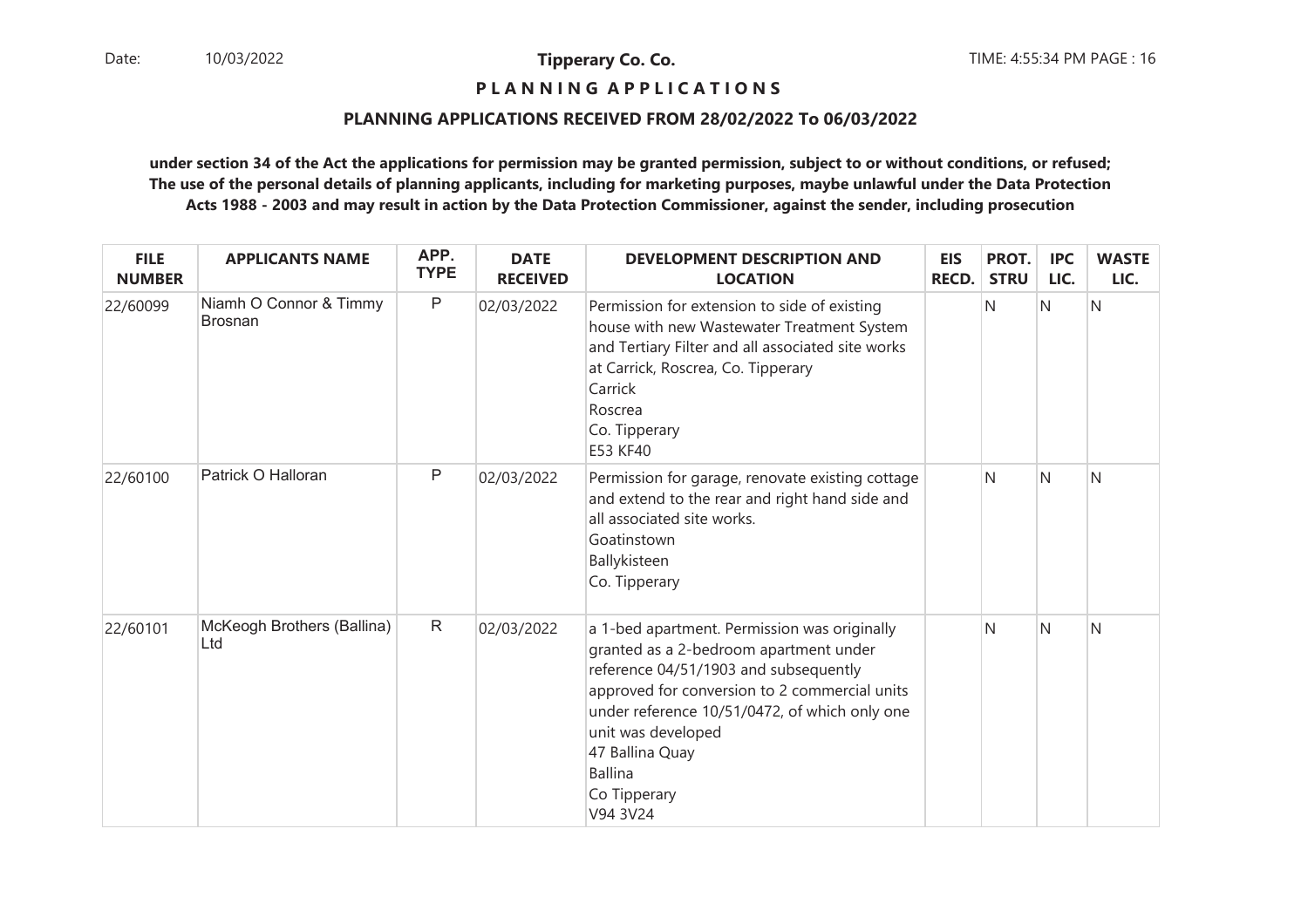## **P L A N N I N G A P P L I C A T I O N S**

#### **PLANNING APPLICATIONS RECEIVED FROM 28/02/2022 To 06/03/2022**

| <b>FILE</b><br><b>NUMBER</b> | <b>APPLICANTS NAME</b>           | APP.<br><b>TYPE</b> | <b>DATE</b><br><b>RECEIVED</b> | <b>DEVELOPMENT DESCRIPTION AND</b><br><b>LOCATION</b>                                                                                                                                                                                                                                                                                                                                                     | <b>EIS</b><br><b>RECD.</b> | PROT.<br><b>STRU</b> | <b>IPC</b><br>LIC. | <b>WASTE</b><br>LIC. |
|------------------------------|----------------------------------|---------------------|--------------------------------|-----------------------------------------------------------------------------------------------------------------------------------------------------------------------------------------------------------------------------------------------------------------------------------------------------------------------------------------------------------------------------------------------------------|----------------------------|----------------------|--------------------|----------------------|
| 22/60102                     | Matt Ryan Muireann<br>gleeson    | P                   | 02/03/2022                     | Single storey dwelling house, domestic garage,<br>proprietary treatment tank, percolation area,<br>entrance and ancillary site works<br>Knockane<br>Upperchurch<br><b>Thurles</b>                                                                                                                                                                                                                         |                            | N                    | IN.                | N                    |
| 22/60103                     | Dearbhla Kennedy Gerald<br>Hogan | P                   | 02/03/2022                     | Full planning permission for the following: a)<br>Permission to demolish existing dwelling and<br>outbuildings, b) permission to construct<br>replacement dwelling with garage and<br>wastewater treatment system and relocate<br>existing entrance to improve sightline with all<br>associated siteworks at Regaile, Thurles, Co.<br>Tipperary. E41PA06<br>Regaile<br>Thurles<br>Co Tipperary<br>E41PA06 |                            | N                    | N                  | N                    |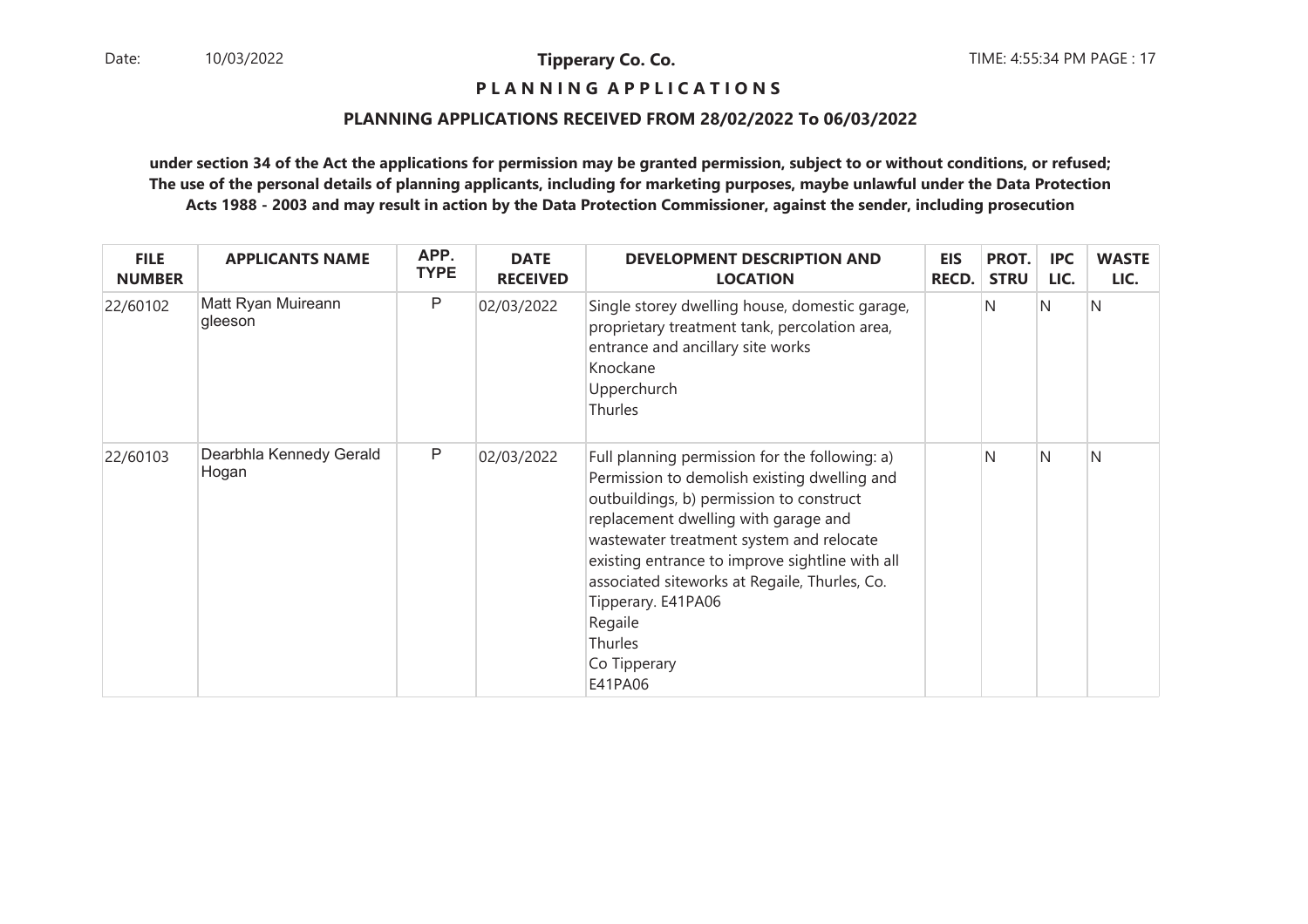## **P L A N N I N G A P P L I C A T I O N S**

#### **PLANNING APPLICATIONS RECEIVED FROM 28/02/2022 To 06/03/2022**

| <b>FILE</b><br><b>NUMBER</b> | <b>APPLICANTS NAME</b> | APP.<br><b>TYPE</b> | <b>DATE</b><br><b>RECEIVED</b> | <b>DEVELOPMENT DESCRIPTION AND</b><br><b>LOCATION</b>                                                                                                                                                                                                                                                                                                                                                                                                                             | <b>EIS</b><br><b>RECD.</b> | PROT.<br><b>STRU</b> | <b>IPC</b><br>LIC. | <b>WASTE</b><br>LIC. |
|------------------------------|------------------------|---------------------|--------------------------------|-----------------------------------------------------------------------------------------------------------------------------------------------------------------------------------------------------------------------------------------------------------------------------------------------------------------------------------------------------------------------------------------------------------------------------------------------------------------------------------|----------------------------|----------------------|--------------------|----------------------|
| 22/60104                     | <b>Yellow Wave Ltd</b> | $\mathsf{P}$        | 04/03/2022                     | 1) Construct 52 No. dwelling houses, (30 No. 4<br>bed semi-detached, 16 No 3 bed semi-<br>detached, 4 No. 3 bed end of terrace and 2 No 2<br>bed mid terrace), 2) Construct all roads,<br>footpaths, green areas and associated services,<br>3) Connect to existing services on site, 4) Carry<br>out all ancillary site works. A Natura Impact<br>Statement will be submitted with the<br>application.<br>Parklands Estate<br>Glenconnor Td, Clonmel<br>Co Tipperary<br>E91 T0X7 | Y                          | N                    | N                  | N                    |
| 22/60105                     | Mary O'Malley          | P                   | 04/03/2022                     | to erect a dwellinghouse and garage, entrance<br>demolish existing barn, install a septic tank<br>and percolation area and carry out associated<br>site works<br>Fanit,<br>Newport<br>Co. Tipperary                                                                                                                                                                                                                                                                               |                            | N                    | N                  | N                    |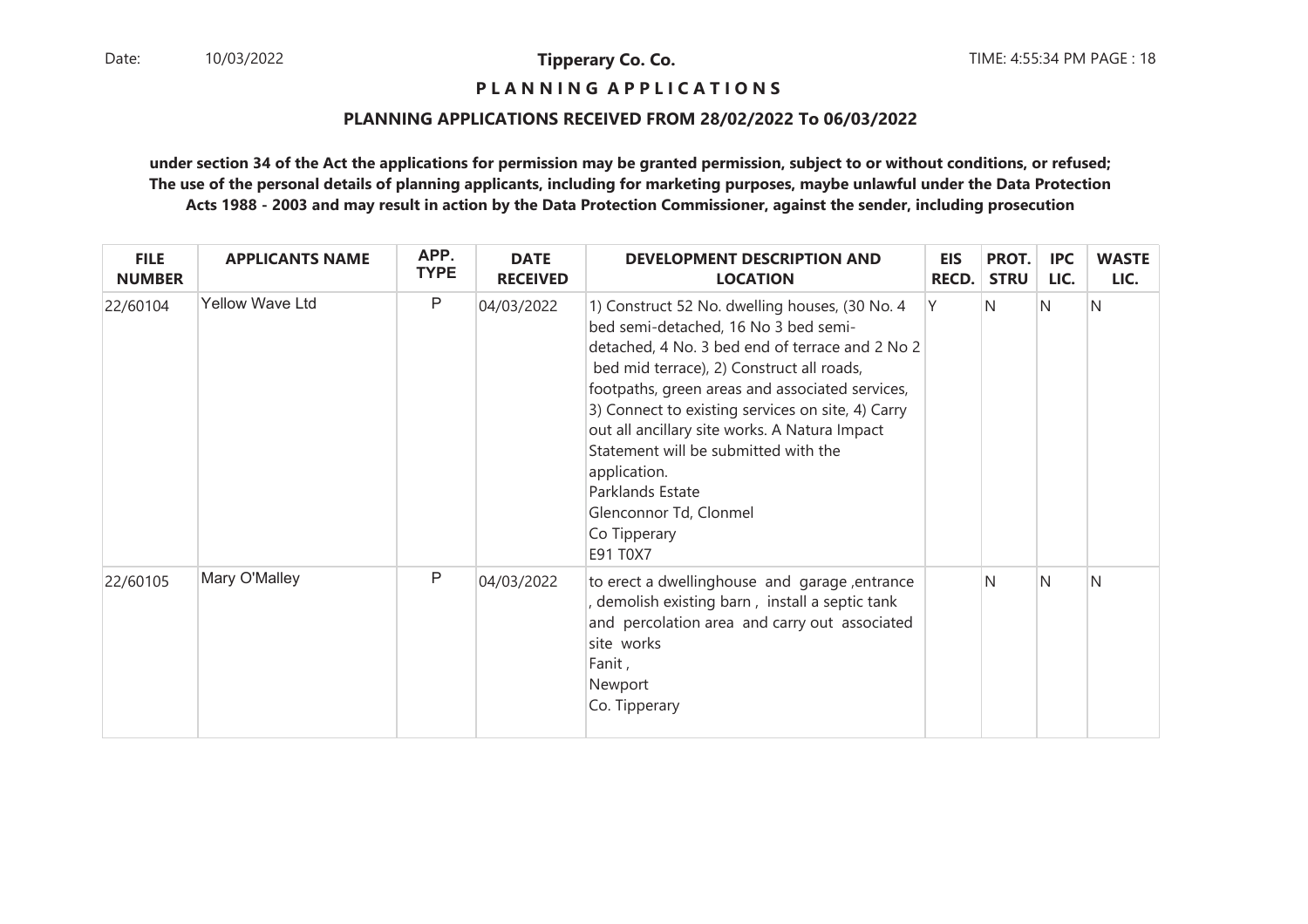### **P L A N N I N G A P P L I C A T I O N S**

#### **PLANNING APPLICATIONS RECEIVED FROM 28/02/2022 To 06/03/2022**

**under section 34 of the Act the applications for permission may be granted permission, subject to or without conditions, or refused; The use of the personal details of planning applicants, including for marketing purposes, maybe unlawful under the Data ProtectionActs 1988 - 2003 and may result in action by the Data Protection Commissioner, against the sender, including prosecution**

| <b>FILE</b>   | <b>APPLICANTS NAME</b>        | APP.        | <b>DATE</b>     | <b>DEVELOPMENT DESCRIPTION AND</b>                                                                                                                                         | <b>EIS</b>   | PROT.       | <b>IPC</b> | <b>WASTE</b> |
|---------------|-------------------------------|-------------|-----------------|----------------------------------------------------------------------------------------------------------------------------------------------------------------------------|--------------|-------------|------------|--------------|
| <b>NUMBER</b> |                               | <b>TYPE</b> | <b>RECEIVED</b> | <b>LOCATION</b>                                                                                                                                                            | <b>RECD.</b> | <b>STRU</b> | LIC.       | LIC.         |
| 22/60106      | Matt Ryan Muireann<br>gleeson | P           | 05/03/2022      | Single storey dwelling house, domestic garage,<br>proprietary treatment tank, percolation area,<br>entrance and ancillary site works<br>Knockane<br>Upperchurch<br>Thurles |              | N           | N          | N            |

**43Total:**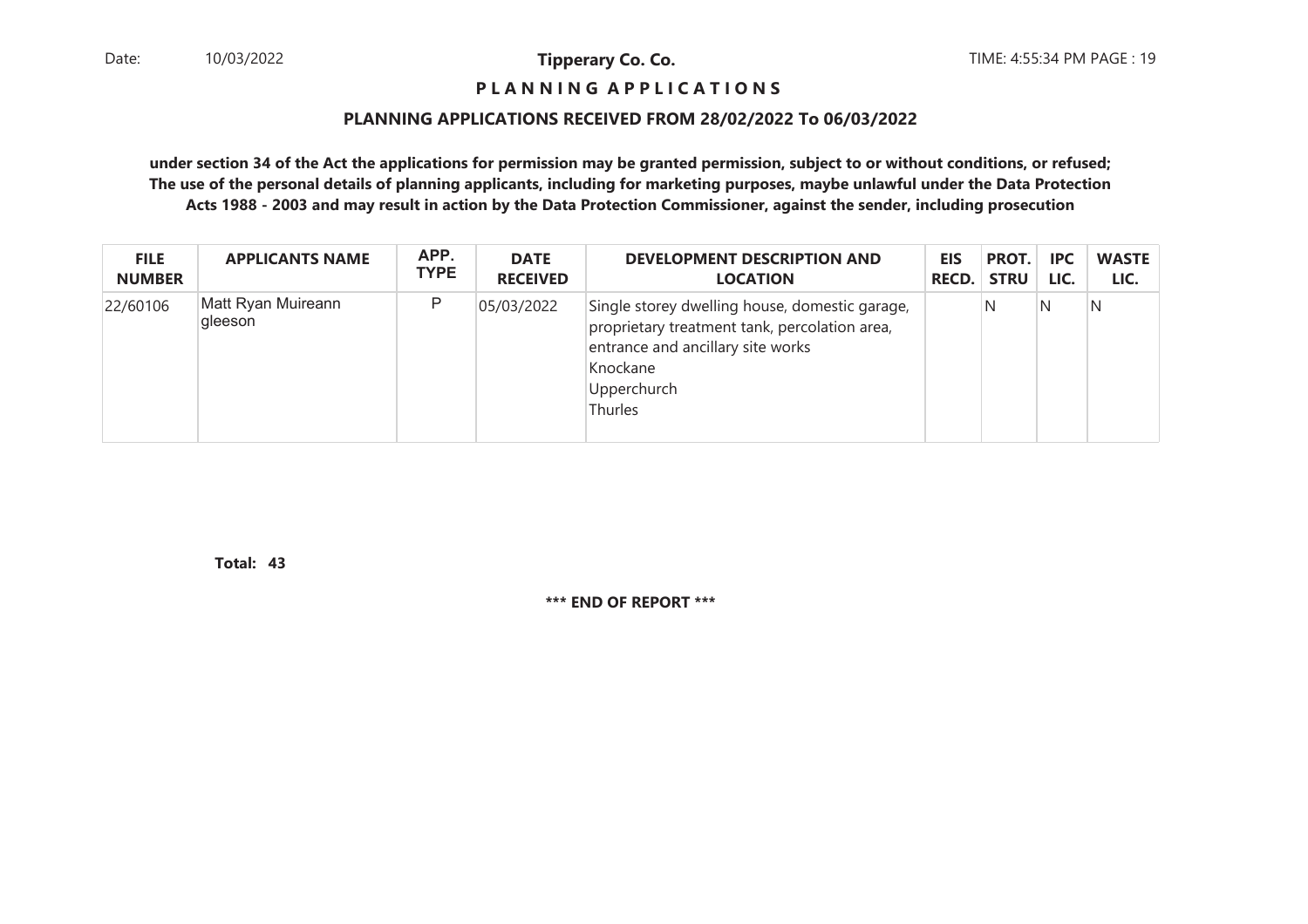### **P L A N N I N G A P P L I C A T I O N S**

### **PLANNING APPLICATIONS GRANTED FROM 28/02/2022 To 06/03/2022**

**in deciding a planning application the planning authority, in accordance with section 34(3) of the Act, has had regard to submissionsor observations recieved in accordance with these Regulations;**

| <b>FILE</b><br><b>NUMBER</b> | <b>APPLICANTS NAME</b> | APP.<br><b>TYPE</b> | <b>DATE</b><br><b>RECEIVED</b> | <b>DEVELOPMENT DESCRIPTION</b><br><b>AND LOCATION</b>                                                                                       | <b>M.O.</b><br><b>DATE</b> | <b>M.O.</b><br><b>NUMBER</b> |
|------------------------------|------------------------|---------------------|--------------------------------|---------------------------------------------------------------------------------------------------------------------------------------------|----------------------------|------------------------------|
| 21/848                       | Shane Ward             | P                   | 11/06/2021                     | extension to farmyard consisting of a cattle<br>shed with underground slurry storage tank<br>Cooleen<br>Birdhill<br>Co. Tipperary           | 01/03/2022                 |                              |
| 21/912                       | <b>Rory Mounsey</b>    | P                   | 23/06/2021                     | construction of a livestock underpass and<br>effluent holding tank and all associated<br>siteworks<br>Clashnevin<br>Nenagh<br>Co. Tipperary | 04/03/2022                 |                              |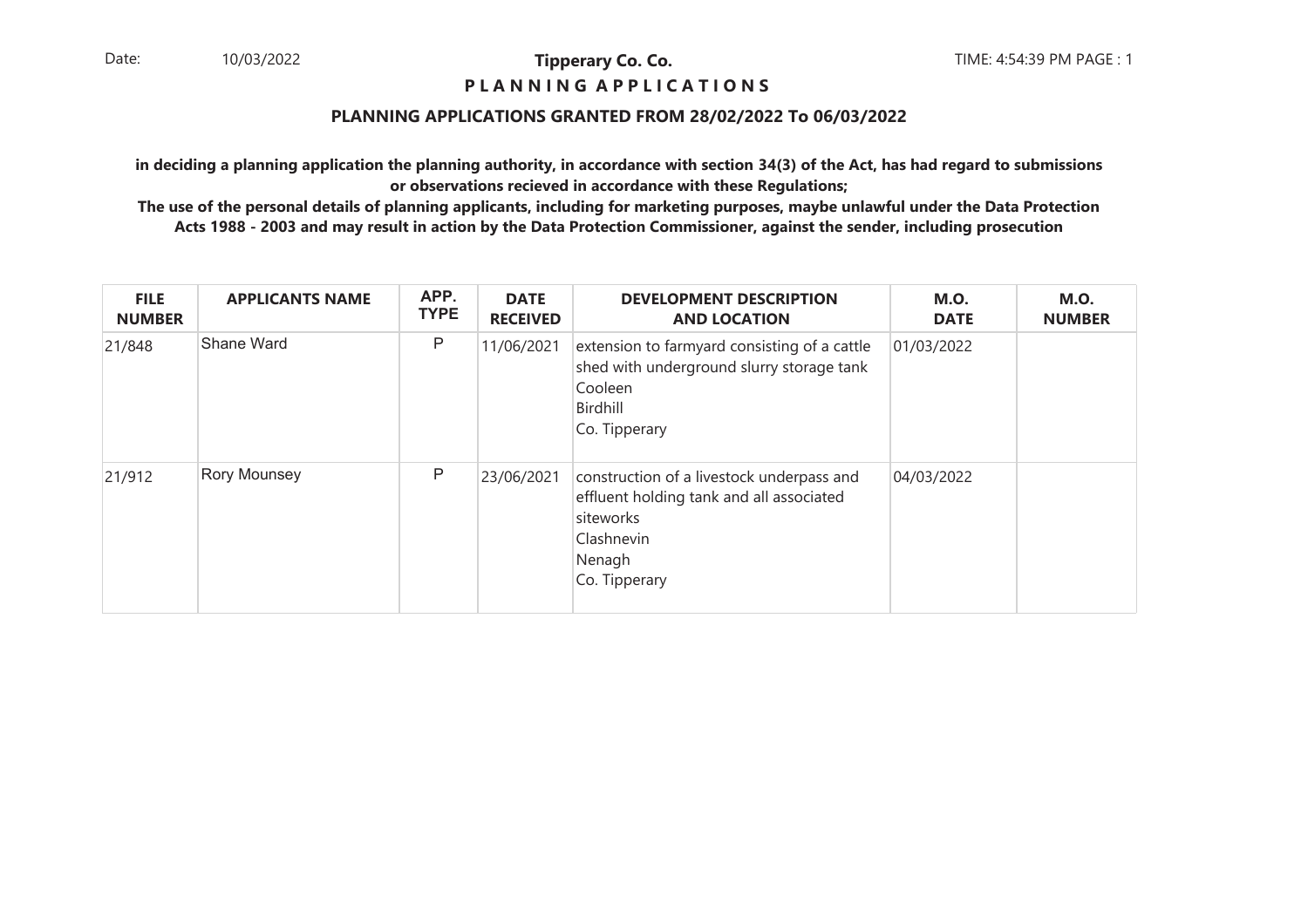### **P L A N N I N G A P P L I C A T I O N S**

#### **PLANNING APPLICATIONS GRANTED FROM 28/02/2022 To 06/03/2022**

**in deciding a planning application the planning authority, in accordance with section 34(3) of the Act, has had regard to submissionsor observations recieved in accordance with these Regulations;**

| <b>FILE</b><br><b>NUMBER</b> | <b>APPLICANTS NAME</b>         | APP.<br><b>TYPE</b> | <b>DATE</b><br><b>RECEIVED</b> | <b>DEVELOPMENT DESCRIPTION</b><br><b>AND LOCATION</b>                                                                                                                                                                                                                                                                                                                                                                                                                                                                                                                            | <b>M.O.</b><br><b>DATE</b> | <b>M.O.</b><br><b>NUMBER</b> |
|------------------------------|--------------------------------|---------------------|--------------------------------|----------------------------------------------------------------------------------------------------------------------------------------------------------------------------------------------------------------------------------------------------------------------------------------------------------------------------------------------------------------------------------------------------------------------------------------------------------------------------------------------------------------------------------------------------------------------------------|----------------------------|------------------------------|
| 21/1368                      | Dolph McGrath                  | P                   | 15/09/2021                     | 1) proposed shop front and alterations to<br>existing windows and doors to front<br>elevations, proposed shop front, doors and<br>windows will be a replica replacement of the<br>original shop front and replica Wyatt<br>replacements, 2) proposed alterations to<br>existing rear elevation consisting of<br>proposed change of window to door on first<br>floor, proposed new stairs balcony and store<br>to replace existing store and balcony and<br>stairs, replace existing first floor balcony with<br>associated site works<br>Main Street<br>Fethard<br>Co. Tipperary | 01/03/2022                 |                              |
| 21/1475                      | Henry Cummins & Ashley<br>Dann | $\mathsf{P}$        | 07/10/2021                     | construct a two storey dwelling house,<br>detached garage, effluent treatment system,<br>alterations to existing entrance to facilitate<br>sightlines together with all associated site<br>works<br>Rathcriddoge<br>Rahealty<br>Thurles<br>Co Tipperary                                                                                                                                                                                                                                                                                                                          | 28/02/2022                 |                              |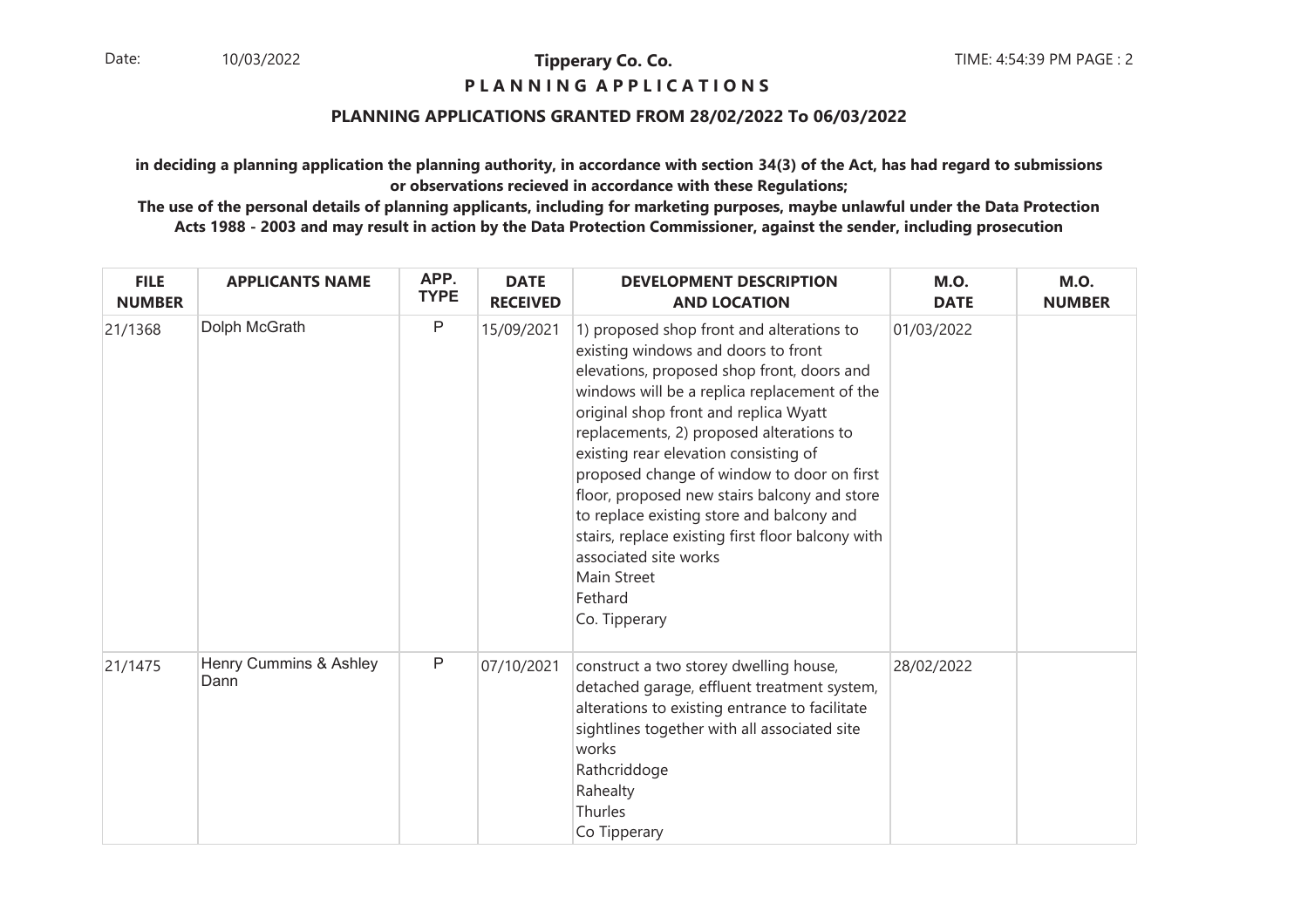### **P L A N N I N G A P P L I C A T I O N S**

#### **PLANNING APPLICATIONS GRANTED FROM 28/02/2022 To 06/03/2022**

**in deciding a planning application the planning authority, in accordance with section 34(3) of the Act, has had regard to submissionsor observations recieved in accordance with these Regulations;**

| <b>FILE</b><br><b>NUMBER</b> | <b>APPLICANTS NAME</b> | APP.<br><b>TYPE</b> | <b>DATE</b><br><b>RECEIVED</b> | <b>DEVELOPMENT DESCRIPTION</b><br><b>AND LOCATION</b>                                                                                                                                                                                                                                                                                 | <b>M.O.</b><br><b>DATE</b> | <b>M.O.</b><br><b>NUMBER</b> |
|------------------------------|------------------------|---------------------|--------------------------------|---------------------------------------------------------------------------------------------------------------------------------------------------------------------------------------------------------------------------------------------------------------------------------------------------------------------------------------|----------------------------|------------------------------|
| 21/1485                      | Patrick & Anne Mulcahy | $\mathsf{P}$        | 08/10/2021                     | a) construction of a new, single-storey<br>detached dwelling to side garden of existing<br>single storey detached dwelling, b) new<br>vehicular site entrance, c) new connections to<br>existing public utilities, d) new boundary<br>treatments, e) all associated site works<br>Poulakerry<br>Kilsheelan<br>Clonmel<br>Co Tipperary | 04/03/2022                 |                              |
| 21/1524                      | John O'Dwyer           | P                   | 15/10/2021                     | construction of a single storey rear extension 28/02/2022<br>to house consisting of additional bedrooms<br>and living area with all associated site works<br>including new connection to public mains<br>and public sewer<br>Blackcastle<br>Two-Mile-Borris<br>Thurles, Co. Tipperary                                                 |                            |                              |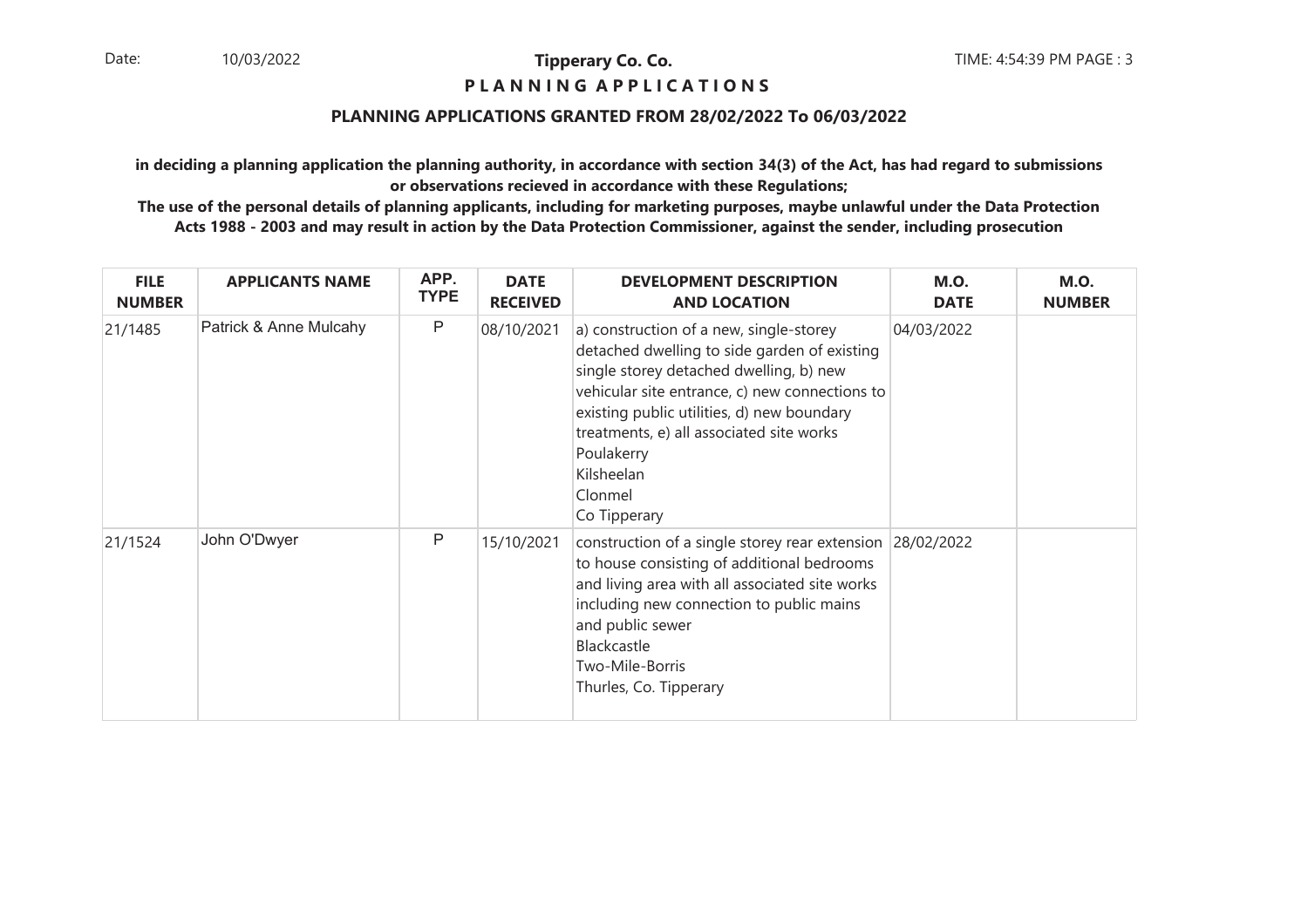### **P L A N N I N G A P P L I C A T I O N S**

### **PLANNING APPLICATIONS GRANTED FROM 28/02/2022 To 06/03/2022**

**in deciding a planning application the planning authority, in accordance with section 34(3) of the Act, has had regard to submissionsor observations recieved in accordance with these Regulations;**

| <b>FILE</b><br><b>NUMBER</b> | <b>APPLICANTS NAME</b>                    | APP.<br><b>TYPE</b> | <b>DATE</b><br><b>RECEIVED</b> | <b>DEVELOPMENT DESCRIPTION</b><br><b>AND LOCATION</b>                                                                                                                                                                                                            | <b>M.O.</b><br><b>DATE</b> | <b>M.O.</b><br><b>NUMBER</b> |
|------------------------------|-------------------------------------------|---------------------|--------------------------------|------------------------------------------------------------------------------------------------------------------------------------------------------------------------------------------------------------------------------------------------------------------|----------------------------|------------------------------|
| 21/1628                      | Martha Stapleton                          | $\mathsf{P}$        | 08/11/2021                     | demolition of an existing dwelling house,<br>construction of a new dwelling house on its<br>footprint, new entrance, domestic waste<br>water treatment system with polishing filter<br>and all associated site works<br>Foilaclug<br>Cappawhite<br>Co. Tipperary | 01/03/2022                 |                              |
| 21/1659                      | Eamonn Connolly & Aileen<br><b>Butler</b> | $\mathsf{P}$        | 16/11/2021                     | new dwelling, entrance, well, garage, septic<br>tank and percolation area and all associated<br>site works<br>Baronstown<br>Loughmore<br>Co Tipperary                                                                                                            | 03/03/2022                 |                              |
| 21/1685                      | Orla O'Regan                              | P                   | 19/11/2021                     | construction of a new two-storey dwelling,<br>modification of the existing access gateways<br>to the public road, and all associated<br>ancillary site works<br>Helvic<br>Dromin Road<br>Nenagh<br>Co Tipperary                                                  | 28/02/2022                 |                              |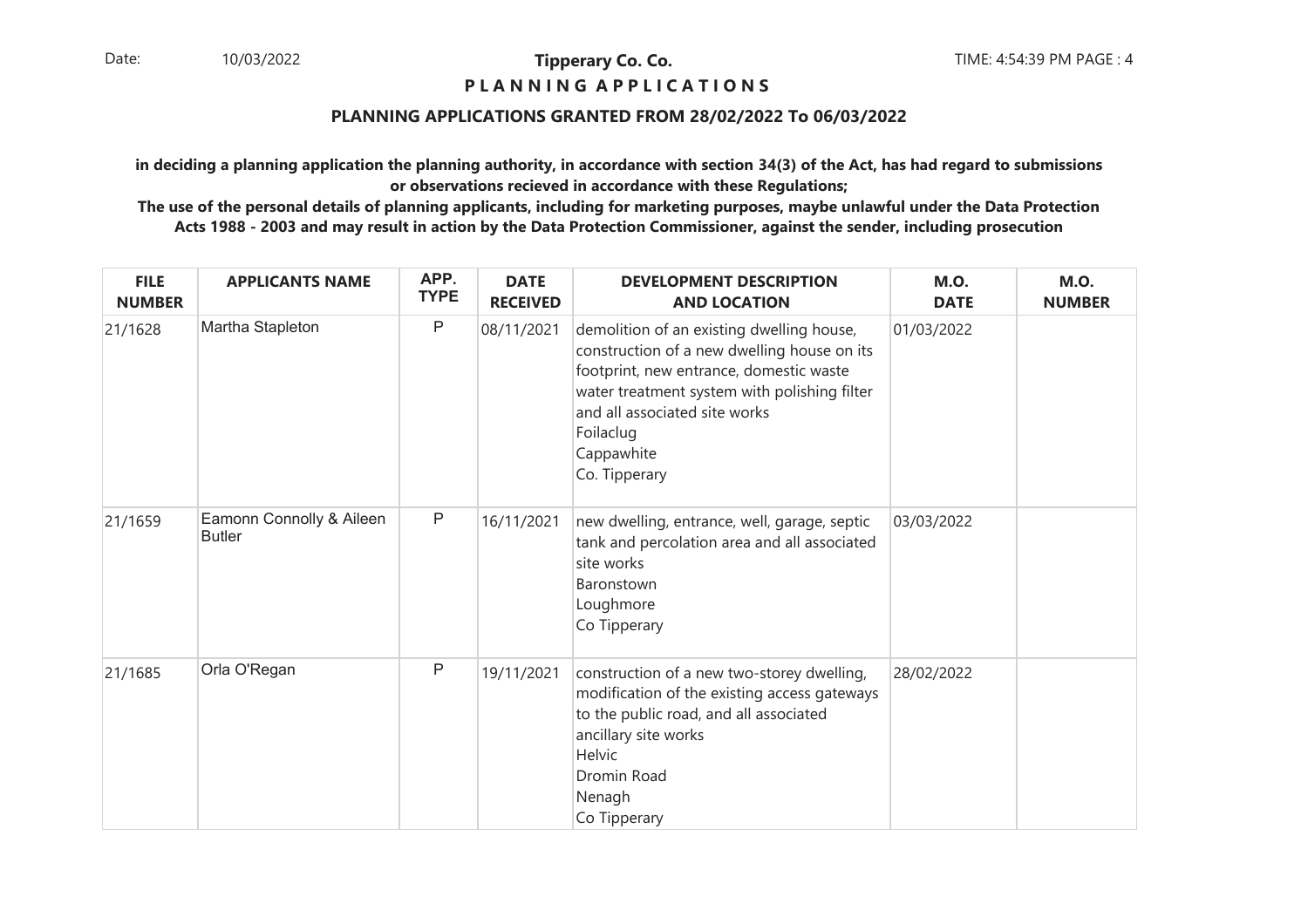### **P L A N N I N G A P P L I C A T I O N S**

#### **PLANNING APPLICATIONS GRANTED FROM 28/02/2022 To 06/03/2022**

**in deciding a planning application the planning authority, in accordance with section 34(3) of the Act, has had regard to submissionsor observations recieved in accordance with these Regulations;**

| <b>FILE</b><br><b>NUMBER</b> | <b>APPLICANTS NAME</b>         | APP.<br><b>TYPE</b> | <b>DATE</b><br><b>RECEIVED</b> | <b>DEVELOPMENT DESCRIPTION</b><br><b>AND LOCATION</b>                                                                                                                                                                                                          | <b>M.O.</b><br><b>DATE</b> | <b>M.O.</b><br><b>NUMBER</b> |
|------------------------------|--------------------------------|---------------------|--------------------------------|----------------------------------------------------------------------------------------------------------------------------------------------------------------------------------------------------------------------------------------------------------------|----------------------------|------------------------------|
| 21/1698                      | Sinead and Richard<br>Springer | P                   | 22/11/2021                     | the erection of an extension to the existing<br>dwelling including associated siteworks<br>Rapla South<br>Nenagh<br>Co Tipperary                                                                                                                               | 28/02/2022                 |                              |
| 21/1712                      | Patricia Fitzgerald            | $\mathsf{R}$        | 26/11/2021                     | conversion of existing outhouse to hobby<br>room and home office with sanitary facilities<br>and full planning permission to connect<br>mentioned sanitary facilities to existing<br>onsite waste water treatment system<br>Kilfadda<br>Lorrha<br>Co Tipperary | 04/03/2022                 |                              |
| 22/10                        | Andrew Ryan                    | $\mathsf{P}$        | 12/01/2022                     | two-storey dwelling house, entrance gates<br>and secondary treatment system and soil<br>polishing filter with connections to all<br>existing services, application is accompanied<br>by a Natura Impact Statement<br>Scrageen<br>Newport<br>Co. Tipperary      | 01/03/2022                 |                              |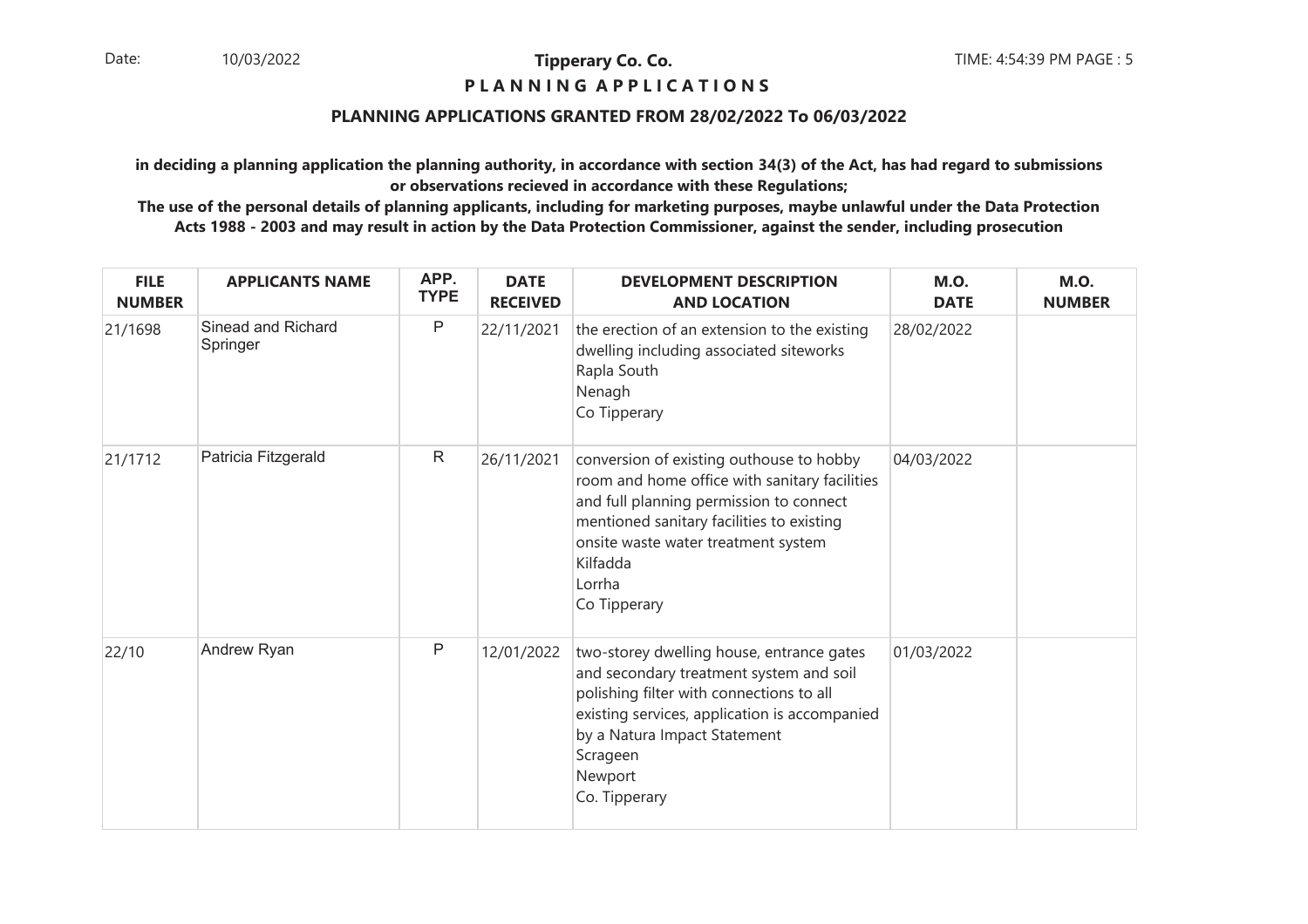### **P L A N N I N G A P P L I C A T I O N S**

### **PLANNING APPLICATIONS GRANTED FROM 28/02/2022 To 06/03/2022**

**in deciding a planning application the planning authority, in accordance with section 34(3) of the Act, has had regard to submissionsor observations recieved in accordance with these Regulations;**

| <b>FILE</b><br><b>NUMBER</b> | <b>APPLICANTS NAME</b>    | APP.<br><b>TYPE</b> | <b>DATE</b><br><b>RECEIVED</b> | <b>DEVELOPMENT DESCRIPTION</b><br><b>AND LOCATION</b>                                                                                                                                                                                                               | <b>M.O.</b><br><b>DATE</b> | <b>M.O.</b><br><b>NUMBER</b> |
|------------------------------|---------------------------|---------------------|--------------------------------|---------------------------------------------------------------------------------------------------------------------------------------------------------------------------------------------------------------------------------------------------------------------|----------------------------|------------------------------|
| 22/13                        | Aidan and Hilary Dilworth | $\mathsf{P}$        | 13/01/2022                     | construct a dwelling, entrance, waste water<br>treatment system and all associated site<br>development works<br>Feemore<br>Ardfinnan<br>Co. Tipperary                                                                                                               | 02/03/2022                 |                              |
| 22/14                        | <b>Kevin Kinane</b>       | $\mathsf{P}$        | 13/01/2022                     | construct a dwelling, entrance, waste water<br>treatment system and all associated site<br>development works<br>Glenbane<br>Lattin<br>Co. Tipperary                                                                                                                 | 02/03/2022                 |                              |
| 22/17                        | <b>Walter Long</b>        | $\mathsf{R}$        | 13/01/2022                     | (a) the 8 no. storage containers and (b) the<br>rear extension to the storage warehouse and<br>Permission to increase the yard area and<br>revised boundary treatment including all<br>associated site works<br>Loughtally<br>Marlfield<br>Clonmel<br>Co. Tipperary | 02/03/2022                 |                              |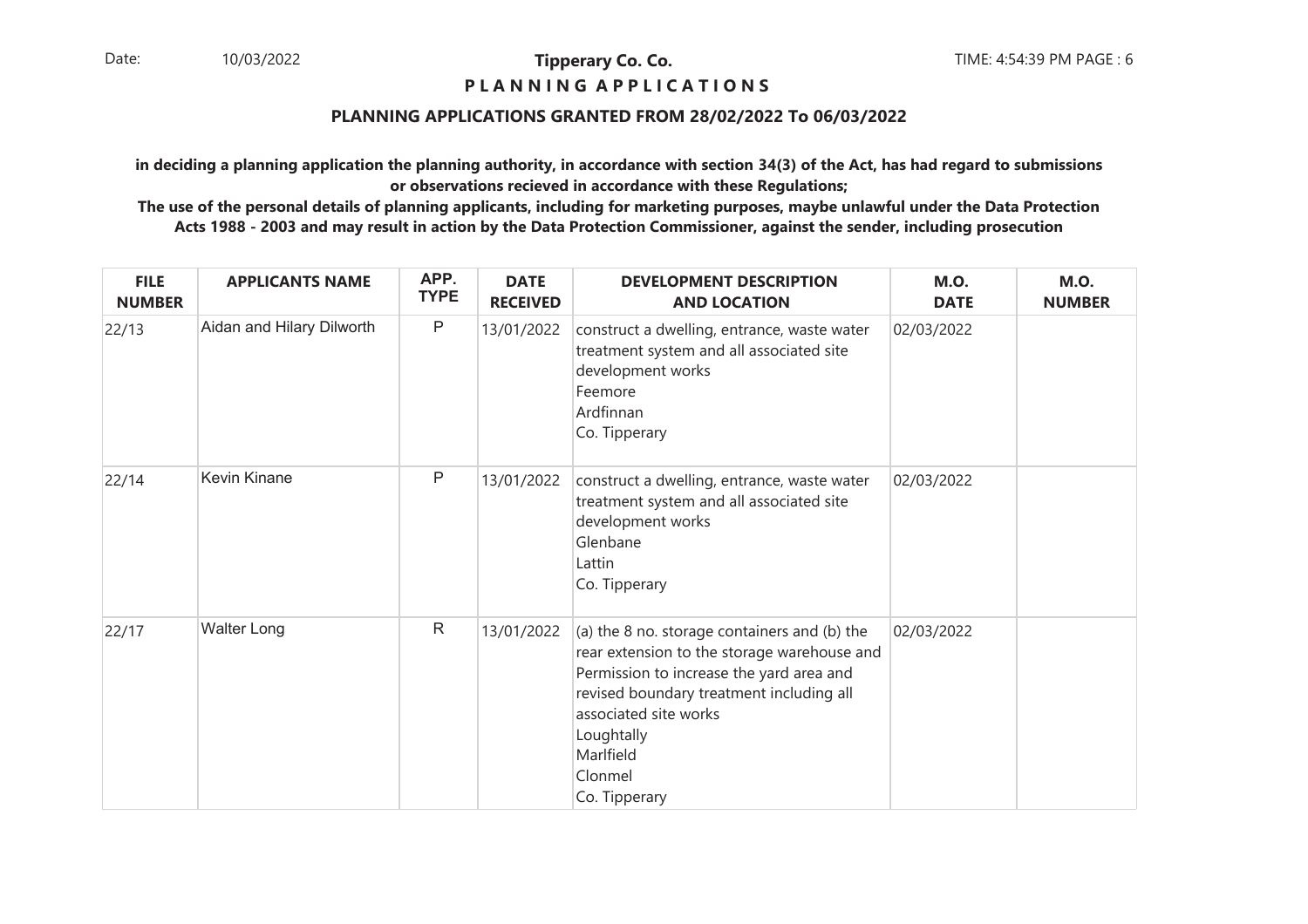### **P L A N N I N G A P P L I C A T I O N S**

#### **PLANNING APPLICATIONS GRANTED FROM 28/02/2022 To 06/03/2022**

**in deciding a planning application the planning authority, in accordance with section 34(3) of the Act, has had regard to submissionsor observations recieved in accordance with these Regulations;**

| <b>FILE</b><br><b>NUMBER</b> | <b>APPLICANTS NAME</b> | APP.<br><b>TYPE</b> | <b>DATE</b><br><b>RECEIVED</b> | <b>DEVELOPMENT DESCRIPTION</b><br><b>AND LOCATION</b>                                                                                                                                                                                              | <b>M.O.</b><br><b>DATE</b> | <b>M.O.</b><br><b>NUMBER</b> |
|------------------------------|------------------------|---------------------|--------------------------------|----------------------------------------------------------------------------------------------------------------------------------------------------------------------------------------------------------------------------------------------------|----------------------------|------------------------------|
| 22/18                        | Donal McGrath          | $\mathsf{R}$        | 13/01/2022                     | (a) retention of a concrete floor and rising<br>walls, and (b) Permission to construct an<br>agricultural storage shed over same and all<br>associated site development works<br>Abbeyfarm<br>Inishlounaght<br>Marlfield, Clonmel<br>Co. Tipperary | 03/03/2022                 |                              |
| 22/19                        | Eanna Hogan            | $\mathsf{P}$        | 13/01/2022                     | the erection of a dwelling, garage, entrance<br>and wastewater treatment system, including<br>associated site works<br>Clooneen Middle<br>Cloughjordan<br>Co Tipperary                                                                             | 04/03/2022                 |                              |
| 22/23                        | Marika Dubova          | Ρ                   | 14/01/2022                     | to construct Sun Room extension and<br>associated works<br>29 Cashel Road<br><b>Tipperary Town</b>                                                                                                                                                 | 03/03/2022                 |                              |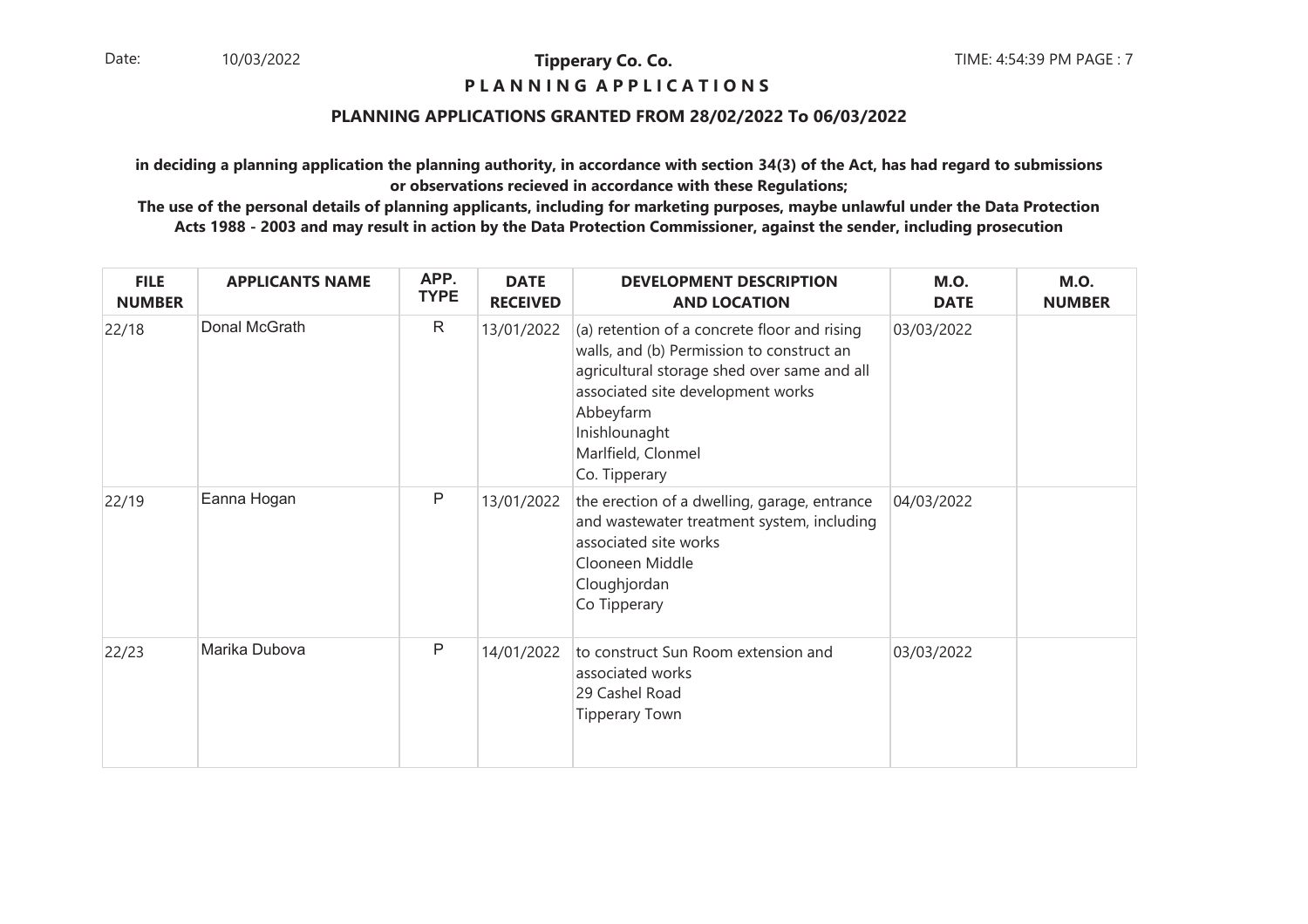#### **P L A N N I N G A P P L I C A T I O N S**

### **PLANNING APPLICATIONS GRANTED FROM 28/02/2022 To 06/03/2022**

**in deciding a planning application the planning authority, in accordance with section 34(3) of the Act, has had regard to submissionsor observations recieved in accordance with these Regulations;**

| <b>FILE</b><br><b>NUMBER</b> | <b>APPLICANTS NAME</b> | APP.<br><b>TYPE</b> | <b>DATE</b><br><b>RECEIVED</b> | <b>DEVELOPMENT DESCRIPTION</b><br><b>AND LOCATION</b>                                                                                                                                                          | <b>M.O.</b><br><b>DATE</b> | <b>M.O.</b><br><b>NUMBER</b> |
|------------------------------|------------------------|---------------------|--------------------------------|----------------------------------------------------------------------------------------------------------------------------------------------------------------------------------------------------------------|----------------------------|------------------------------|
| 22/25                        | Brendan & Mary Delaney | P                   | 14/01/2022                     | a single storey detached dwelling house,<br>driveway, alterations to existing entrance<br>waste-water treatment unit and polishing<br>filter<br>Richmond<br>Ballycommon, Nenagh<br>Co Tipperary                | 01/03/2022                 |                              |
| 22/50                        | Tina Coman             | P                   | 21/01/2022                     | construct a vehicular entrance and driveway<br>to the front of my dwelling, dished kerbs on<br>public footpath and all associated site<br>developmnet works<br>No. 7 Davis Terrace<br>Clonmel<br>Co. Tipperary | 03/03/2022                 |                              |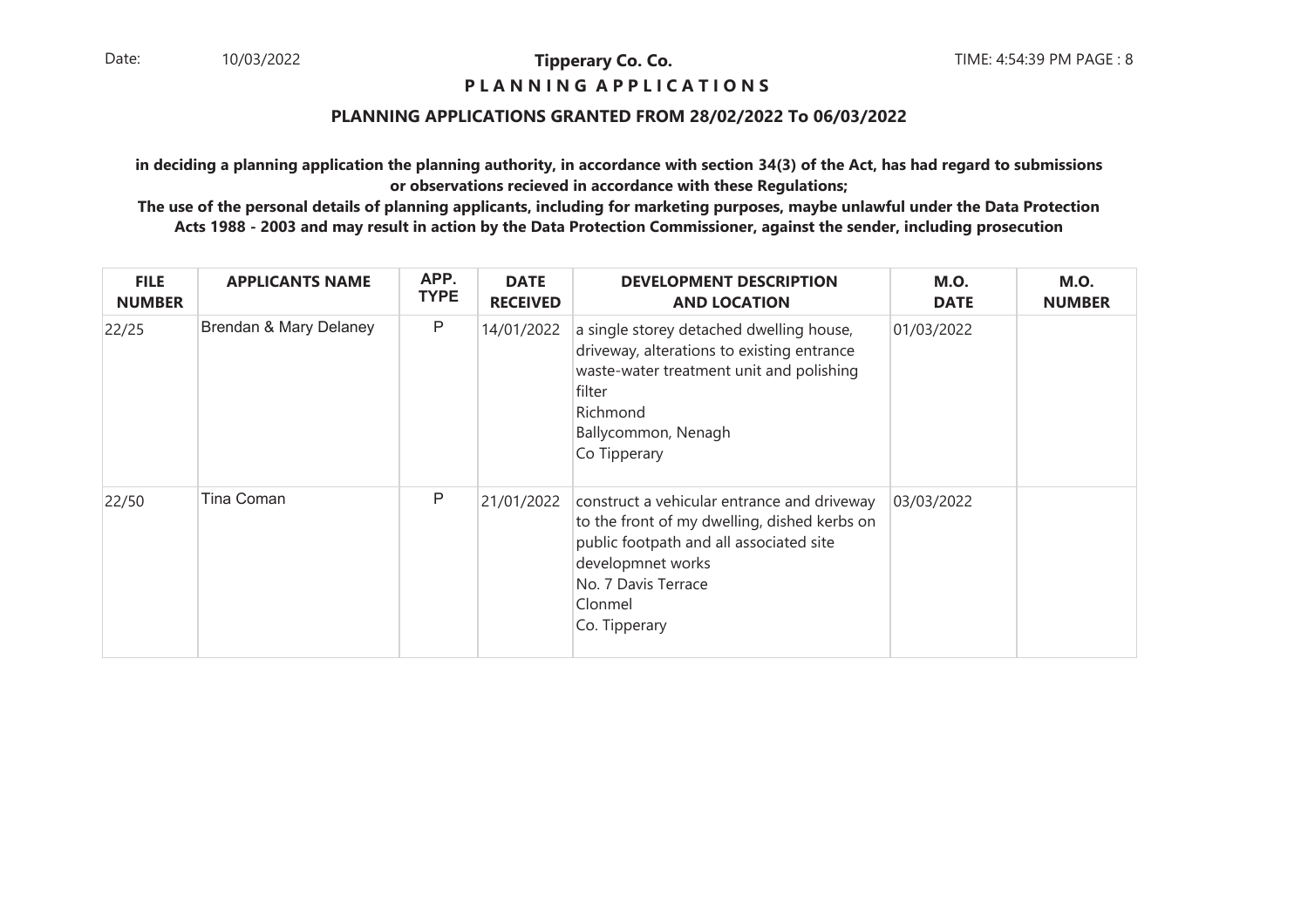### **P L A N N I N G A P P L I C A T I O N S**

#### **PLANNING APPLICATIONS GRANTED FROM 28/02/2022 To 06/03/2022**

**in deciding a planning application the planning authority, in accordance with section 34(3) of the Act, has had regard to submissionsor observations recieved in accordance with these Regulations;**

| <b>FILE</b>   | <b>APPLICANTS NAME</b> | APP.        | <b>DATE</b>     | <b>DEVELOPMENT DESCRIPTION</b>                                                                                                                                                                                                                                                                                                                                                                                                                                                                                                                                                                                                                                                                                                                                                                                                                                                                                                                                                                                                                                                                                             | <b>M.O.</b> | <b>M.O.</b>   |
|---------------|------------------------|-------------|-----------------|----------------------------------------------------------------------------------------------------------------------------------------------------------------------------------------------------------------------------------------------------------------------------------------------------------------------------------------------------------------------------------------------------------------------------------------------------------------------------------------------------------------------------------------------------------------------------------------------------------------------------------------------------------------------------------------------------------------------------------------------------------------------------------------------------------------------------------------------------------------------------------------------------------------------------------------------------------------------------------------------------------------------------------------------------------------------------------------------------------------------------|-------------|---------------|
| <b>NUMBER</b> |                        | <b>TYPE</b> | <b>RECEIVED</b> | <b>AND LOCATION</b>                                                                                                                                                                                                                                                                                                                                                                                                                                                                                                                                                                                                                                                                                                                                                                                                                                                                                                                                                                                                                                                                                                        | <b>DATE</b> | <b>NUMBER</b> |
| 22/53         | Solar Sense Ltd        | $\mathsf P$ | 21/01/2022      | alterations to the previously granted solar<br>farm (Tipperary County Council Reg Ref<br>16600465 as amended by Tipperary County<br>Council Reg Ref P19600119). Permission was<br>originally granted for a solar photovoltaic<br>installation comprising up to 32,000 m2 of<br>solar panels on ground mounted frames, 4<br>no. inverters in 2 blocks, 1 no. kV substation,<br>fencing, access track, CCTV and all associated<br>ancillary development works and services.<br>Permission was subsequently granted for the<br>addition of 3 no. battery storage containers<br>and extension to the operational period of<br>the solar farm from 25 years to 30 years<br>under Tipperary County Council Reg Ref.<br>19600119 and An Bord Pleanala Ref.<br>ABP-305222-19. Permission is now sought<br>for the following: increase the area of solar<br>panels from up to 32,000 m2 to up to 37,641<br>m2, increase in height to the permitted solar<br>panels from 2.72m to 2.82m and Permission<br>to increase the operational period of the<br>solar farm from 30 years to 35 years<br>Loughlohery<br>Cahir<br>Co. Tipperary | 03/03/2022  |               |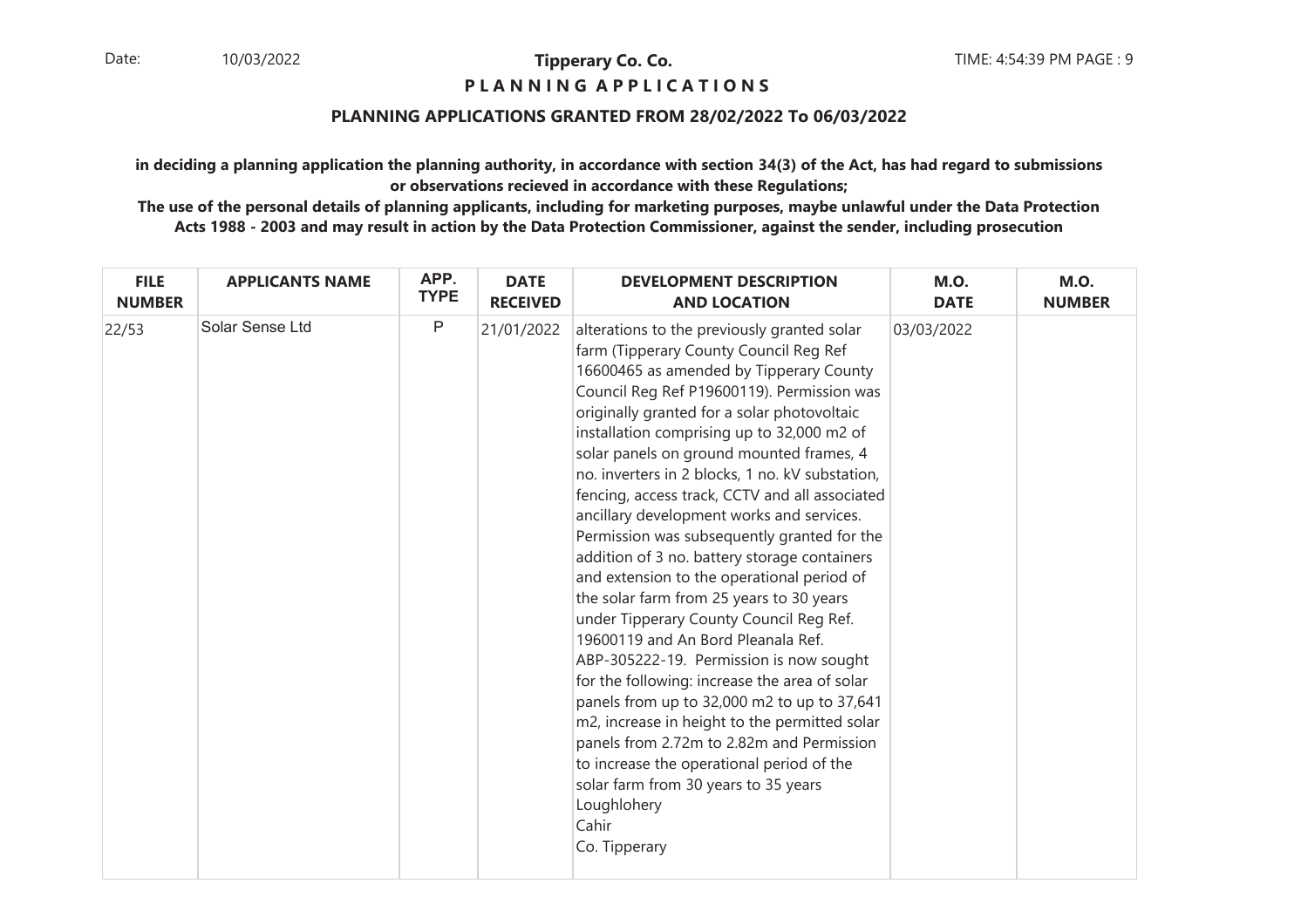#### **P L A N N I N G A P P L I C A T I O N S**

### **PLANNING APPLICATIONS GRANTED FROM 28/02/2022 To 06/03/2022**

**in deciding a planning application the planning authority, in accordance with section 34(3) of the Act, has had regard to submissionsor observations recieved in accordance with these Regulations;**

| <b>FILE</b><br><b>NUMBER</b> | <b>APPLICANTS NAME</b> | APP.<br><b>TYPE</b> | <b>DATE</b><br><b>RECEIVED</b> | <b>DEVELOPMENT DESCRIPTION</b><br><b>AND LOCATION</b>                                                                                                                                                                                                                                                                                            | <b>M.O.</b><br><b>DATE</b> | <b>M.O.</b><br><b>NUMBER</b> |
|------------------------------|------------------------|---------------------|--------------------------------|--------------------------------------------------------------------------------------------------------------------------------------------------------------------------------------------------------------------------------------------------------------------------------------------------------------------------------------------------|----------------------------|------------------------------|
| 22/57                        | Mary and Tony Power    | P                   | 24/01/2022                     | construction of a single storey extension to<br>the rear (south) of existing dwelling house,<br>conversion of garage to living space<br>including modifications to front and rear<br>elevations, new velux window to east side<br>roof and all associated site development<br>works<br>4 Abbey Meadows<br>Cahir Road<br>Clonmel<br>Co. Tipperary | 03/03/2022                 |                              |
| 22/60011                     | Michael Hogan          | $\mathsf{R}$        | 14/01/2022                     | Retention Permission for the following:<br>Second floor extension above first floor of<br>original house; Single storey rear extension<br>behind original house; And all associated site<br>and ancillary works.<br>17 Church Street<br>Tipperary<br>Co. Tipperary<br>E34 X583                                                                   | 04/03/2022                 |                              |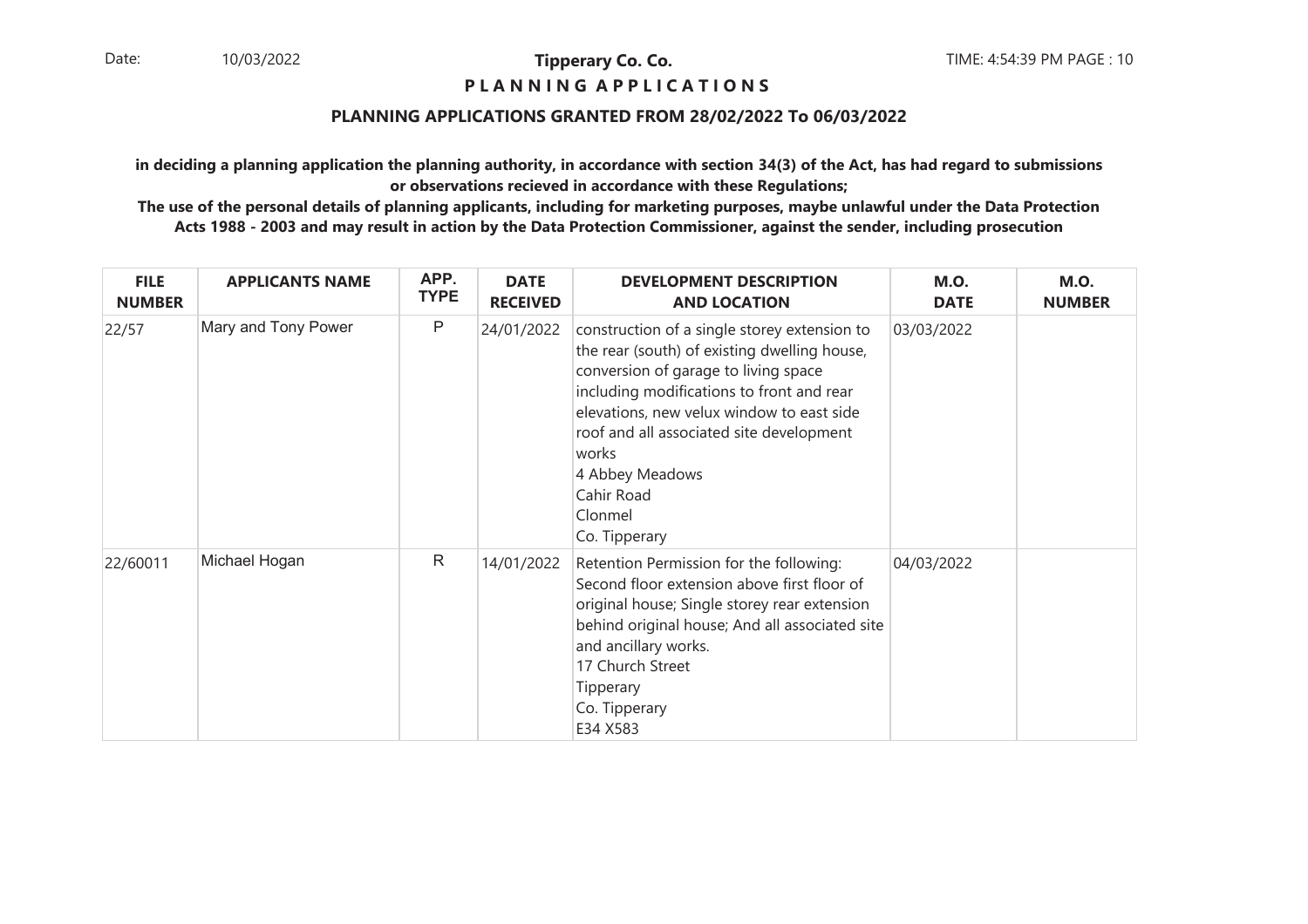### **P L A N N I N G A P P L I C A T I O N S**

### **PLANNING APPLICATIONS GRANTED FROM 28/02/2022 To 06/03/2022**

**in deciding a planning application the planning authority, in accordance with section 34(3) of the Act, has had regard to submissionsor observations recieved in accordance with these Regulations;**

 **The use of the personal details of planning applicants, including for marketing purposes, maybe unlawful under the Data ProtectionActs 1988 - 2003 and may result in action by the Data Protection Commissioner, against the sender, including prosecution**

| <b>FILE</b>   | <b>APPLICANTS NAME</b> | APP.        | <b>DATE</b>     | <b>DEVELOPMENT DESCRIPTION</b>                                                                                                                                                                                                                                                                                            | <b>M.O.</b> | <b>M.O.</b>   |
|---------------|------------------------|-------------|-----------------|---------------------------------------------------------------------------------------------------------------------------------------------------------------------------------------------------------------------------------------------------------------------------------------------------------------------------|-------------|---------------|
| <b>NUMBER</b> |                        | <b>TYPE</b> | <b>RECEIVED</b> | <b>AND LOCATION</b>                                                                                                                                                                                                                                                                                                       | <b>DATE</b> | <b>NUMBER</b> |
| 22/60013      | Patrick Crowe          | P           | 14/01/2022      | the demolition of existing detached shed to<br>side of house and sunroom to the rear of<br>existing house and for the construction of a<br>single storey extension to both sides of<br>existing dwelling house together with all<br>associated site works<br>Convent Cross<br><b>Dundrum</b><br>Co. Tipperary<br>E34 PH31 | 04/03/2022  |               |

**24Total:**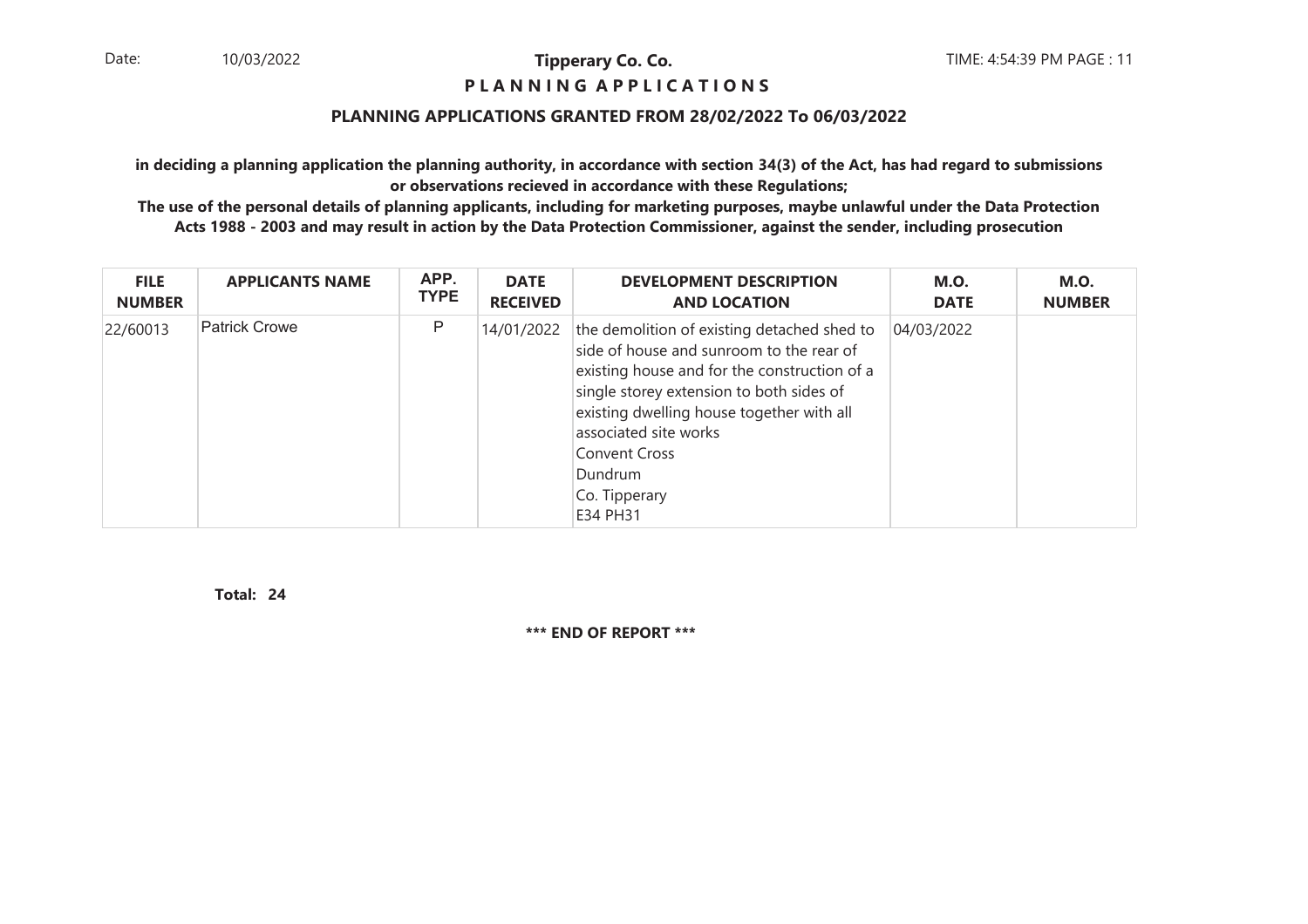## **P L A N N I N G A P P L I C A T I O N S**

#### **PLANNING APPLICATIONS REFUSED FROM 28/02/2022 To 06/03/2022**

**in deciding a planning application the planning authority, in accordance with section 34(3) of the Act, has had regard to submissionsor observations recieved in accordance with these Regulations;**

 **The use of the personal details of planning applicants, including for marketing purposes, maybe unlawful under the Data ProtectionActs 1988 - 2003 and may result in action by the Data Protection Commissioner, against the sender, including prosecution**

| ги с<br>▔▌▙▙  | <b>NAME</b><br>$\Lambda$ ant $\Lambda$<br>ומם. | ΔPΡ<br>n. | <b>DATE</b>  | <b>DESCRIPTION AND LOCATION</b><br>I OPMFNT<br><b>DEVEL</b> | M.O         | M.O.         |
|---------------|------------------------------------------------|-----------|--------------|-------------------------------------------------------------|-------------|--------------|
| <b>NUMBER</b> |                                                | TVDC      | CEIVEI<br>кþ |                                                             | <b>DATE</b> | <b>NUMBE</b> |

**0Total:**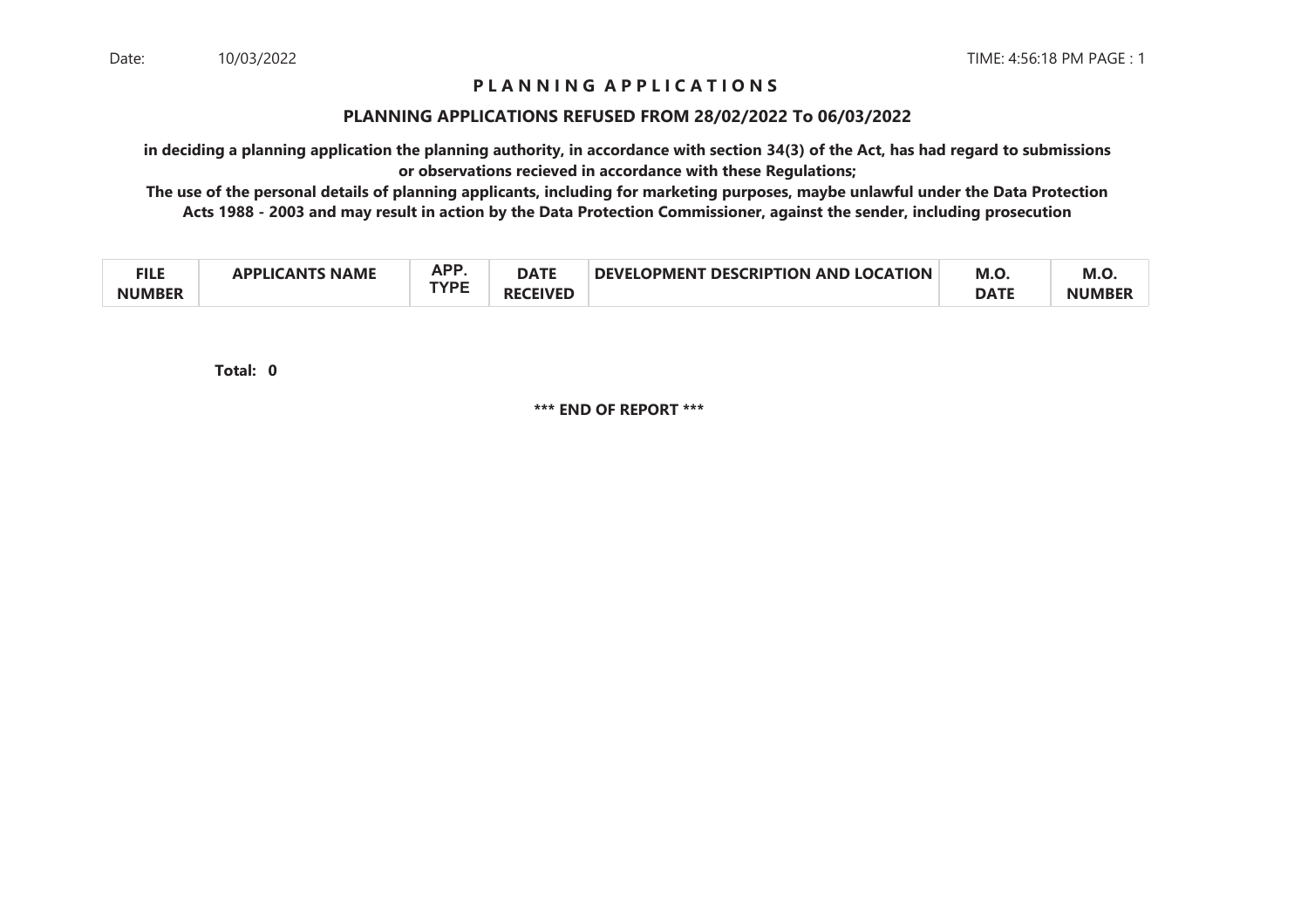## **P L A N N I N G A P P L I C A T I O N S**

#### **PLANNING APPLICATIONS REFUSED FROM 28/02/2022 To 06/03/2022**

**in deciding a planning application the planning authority, in accordance with section 34(3) of the Act, has had regard to submissionsor observations recieved in accordance with these Regulations;**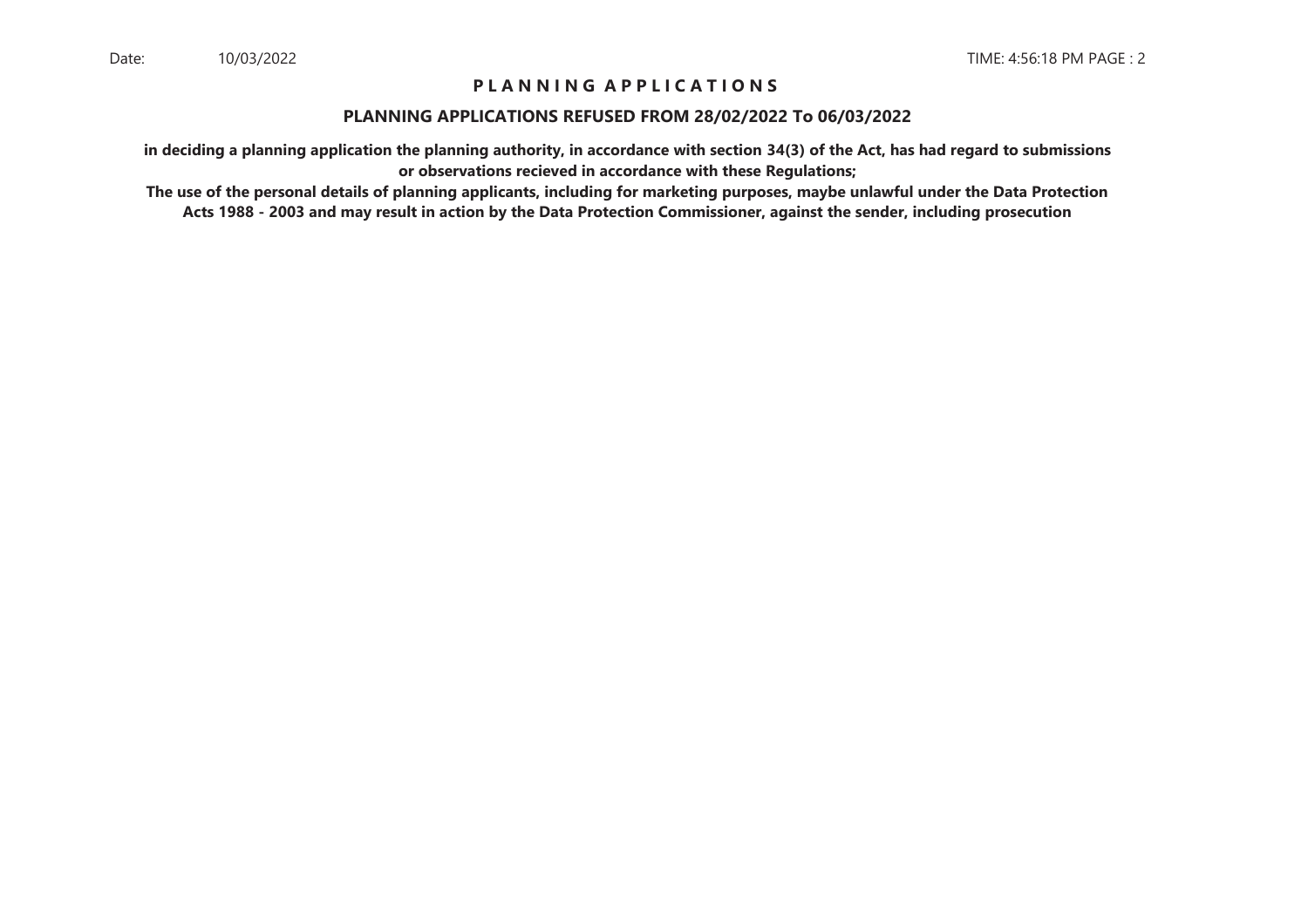## **P L A N N I N G A P P L I C A T I O N S**

#### **INVALID APPLICATIONS FROM 28/02/2022 To 06/03/2022**

| <b>FILE</b><br><b>NUMBER</b> | <b>APPLICANTS NAME</b>        | APP.<br><b>TYPE</b> | <b>DATE</b><br><b>INVALID</b> | DEVELOPMENT DESCRIPTION AND LOCATION                                                                                                                                                                                                                            |
|------------------------------|-------------------------------|---------------------|-------------------------------|-----------------------------------------------------------------------------------------------------------------------------------------------------------------------------------------------------------------------------------------------------------------|
| 22/65                        | Niamh Coffee & John O Farrell | Ρ                   | 01/03/2022                    | Extend an existing Dwelling and all associated site works<br>Carrigeen<br>Cahel<br>Co Tipperary                                                                                                                                                                 |
| 22/73                        | Alan and Adrian Cummins       | $\mathsf{R}$        | 01/03/2022                    | the existing agricultural roadway and Permission to construct 2<br>no. two-storey dwellings with entrances, driveways, domestic<br>garages, wastewater treatment systems, and all associated site<br>development works<br>Kilconnell<br>Cashel<br>Co. Tipperary |
| 22/161                       | Natasha McGuire               | P                   | 03/03/2022                    | To erect a two storey dwelling house with, garage, entrance,<br>waste water treatment system, a stable with 4 loose boxes, dung<br>stead, septic tank, percolation areas, and all associated site<br>works and services<br>Ballinvir<br>Carrick on Suir         |
| 22/172                       | Niall O Brien                 | Ρ                   | 04/03/2022                    | to construct a two storey dwelling, domestic garage, entrance,<br>septic tank, percolation area and all associated siteworks.<br>Ballylanigan<br>Mullinahone<br>CoTipperary                                                                                     |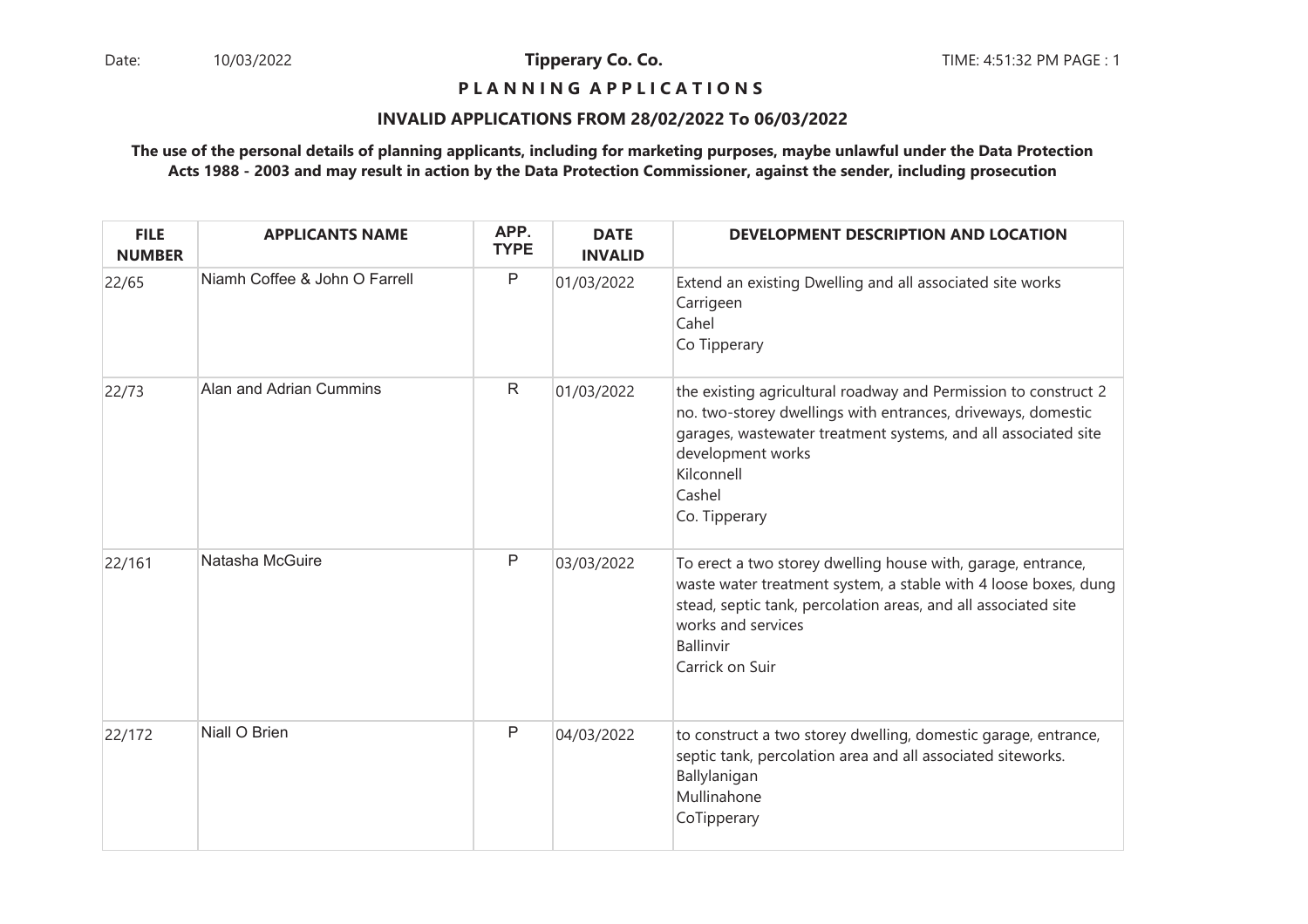**P L A N N I N G A P P L I C A T I O N S** 

#### **INVALID APPLICATIONS FROM 28/02/2022 To 06/03/2022**

| <b>FILE</b><br><b>NUMBER</b> | <b>APPLICANTS NAME</b>            | APP.<br><b>TYPE</b> | <b>DATE</b><br><b>INVALID</b> | DEVELOPMENT DESCRIPTION AND LOCATION                                                                                                                                                                                                                                                                                                                                                                                         |
|------------------------------|-----------------------------------|---------------------|-------------------------------|------------------------------------------------------------------------------------------------------------------------------------------------------------------------------------------------------------------------------------------------------------------------------------------------------------------------------------------------------------------------------------------------------------------------------|
| 22/178                       | Stapleton Bakeries (Roscrea) Ltd. | $\mathsf{R}$        | 02/03/2022                    | changes to building made since grant of planning permissions in<br>2001, including additional mezzanine floor area, ESB sub station<br>and third tall silo and external maintenance access stair,<br>Permission to erect new external fire escape from apartment and<br>change use of part of part of 1st floor to use as an apartment<br>Stapleton Bakeries (Roscrea) Ltd<br>Parkmore<br>Roscrea, Co. Tipperary<br>E53 HY29 |
| 22/184                       | Enable Ireland                    | P                   | 04/03/2022                    | single storey extension to the rear of the existing children's<br>services building<br>North Tipperary Children's Services<br>Belmont<br>St Conlon's Road<br>Nenagh E45 E208                                                                                                                                                                                                                                                 |
| 22/60049                     | Kieran Dooley                     | Ρ                   | 03/03/2022                    | To block up existing combined agricultural / residential entrance<br>and replace with a new combined agricultural / residential<br>entrance along with all ancillary site works<br>Lisnageenly<br>Silvermines<br>Nenagh, Co Tipperary<br>E45 ND99                                                                                                                                                                            |
| 22/60078                     | Denise O'Donovan & Maurice Noonan | P                   | 28/02/2022                    | permission to construct a single storey dwelling house, entrance,<br>effluent treatment system together with all associated site works<br>Barnahown<br>Araglin<br>Fermoy, Co. Tipperary                                                                                                                                                                                                                                      |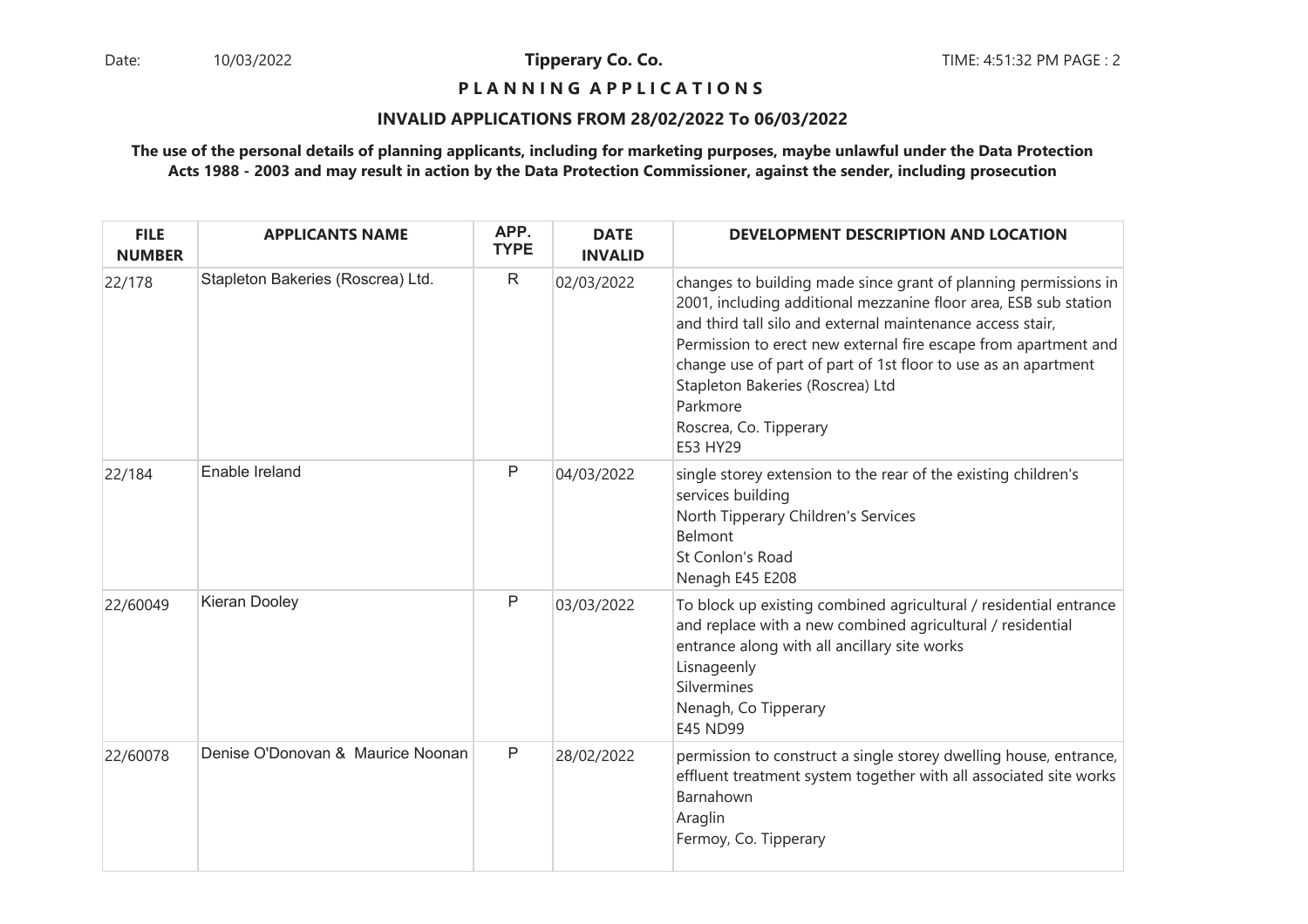## **P L A N N I N G A P P L I C A T I O N S**

#### **INVALID APPLICATIONS FROM 28/02/2022 To 06/03/2022**

| <b>FILE</b><br><b>NUMBER</b> | <b>APPLICANTS NAME</b> | APP.<br><b>TYPE</b> | <b>DATE</b><br><b>INVALID</b> | DEVELOPMENT DESCRIPTION AND LOCATION                                                                                                                                                                                                                                                                                                                                                   |
|------------------------------|------------------------|---------------------|-------------------------------|----------------------------------------------------------------------------------------------------------------------------------------------------------------------------------------------------------------------------------------------------------------------------------------------------------------------------------------------------------------------------------------|
| 22/60080                     | Jamie Lawlor           | $\mathsf{R}$        | 28/02/2022                    | as constructed front porch and the extension to the rear<br>including all associated site development works<br>Kilahone<br>Killenaule<br>Thurles, Co. Tipperary<br>E41ET63                                                                                                                                                                                                             |
| 22/60085                     | Diarmaid McKeogh       | R                   | 01/03/2022                    | Retention Permission is sought for a 1-bed apartment.<br>Permission was originally granted as a 2-bedroom apartment<br>under reference 04/51/1903 and subsequently approved for<br>conversion to 2 commercial units under reference 10/51/0472, of<br>which only one unit was developed, at 47 Ballina Quay, Ballina.<br>47 Ballina Quay<br><b>Ballina</b><br>Co Tipperary<br>V94 3V24 |
| 22/60086                     | Marian Clarke          | P                   | 01/03/2022                    | for a change of use from garage to dwelling and construction of<br>domestic extension, services connections and all associated<br>works<br>15 Aherlow Meadows<br>Knockanrawley, Tipperary<br>Co. Tipperary.<br>E34 C983                                                                                                                                                                |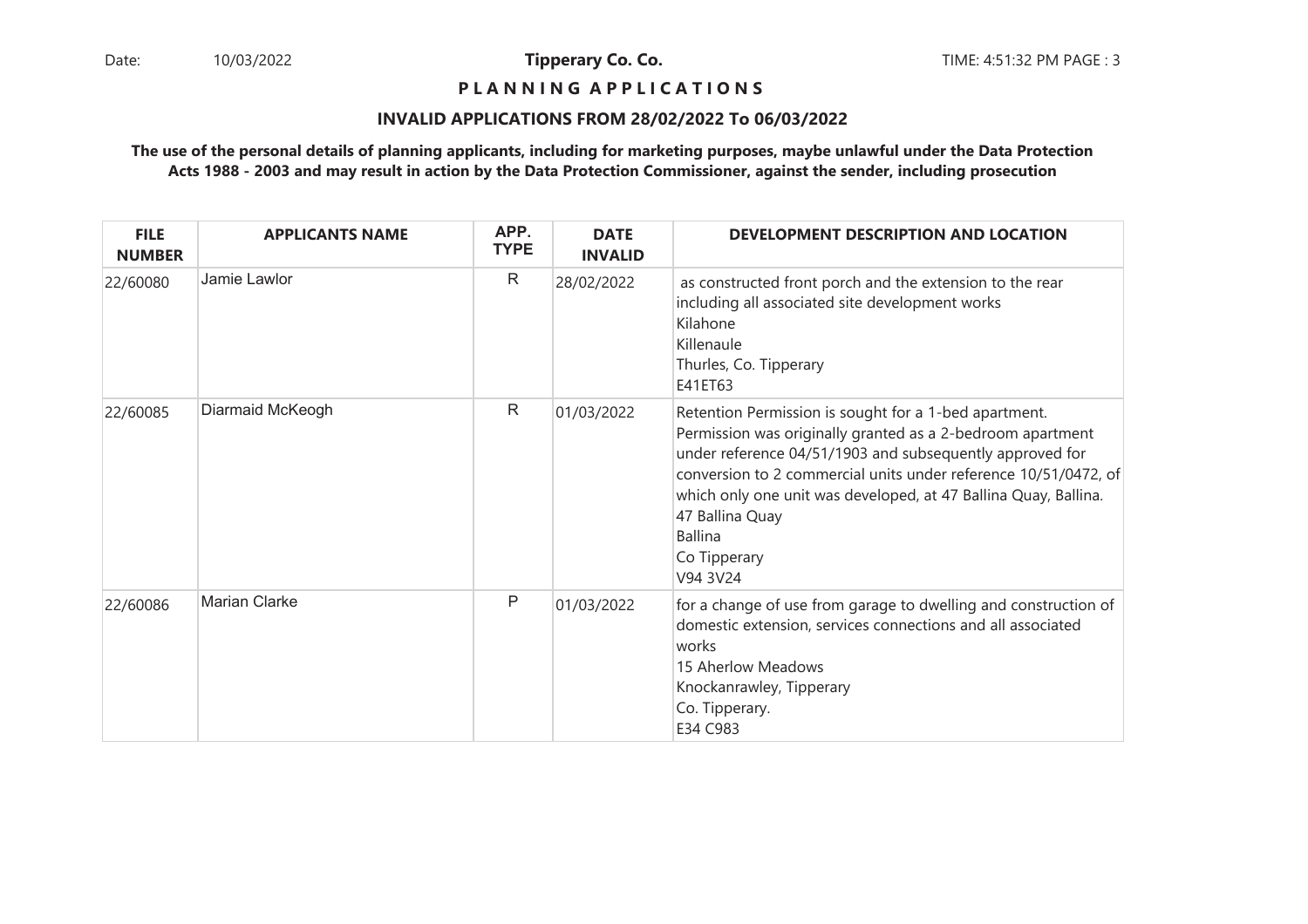## **P L A N N I N G A P P L I C A T I O N S**

#### **INVALID APPLICATIONS FROM 28/02/2022 To 06/03/2022**

### **The use of the personal details of planning applicants, including for marketing purposes, maybe unlawful under the Data ProtectionActs 1988 - 2003 and may result in action by the Data Protection Commissioner, against the sender, including prosecution**

| <b>FILE</b><br><b>NUMBER</b> | <b>APPLICANTS NAME</b>     | APP.<br><b>TYPE</b> | <b>DATE</b><br><b>INVALID</b> | DEVELOPMENT DESCRIPTION AND LOCATION                                                                                                                                          |
|------------------------------|----------------------------|---------------------|-------------------------------|-------------------------------------------------------------------------------------------------------------------------------------------------------------------------------|
| 22/60093                     | Matt Ryan                  | Ρ                   | 02/03/2022                    | Single storey dwelling house, domestic garage, proprietary<br>treatment tank, percolation area, entrance and ancillary site<br>works<br>Knockane<br>Upperchurch<br>Thurles    |
| 22/60100                     | Patrick O Halloran         | Ρ                   | 03/03/2022                    | Permission for garage, renovate existing cottage and extend to<br>the rear and right hand side and all associated site works.<br>Goatinstown<br>Ballykisteen<br>Co. Tipperary |
| 22/60102                     | Matt Ryan Muireann gleeson | Ρ                   | 04/03/2022                    | Single storey dwelling house, domestic garage, proprietary<br>treatment tank, percolation area, entrance and ancillary site<br>works<br>Knockane<br>Upperchurch<br>Thurles    |

**14Total:**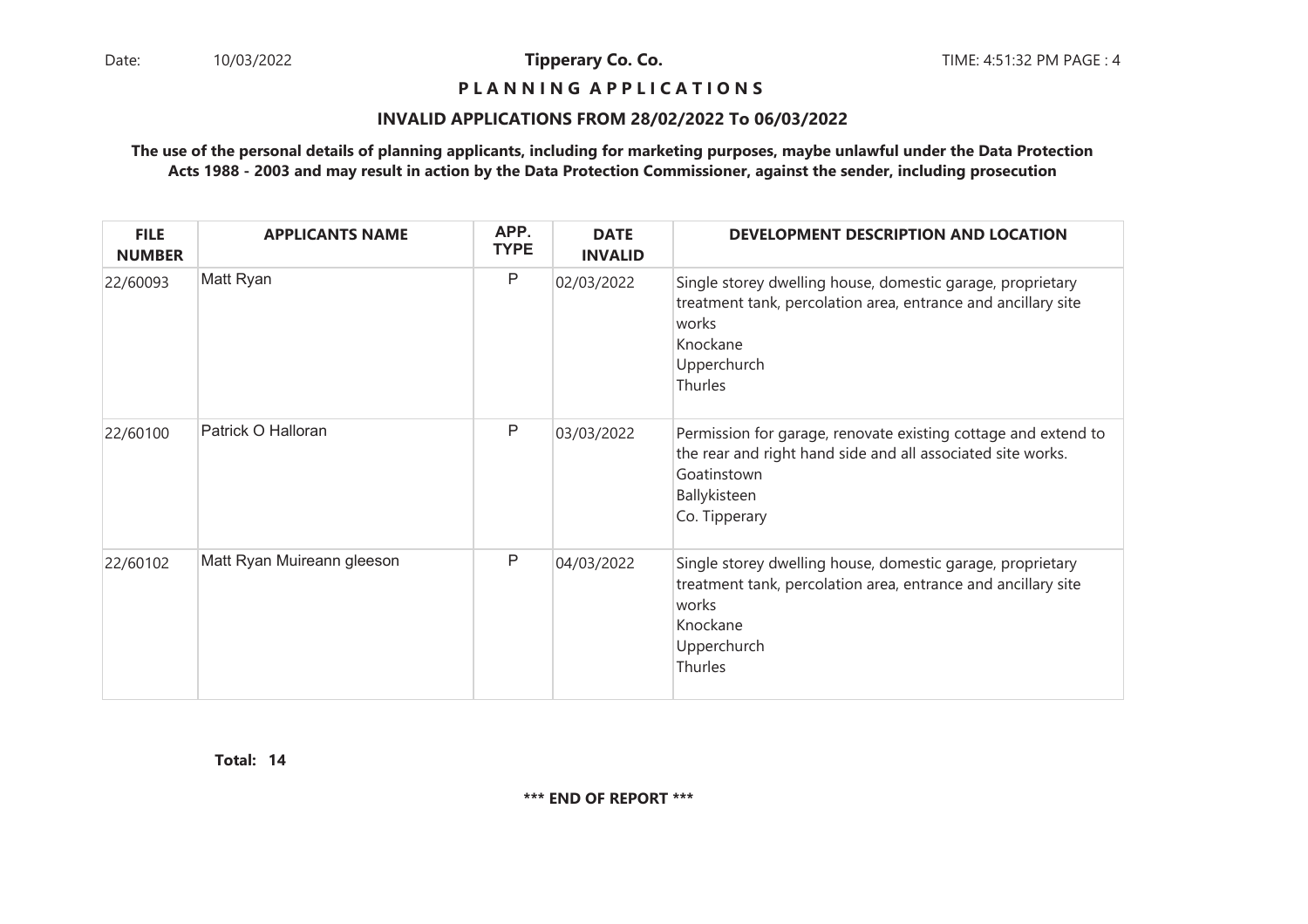Date: 10/03/2022 **Tipperary Co. Co. The Co. Co.** TIME: 4:53:40 PM PAGE : 1 10/03/2022

**Tipperary Co. Co.**

## **P L A N N I N G A P P L I C A T I O N S**

#### **FURTHER INFORMATION RECEIVED/VALIDATED APPLICATIONS FROM 28/02/2022 To 06/03/2022**

| <b>FILE</b><br><b>NUMBER</b> | <b>APPLICANTS NAME</b>                     | APP.<br><b>TYPE</b> | <b>DATE</b><br><b>INVALID</b> | <b>DATE</b><br><b>RECEIVED</b> |    | <b>DEVELOPMENT DESCRIPTION</b><br><b>AND LOCATION</b>                                                                                                                                                                                                                                                                                                                            |
|------------------------------|--------------------------------------------|---------------------|-------------------------------|--------------------------------|----|----------------------------------------------------------------------------------------------------------------------------------------------------------------------------------------------------------------------------------------------------------------------------------------------------------------------------------------------------------------------------------|
| 21/849                       | <b>Ballycahill Farm Ltd</b>                | P                   |                               | 04/03/2022                     | F. | the construction of a cattle underpass, slatted effluent<br>tank and all associated site works<br>Ballycahill<br>Nenagh<br>Co. Tipperary                                                                                                                                                                                                                                         |
| 21/963                       | <b>Hibernian Cellular Networks</b><br>Ltd. | $\mathsf{P}$        |                               | 04/03/2022                     | F. | the erection of a 36m free standing steel lattice<br>telecommunications mast to accommodate aerials,<br>antennae and dishes; complete with an enclosed<br>compound surrounded by a 2.4m security fence;<br>associated electrical cabinets and<br>telecommunications equipment: access track and all<br>associated site works<br>Carrigatoher (Harding)<br>Nenagh<br>Co Tipperary |
| 21/1054                      | Paul Butler and Hanna Ellis                | $\mathsf{P}$        |                               | 01/03/2022                     | F. | a dwelling, domestic garage, entrance, bore well,<br>install waste water treatment system including<br>associated site works<br><b>Ballingarry Upper</b><br>Thurles<br>Co. Tipperary                                                                                                                                                                                             |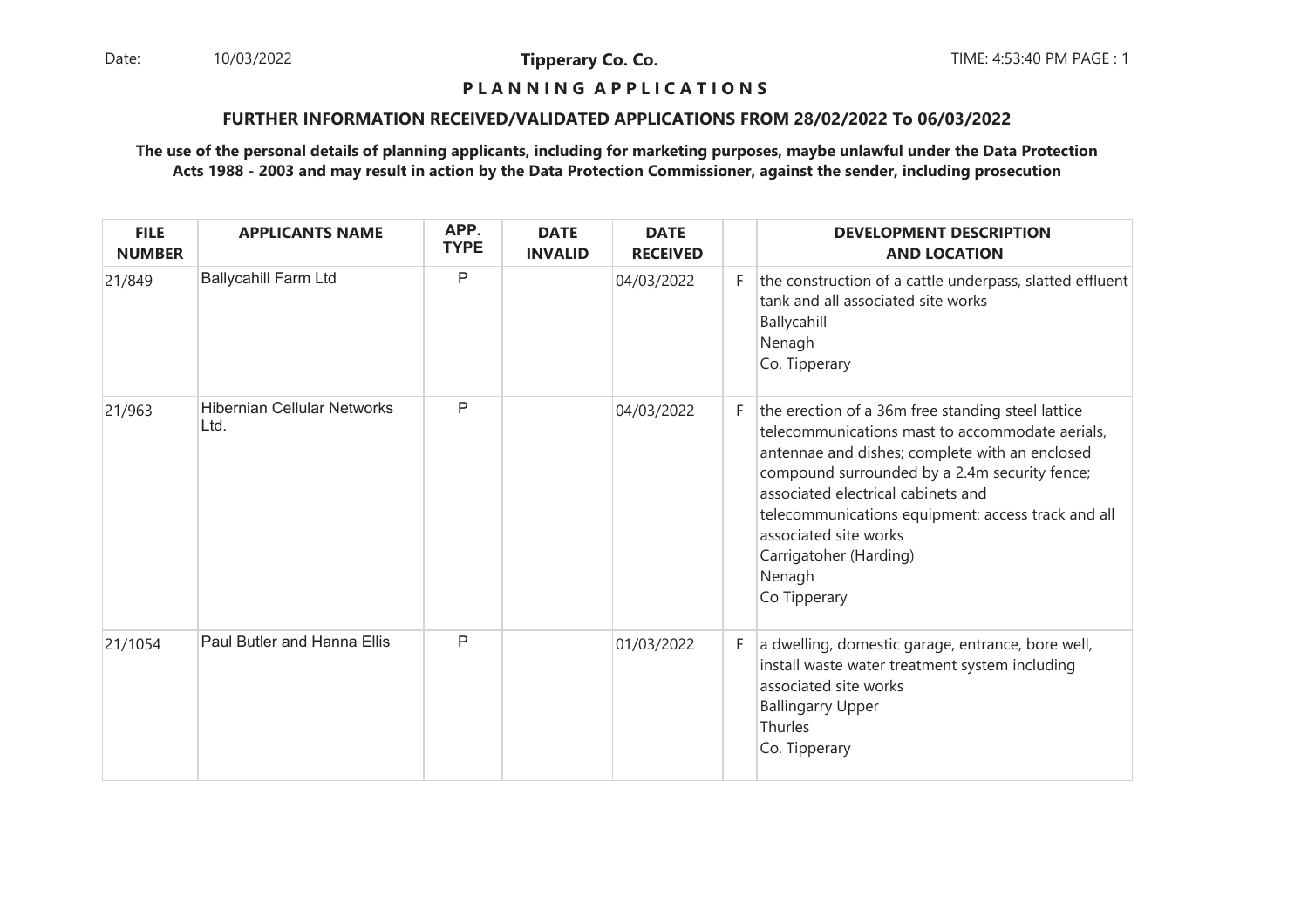Date: 10/03/2022 **Tipperary Co. Co. The Co. Co.** TIME: 4:53:40 PM PAGE : 2 10/03/2022

**Tipperary Co. Co.**

## **P L A N N I N G A P P L I C A T I O N S**

#### **FURTHER INFORMATION RECEIVED/VALIDATED APPLICATIONS FROM 28/02/2022 To 06/03/2022**

| <b>FILE</b><br><b>NUMBER</b> | <b>APPLICANTS NAME</b>            | APP.<br><b>TYPE</b> | <b>DATE</b><br><b>INVALID</b> | <b>DATE</b><br><b>RECEIVED</b> |    | <b>DEVELOPMENT DESCRIPTION</b><br><b>AND LOCATION</b>                                                                                                                                                                              |
|------------------------------|-----------------------------------|---------------------|-------------------------------|--------------------------------|----|------------------------------------------------------------------------------------------------------------------------------------------------------------------------------------------------------------------------------------|
| 21/1179                      | Monour Farm Ltd                   | $\mathsf{P}$        |                               | 01/03/2022                     | F. | construction of a livestock underpass and effluent<br>holidng tank and all associated site works<br>Kilross<br>Co. Tipperary                                                                                                       |
| 21/1198                      | Lorenzo and Marcelina<br>Caschera | P                   |                               | 01/03/2022                     | F  | a two storey dwelling, domestic garage, entrance,<br>install waste water treatment system including<br>associated site works<br>Fennor<br>Urlingford<br>Thurles<br>Co. Tipperary                                                   |
| 21/1316                      | <b>Reopetal Limited</b>           | ${\sf R}$           |                               | 03/03/2022                     | F. | of the change of the internal layout of part of the<br>existing retail unit & all associated site works and<br>permission for the erection of a restricted access off-<br>licence area<br>Church Street<br>Newport<br>Co Tipperary |
| 21/1387                      | Joe and Roisin Shanahan           | $\mathsf{P}$        |                               | 04/03/2022                     | F  | construct entrance, dwelling house, domestic garage,<br>septic tank, percolation area and associated site<br>works<br>Druminda<br>Cappawhite<br>Co. Tipperary                                                                      |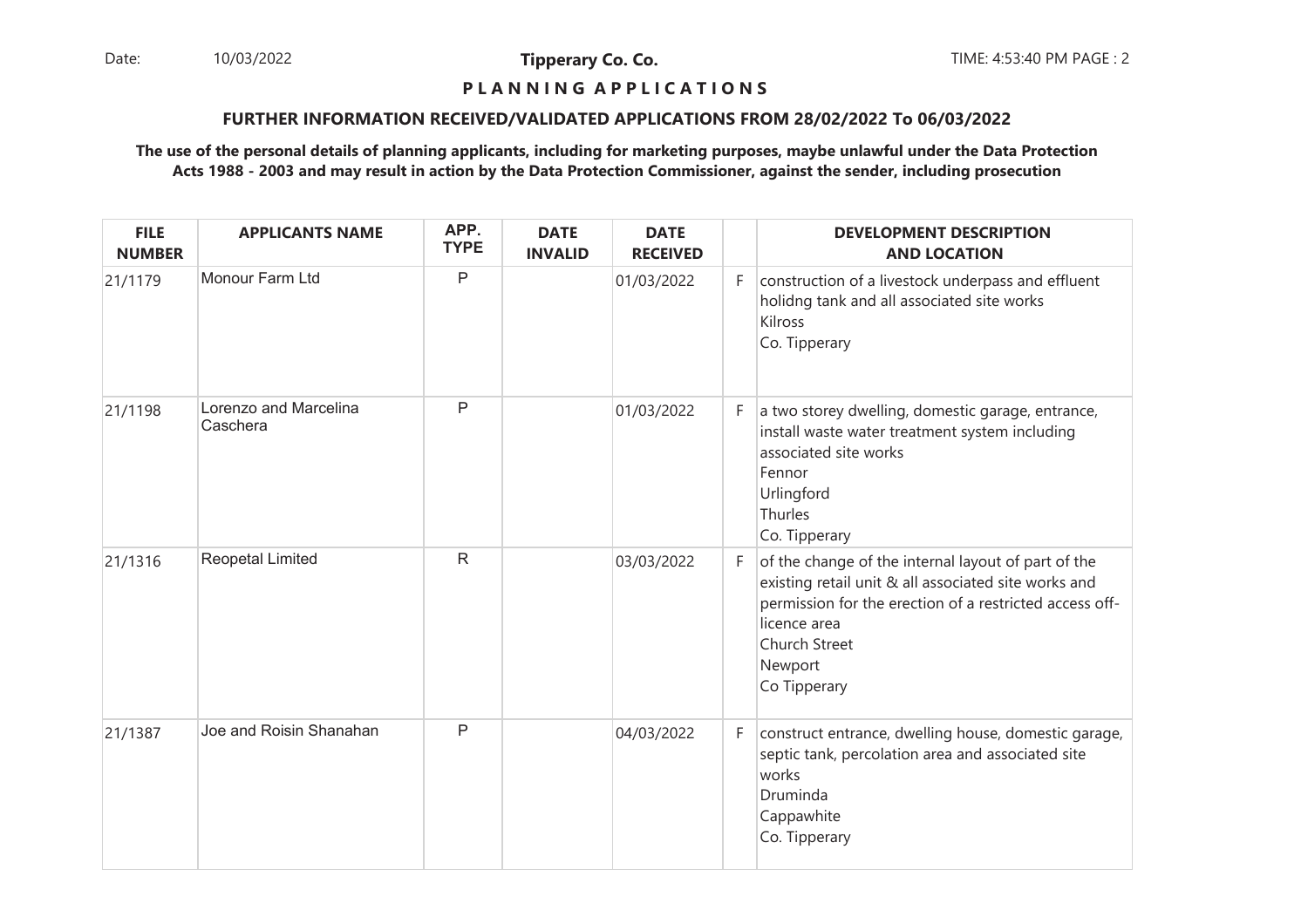Date: 10/03/2022 **Tipperary Co. Co. Co.** The: 4:53:40 PM PAGE : 3 10/03/2022

**Tipperary Co. Co.**

## **P L A N N I N G A P P L I C A T I O N S**

#### **FURTHER INFORMATION RECEIVED/VALIDATED APPLICATIONS FROM 28/02/2022 To 06/03/2022**

| <b>FILE</b><br><b>NUMBER</b> | <b>APPLICANTS NAME</b>             | APP.<br><b>TYPE</b> | <b>DATE</b><br><b>INVALID</b> | <b>DATE</b><br><b>RECEIVED</b> |    | <b>DEVELOPMENT DESCRIPTION</b><br><b>AND LOCATION</b>                                                                                                                                                                                                           |
|------------------------------|------------------------------------|---------------------|-------------------------------|--------------------------------|----|-----------------------------------------------------------------------------------------------------------------------------------------------------------------------------------------------------------------------------------------------------------------|
| 21/1578                      | Julie White and Martin Ryan        | P                   |                               | 28/02/2022                     | F. | a two-storey dwelling house, detached garage,<br>wastewater treatment system, site entrance and all<br>ancillary site works thereto<br><b>Behamore Smith</b><br>Cloughjordan<br>Co. Tipperary                                                                   |
| 21/1599                      | <b>Cathal and Aine Scully</b>      | P                   |                               | 03/03/2022                     | F. | construction of a proposed two-storey dwelling,<br>domestic garage, a proposed wastewater treatment<br>system and percolation area, all associated site works<br>including a bored well and site entrance<br>Killawardy<br>Killea<br>Templemore<br>Co Tipperary |
| 21/1638                      | David Shanahan & Geraldine<br>Ryan | P                   |                               | 28/02/2022                     | F. | a part two-storey dwelling house, detached garage,<br>wastewater treatment system, site entrance and all<br>ancillary site works thereto<br>Gortaniddan<br>Borrisoleigh<br>Thurles<br>Co Tipperary                                                              |
| 21/1713                      | David and Sally McFarlane          | P                   |                               | 03/03/2022                     | F. | extension to existing dwelling house<br>Bellevue<br>Coolbawn<br>Nenagh<br>Co Tipperary                                                                                                                                                                          |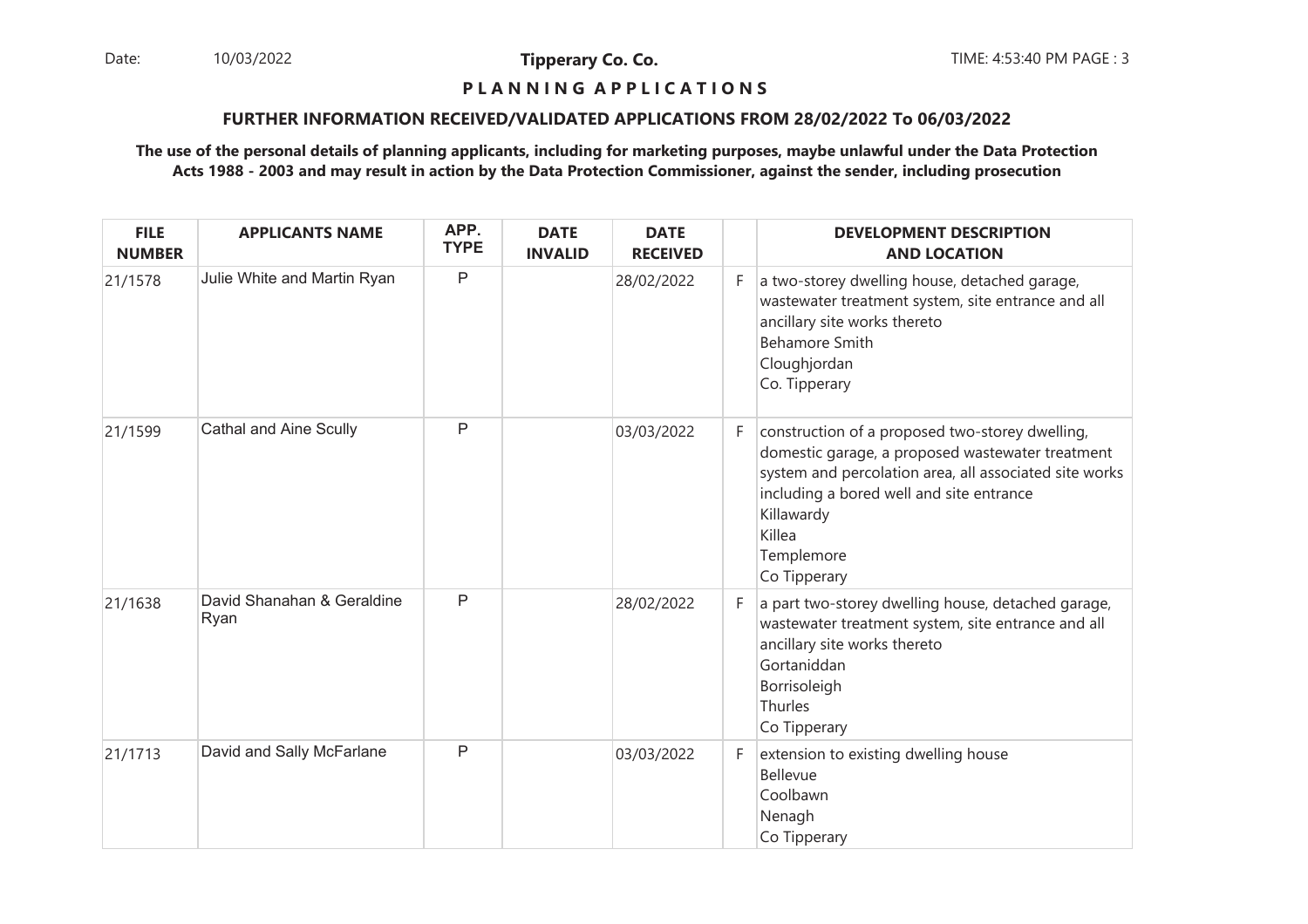Date: 10/03/2022 **Tipperary Co. Co. The Co. Co.** TIME: 4:53:40 PM PAGE : 4 10/03/2022

**Tipperary Co. Co.**

#### **P L A N N I N G A P P L I C A T I O N S**

#### **FURTHER INFORMATION RECEIVED/VALIDATED APPLICATIONS FROM 28/02/2022 To 06/03/2022**

| <b>FILE</b><br><b>NUMBER</b> | <b>APPLICANTS NAME</b> | APP.<br><b>TYPE</b> | <b>DATE</b><br><b>INVALID</b> | <b>DATE</b><br><b>RECEIVED</b> |    | <b>DEVELOPMENT DESCRIPTION</b><br><b>AND LOCATION</b>                                                                                                                                                                                                                                                                                                                                          |
|------------------------------|------------------------|---------------------|-------------------------------|--------------------------------|----|------------------------------------------------------------------------------------------------------------------------------------------------------------------------------------------------------------------------------------------------------------------------------------------------------------------------------------------------------------------------------------------------|
| 21/1739                      | Pat and Philomena Ryan | P                   |                               | 01/03/2022                     | F. | construct an extension to the side and rear of our<br>dwelling with connection to existing services and gate<br>entrance with carparking space to the front of our<br>dwelling, Permission to demolish the existing garage,<br>shed and existing old extension to the rear of the<br>house with all associated and ancillary works<br>No. 1 Mathew Avenue<br>Thurles<br>Co. Tipperary E41 YN35 |
| 21/1739                      | Pat and Philomena Ryan | P                   |                               | 02/03/2022                     | F. | construct an extension to the side and rear of our<br>dwelling with connection to existing services and gate<br>entrance with carparking space to the front of our<br>dwelling, Permission to demolish the existing garage,<br>shed and existing old extension to the rear of the<br>house with all associated and ancillary works<br>No. 1 Mathew Avenue<br>Thurles<br>Co. Tipperary E41 YN35 |
| 21/1790                      | Paul Bradshaw          | P                   |                               | 28/02/2022                     | F. | erect a bungalow, domestic garage, effluent<br>treatment tank and percolation system, entrance and<br>all associated ancillary works<br>Ballysheeda<br>Annacarty<br>Co. Tipperary                                                                                                                                                                                                              |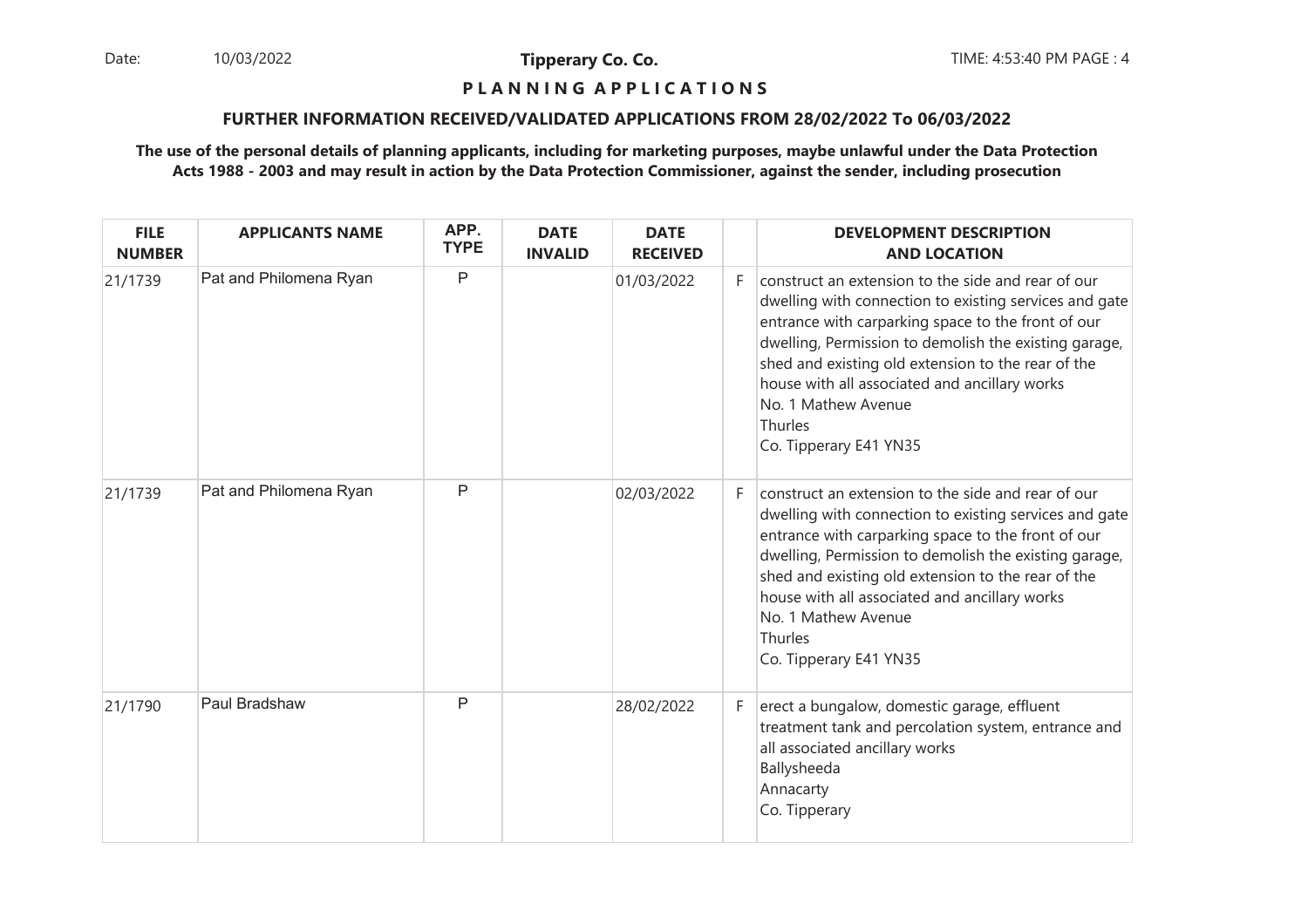Date: 10/03/2022 **Tipperary Co. Co. Co.** The: 4:53:40 PM PAGE : 5 10/03/2022

**Tipperary Co. Co.**

#### **P L A N N I N G A P P L I C A T I O N S**

#### **FURTHER INFORMATION RECEIVED/VALIDATED APPLICATIONS FROM 28/02/2022 To 06/03/2022**

| <b>FILE</b><br><b>NUMBER</b> | <b>APPLICANTS NAME</b>     | APP.<br><b>TYPE</b> | <b>DATE</b><br><b>INVALID</b> | <b>DATE</b><br><b>RECEIVED</b> |    | <b>DEVELOPMENT DESCRIPTION</b><br><b>AND LOCATION</b>                                                                                                                                                                                                                                                                                                                                                                                                                                                                                                                                                                                                                                                                                                                                                                                               |
|------------------------------|----------------------------|---------------------|-------------------------------|--------------------------------|----|-----------------------------------------------------------------------------------------------------------------------------------------------------------------------------------------------------------------------------------------------------------------------------------------------------------------------------------------------------------------------------------------------------------------------------------------------------------------------------------------------------------------------------------------------------------------------------------------------------------------------------------------------------------------------------------------------------------------------------------------------------------------------------------------------------------------------------------------------------|
| 21/1843                      | <b>Remcoll Capitol Ltd</b> | P                   |                               | 04/03/2022                     | F. | 1. construction of 11 number two storey two-<br>bedroom terraced houses arranged in three blocks, 2.<br>the provision of both foul and storm water services to<br>the proposed houses which shall connect into the<br>adjoining housing development An Duiche, 3. the<br>provision of watermain services to the proposed<br>houses which shall connect into the adjoining<br>housing development at An Duiche, 4. the provision<br>of carparking facilities for the proposed dwellings, 5.<br>the provision of a pedestrian footpath which shall<br>connect into the adjoining housing development at<br>An Duiche, 6. the provision of all public lighting, 7.<br>the provision of all boundary treatments to the<br>dwellings and site boundaries and 8. all ancillary site<br>works<br>An Duiche<br>Scalaheen<br>Tipperary Town<br>Co. Tipperary |
| 22/26                        | Mark & Marisa Tuohy        | P                   |                               | 03/03/2022                     | F. | demolition of existing dwelling house and permission<br>to construct a replacement dwelling house, detached<br>garage, effluent treatment system, new entrance,<br>together with all associated site works<br>Ballinaclogh (E.D. Golden)<br>Golden<br>Co Tipperary                                                                                                                                                                                                                                                                                                                                                                                                                                                                                                                                                                                  |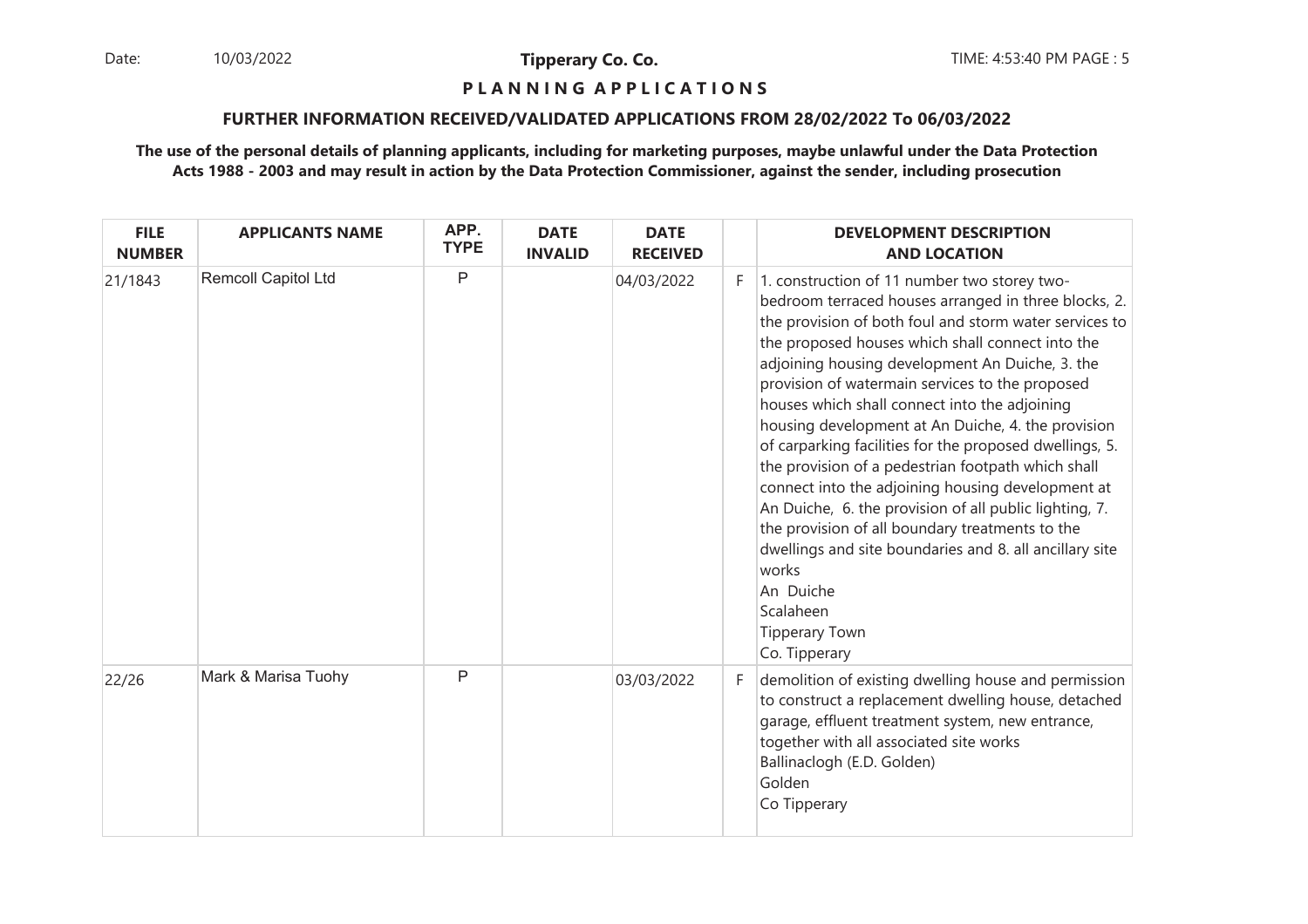Date: 10/03/2022 **Tipperary Co. Co. The Co. Co.** TIME: 4:53:40 PM PAGE : 6 10/03/2022

**Tipperary Co. Co.**

#### **P L A N N I N G A P P L I C A T I O N S**

#### **FURTHER INFORMATION RECEIVED/VALIDATED APPLICATIONS FROM 28/02/2022 To 06/03/2022**

### **The use of the personal details of planning applicants, including for marketing purposes, maybe unlawful under the Data ProtectionActs 1988 - 2003 and may result in action by the Data Protection Commissioner, against the sender, including prosecution**

| <b>FILE</b><br><b>NUMBER</b> | <b>APPLICANTS NAME</b>            | APP.<br><b>TYPE</b> | <b>DATE</b><br><b>INVALID</b> | <b>DATE</b><br><b>RECEIVED</b> |    | <b>DEVELOPMENT DESCRIPTION</b><br><b>AND LOCATION</b>                                                                                                                                                                                                                                                                                                                                                                                                                                                                                                            |
|------------------------------|-----------------------------------|---------------------|-------------------------------|--------------------------------|----|------------------------------------------------------------------------------------------------------------------------------------------------------------------------------------------------------------------------------------------------------------------------------------------------------------------------------------------------------------------------------------------------------------------------------------------------------------------------------------------------------------------------------------------------------------------|
| 22/41                        | Rodger Hanly                      | P                   |                               | 03/03/2022                     | F. | to construct a part storey and a half/part single storey<br>dwelling house, onsite wastewater treatment system<br>and site entrance, together with associated siteworks<br>Kilkeary<br>Nenagh<br>Co Tipperary                                                                                                                                                                                                                                                                                                                                                    |
| 22/60                        | <b>Calibration Technology Ltd</b> | R                   |                               | 28/02/2022                     | F. | previous administration and distribution facility<br>consisting of partial change of use of ground floor<br>level and extension of first floor level to provide<br>additional offices, meeting rooms and laboratories,<br>new access doors to the rear and side elevations, new<br>window opes on the site elevations of the first floor<br>level, removal of roller shutter doors on the rear<br>elevation, new signage to the front elevation with<br>lighting and all associated site works<br>Unit 4, Shannonside Business Park<br>Birdhill<br>Co. Tipperary |

**18Total:**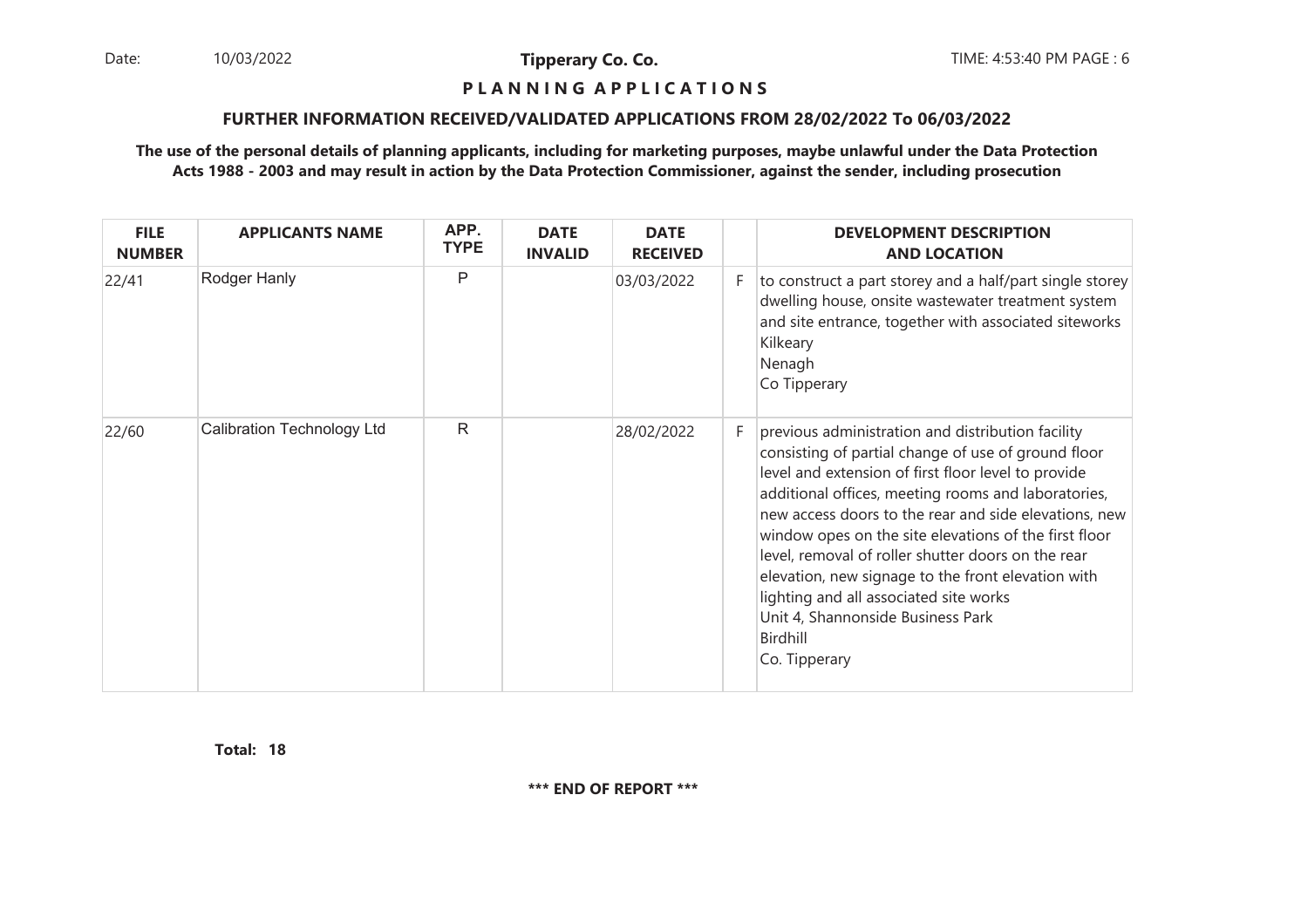## **P L A N N I N G A P P L I C A T I O N S**

## **EIAR - NIS REPORTS REQUESTED FROM 28/02/2022 To 06/03/2022**

| <b>FILE</b><br><b>NUMBER</b> | <b>APPLICANTS NAME</b> | APP.<br><b>TYPE</b> | <b>Request</b><br><b>Date</b> | <b>Article</b><br><b>Number</b> | <b>DEVELOPMENT DESCRIPTION AND LOCATION</b>                                                                                                                                           |
|------------------------------|------------------------|---------------------|-------------------------------|---------------------------------|---------------------------------------------------------------------------------------------------------------------------------------------------------------------------------------|
| 21/1241                      | Michael Cahill         | P                   | 04/03/2022                    | 177                             | construct a dwelling house with domestic garage, entrance, effluent<br>treatment system together with all associated site works.<br>Pallashill<br>Drombane<br>Thurles<br>Co Tipperary |

**1Total:**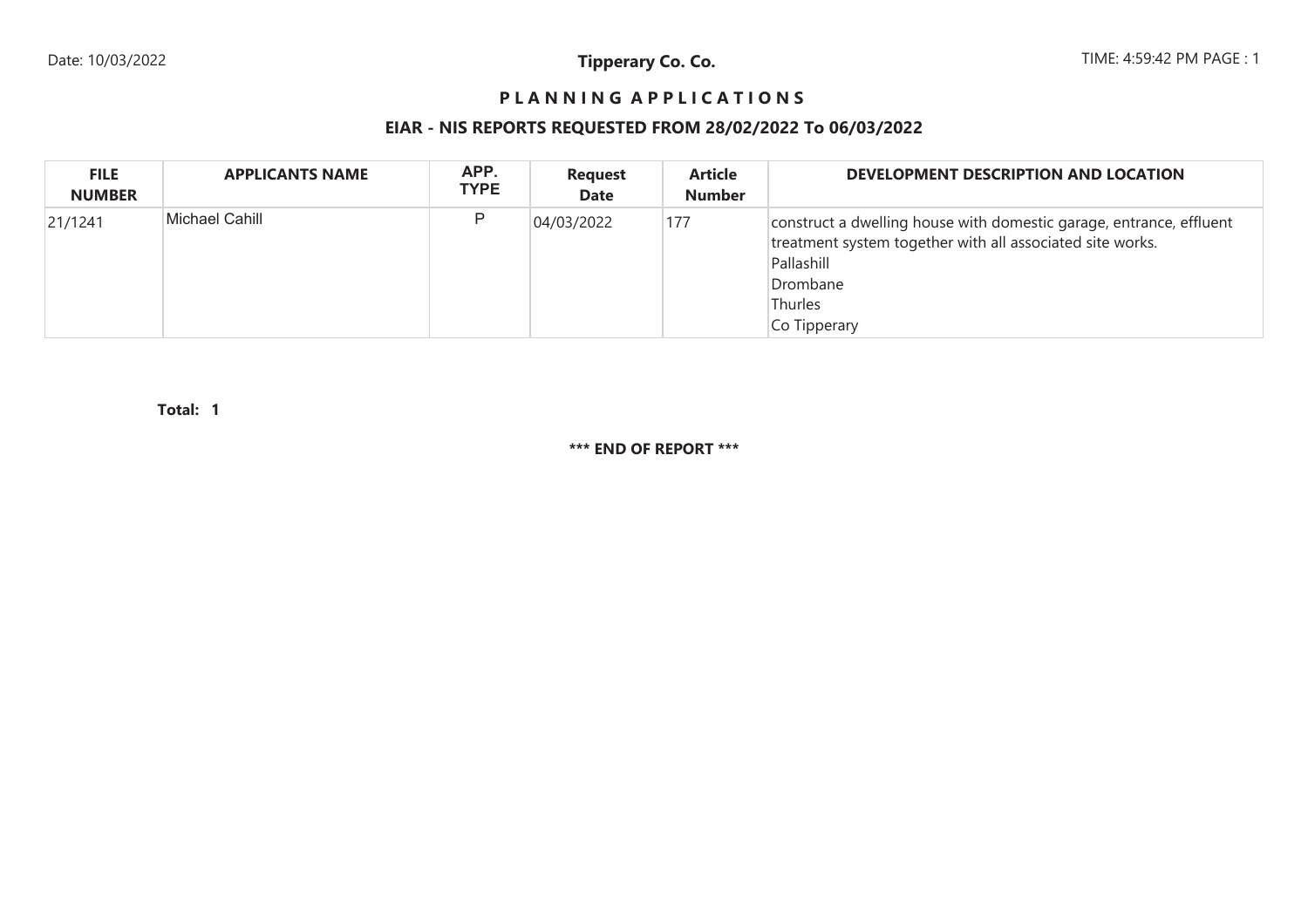## **P L A N N I N G A P P L I C A T I O N S**

# **EIAR - NIS REPORTS RECEIVED FROM 28/02/2022 To 06/03/2022**

| <b>FILE</b><br><b>NUMBER</b> | <b>APPLICANTS NAME</b> | APP.<br><b>TYPE</b> | <b>Received</b><br><b>Date</b> | <b>Article Number</b> | DEVELOPMENT DESCRIPTION AND LOCATION                                                                                                                                                                                                                                                                                                          |
|------------------------------|------------------------|---------------------|--------------------------------|-----------------------|-----------------------------------------------------------------------------------------------------------------------------------------------------------------------------------------------------------------------------------------------------------------------------------------------------------------------------------------------|
| 22/60104                     | <b>Yellow Wave Ltd</b> | P                   | 04/03/2022                     | 177                   | 1) Construct 52 No. dwelling houses, (30 No. 4 bed semi-detached, 16 No 3<br>bed semi-detached, 4 No. 3 bed end of terrace and 2 No 2 bed mid<br>terrace), 2) Construct all roads, footpaths, green areas and associated<br>services, 3) Connect to existing servic<br>Parklands Estate<br>Glenconnor Td, Clonmel<br>Co Tipperary<br>E91 T0X7 |

**1Total:**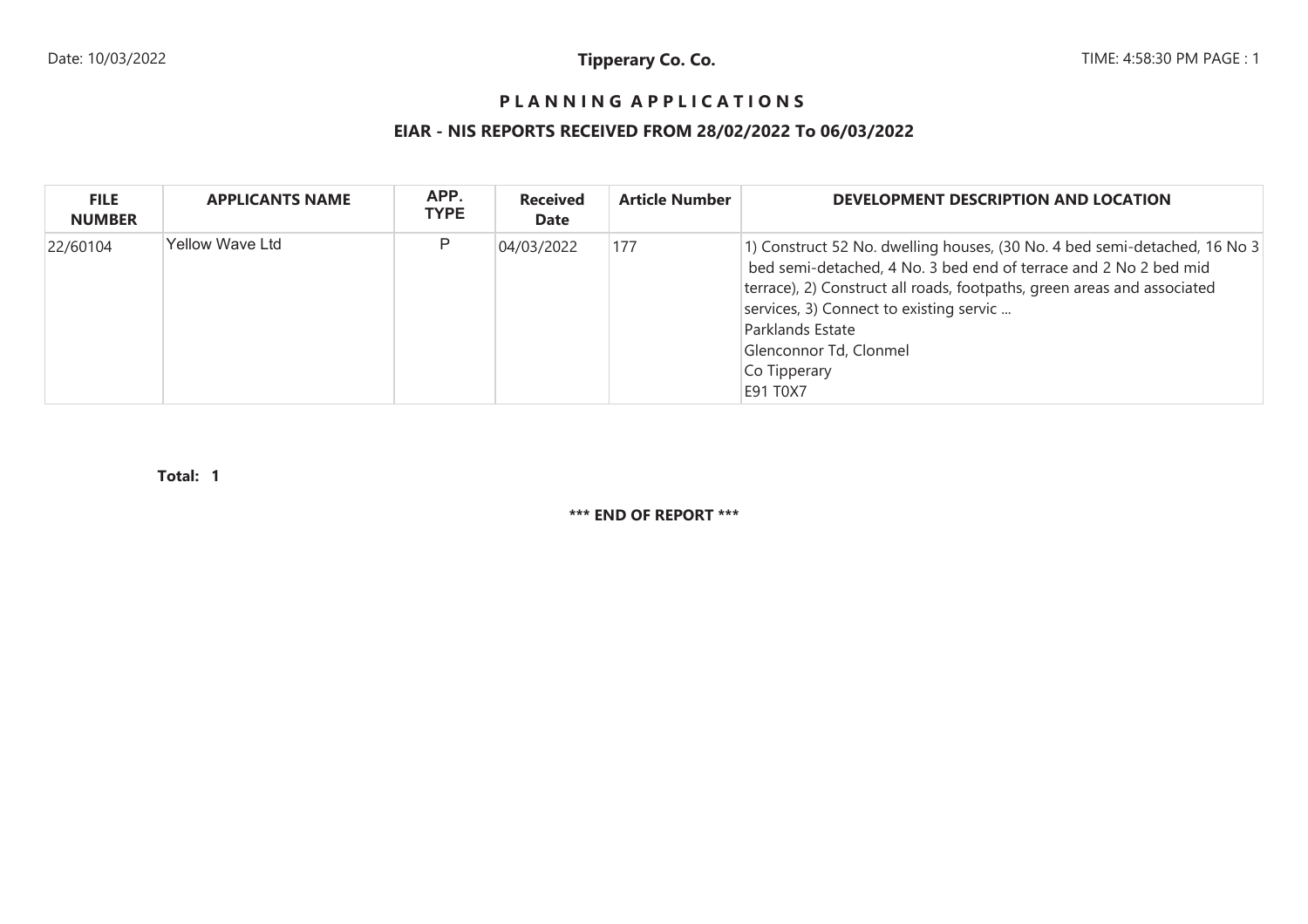# **A N B O R D P L E A N Á L A**

## **APPEALS NOTIFIED FROM 28/02/2022 To 06/03/2022**

| <b>FILE</b>   | <b>APPLICANTS NAME</b>                                                    | APP.        | <b>DECISION</b> | L.A. | <b>DEVELOPMENT DESCRIPTION</b>                                                                                                                                                                                                                                                                                                                                                                                                                                                                                                                                              | <b>B.P. DATE</b> |
|---------------|---------------------------------------------------------------------------|-------------|-----------------|------|-----------------------------------------------------------------------------------------------------------------------------------------------------------------------------------------------------------------------------------------------------------------------------------------------------------------------------------------------------------------------------------------------------------------------------------------------------------------------------------------------------------------------------------------------------------------------------|------------------|
| <b>NUMBER</b> | <b>AND ADDRESS</b>                                                        | <b>TYPE</b> | <b>DATE</b>     | DEC. | <b>AND LOCATION</b>                                                                                                                                                                                                                                                                                                                                                                                                                                                                                                                                                         |                  |
| 21/24         | Seamus Ryan Sand and Gravel Ltd<br>Ballybeg<br>Toomevara<br>Co. Tipperary | P           | 31/01/2022      | C    | extension of sand and gravel quarry - the development will<br>consist of extension of the existing sand and gravel quarry and for<br>continued use of the site entrance, access laneway, weighbridge,<br>maintenance shed, settlement lagoons, site office, toilet, plant<br>and machinery and ancillary works. The extension area will be<br>13.818ha in lands to the north-west of the existing quarry. An<br>Environmental Impact Assessment Report has been prepared and<br>is submitted with the application<br>Ballybeg and Aghnameadle<br>Toomevara<br>Co. Tipperary | 28/02/2022       |

**Total: 1**